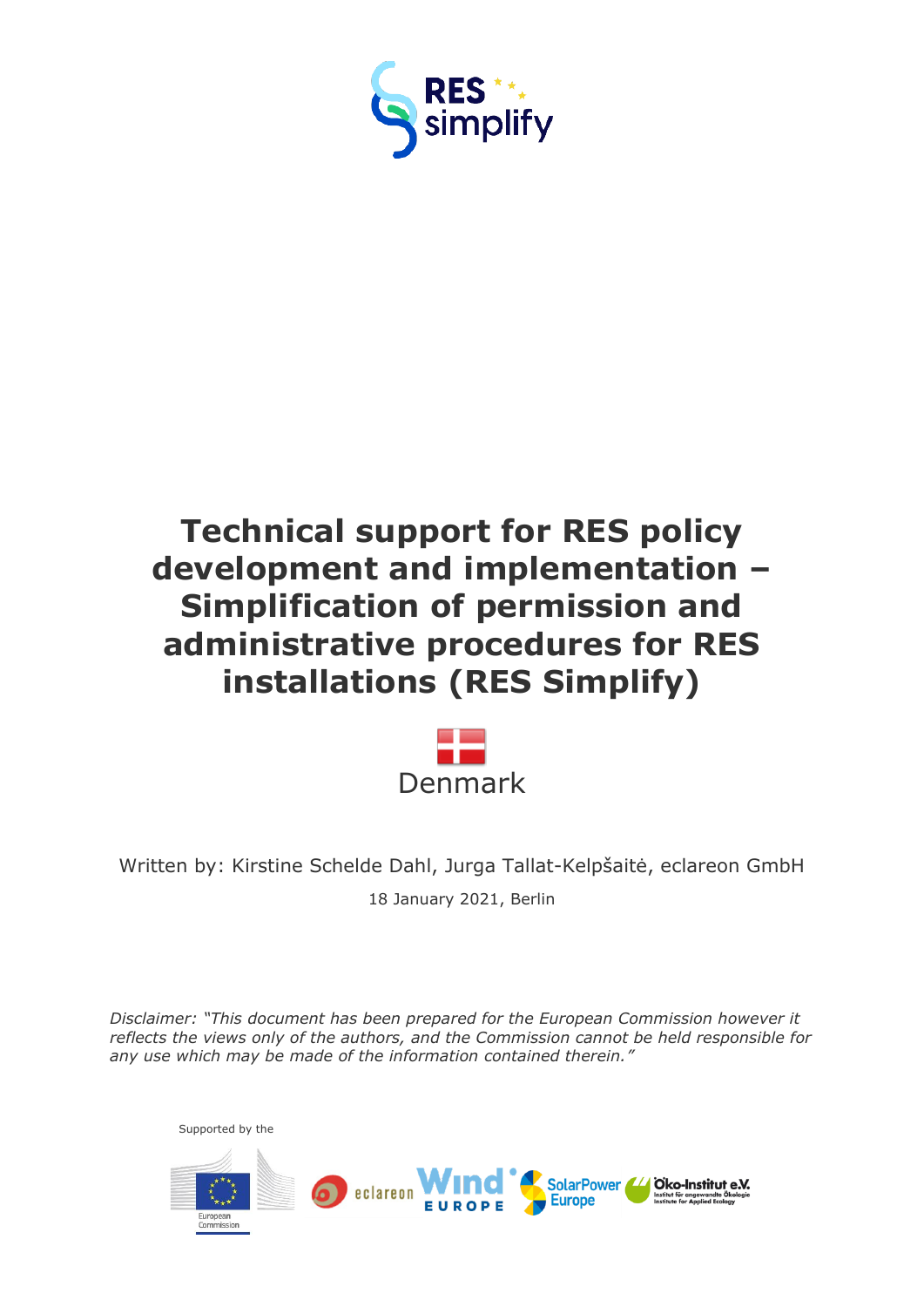## <span id="page-1-0"></span>**Executive summary**

This report covers the technologies onshore wind, rooftop and ground-mounted solar PV, as well as offshore wind, the last of which is treated in a separate section due to the distinct licences required. The administrative barriers faced by these technologies generally depend on the size of the technology.

Large renewable energy installations face two main barriers: First of all, reluctance of responsible authorities with large discretion to allow new installations, which is primarily expressed during the spatial planning and preparation processes, and secondly, complaints from third-parties. At the heart of both barriers is a growing local opposition not only leading to numerous appeals but also pushing municipal councils to reject onshore projects, or the Minister for Climate, Energy and Utilities to reject (non-state tender) offshore projects. Especially the onshore wind sector is hard hit by both municipal reluctance to plan for onshore wind turbines and a vast number of appeals of the projects that actually make it to the planning phase. Similar issues are faced by nonstate tender offshore projects, while the state-tender offshore projects "only" have to deal with the appeals. Things are looking easier for ground-mounted solar PV plants, but as these grow in number and size, this might not last.

By comparison, the wide range of other administrative authorisations that must be obtained afterwards, provide much fewer obstacles for the large renewable energy installations. These are generally more formalistic: if the specified requirements are fulfilled, the permit or licence will be granted, making the process foreseeable. The grid connection process is also generally unproblematic, albeit lengthy, and possible future cost increases give rise uncertainty.

The smaller renewable energy installations do not face the same barriers as they will usually not be subject to the processes where the authorities have large discretion, e.g. spatial planning, and do not face wide local opposition and the resulting third-party complaints. However, the problems for smaller installations may lie in e.g. the unpredictable cost and length of the building permit process, the grid connection or the net-settlement application process in itself relative to the project cost and duration of projects this size. Larger prosumers also face obstacles in obtaining net-settlement. Table 1 contains a traffic light assessment of the relevant process steps for the installation of onshore and offshore wind, as well as rooftop and ground-mounted solar PV in Denmark.



*Table 1: Traffic light assessment of the relevant process steps*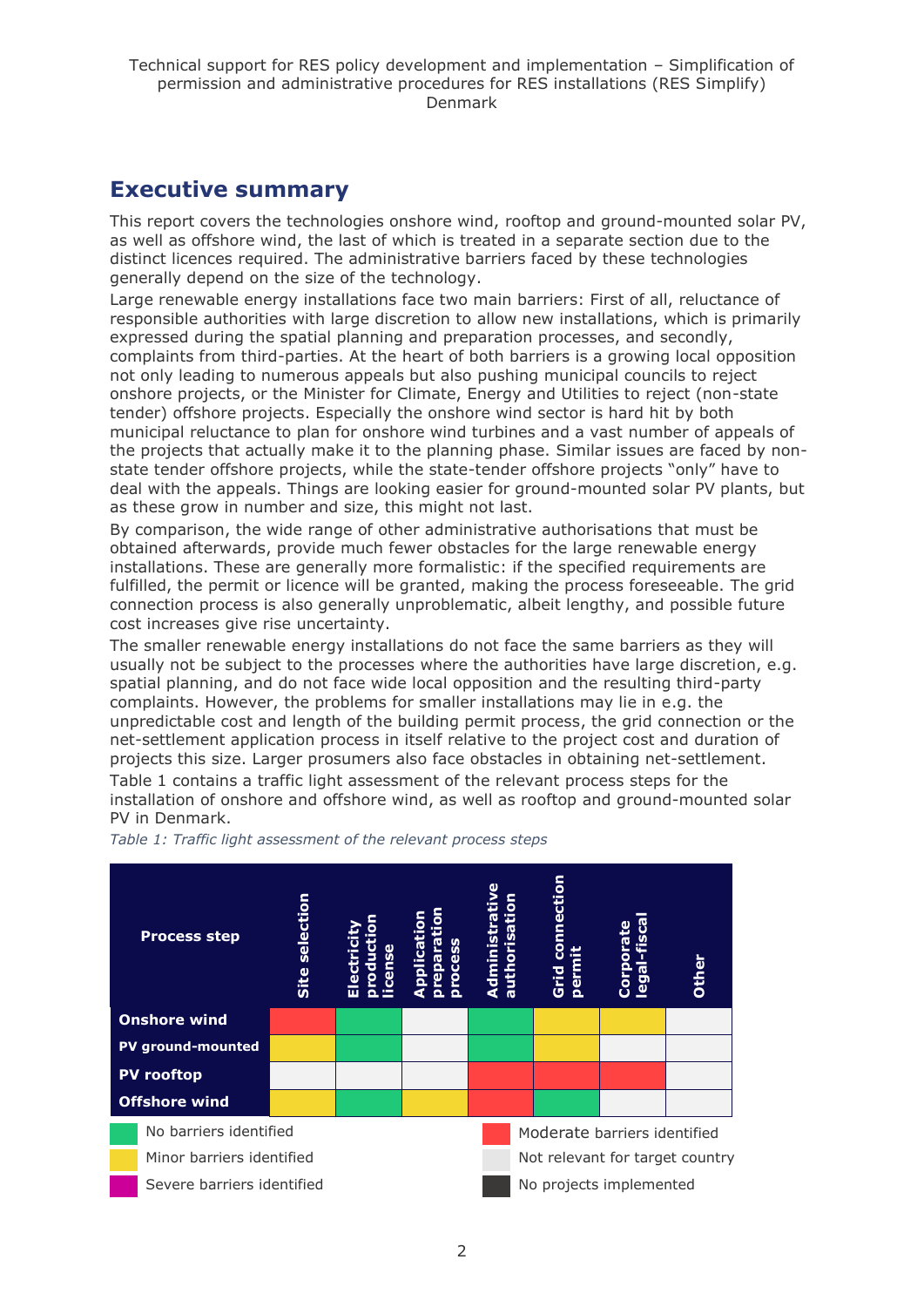## **Table of contents**

| 1.       |  |                                                                |  |  |  |
|----------|--|----------------------------------------------------------------|--|--|--|
| 2.       |  |                                                                |  |  |  |
| 2.1.     |  |                                                                |  |  |  |
| 2.1.1.   |  |                                                                |  |  |  |
| 2.1.1.1. |  |                                                                |  |  |  |
| 2.1.1.2. |  |                                                                |  |  |  |
| 2.1.1.3. |  |                                                                |  |  |  |
| 2.1.1.4. |  |                                                                |  |  |  |
| 2.1.1.5. |  |                                                                |  |  |  |
| 2.2.     |  |                                                                |  |  |  |
| 2.2.1.   |  |                                                                |  |  |  |
| 2.2.1.1. |  |                                                                |  |  |  |
| 2.2.1.2. |  |                                                                |  |  |  |
| 2.2.1.3. |  |                                                                |  |  |  |
| 2.2.1.4. |  |                                                                |  |  |  |
| 2.2.1.5. |  |                                                                |  |  |  |
| 3.       |  |                                                                |  |  |  |
| 4.       |  |                                                                |  |  |  |
| 5.       |  |                                                                |  |  |  |
| 6.       |  | Indicators to measure the performance of the overall process37 |  |  |  |
|          |  |                                                                |  |  |  |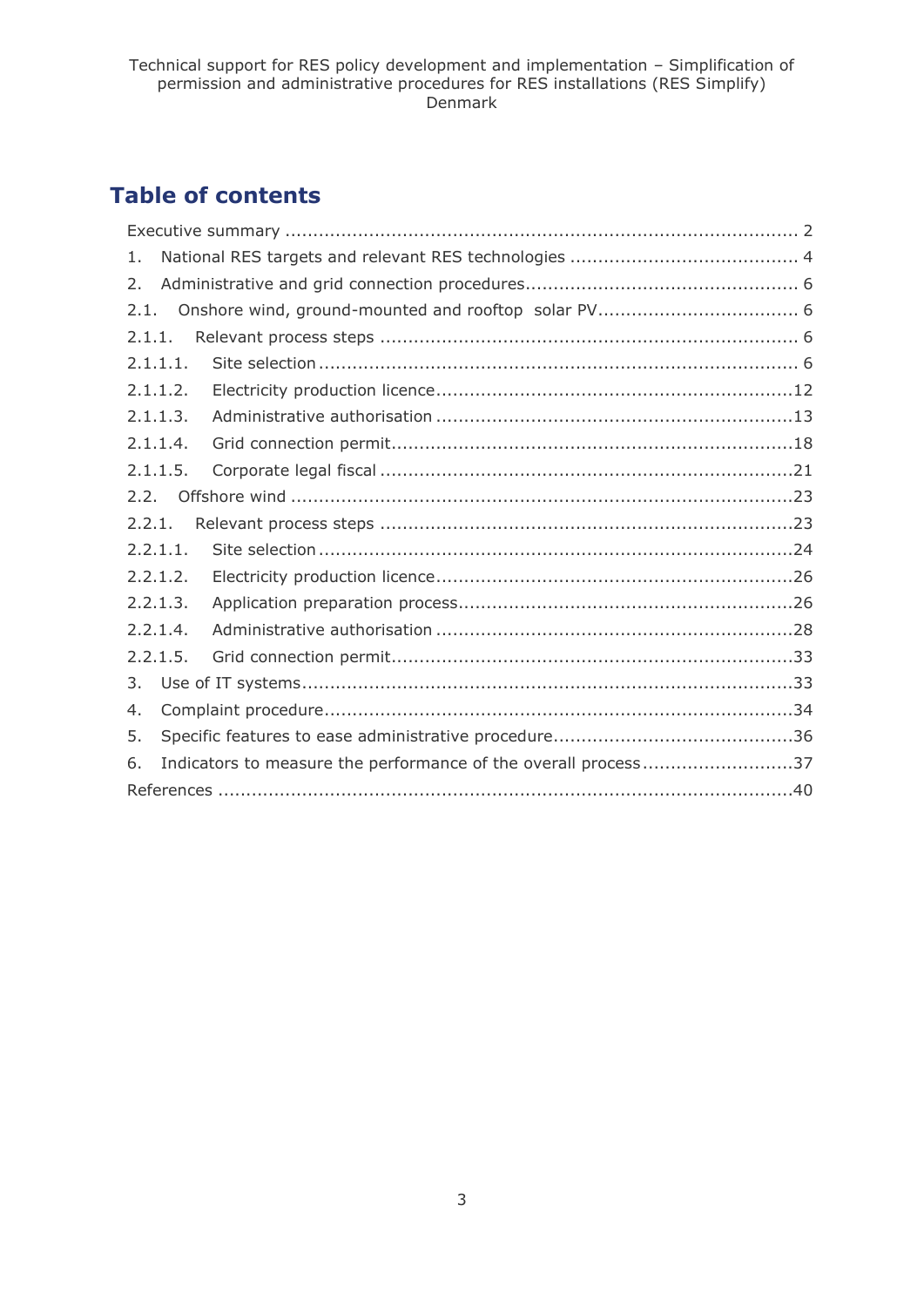## <span id="page-3-0"></span>**1. National RES targets and relevant RES technologies**

With the 2018 Energy Agreement the Danish Parliament agreed to set a path towards a renewable share of total energy consumption of approximately 55% in 2030. The agreement is expected to result in a renewable share in electricity above 100% of consumption by 2030 (Energy Agreement, 2018; DMoCEU, 2019).

Denmark has not at present set any targets for individual technologies in order to achieve these overall targets. The trajectories presented in the Danish National Energy and Climate Plan (NECP) are therefore based on available model simulations (DMoCEU, 2019).

According to the NECP, offshore wind is expected to account for 44% of the renewable energy share in the electricity sector in 2030 – an increase from 25% in 2021. The rapid increase owes to three new offshore wind parks of a total of minimum 2,400 MW planned to be installed towards 2030. Since then, it has been decided in the Climate Agreement for Energy and Industry from June 2020 to establish two so-called "energy islands" with a total capacity of 5 GW by 2030, which will drastically increase the share of renewable energy from offshore wind turbines. As an apparent key technology in the energy mix, offshore wind will be covered in the report (DMoCEU, 2019; Climate Agreement, 2020).

Onshore wind is expected to account for 30% of the renewable energy share in the electricity sector in 2030. This is a decrease from 42% in 2021, reflecting the increase of offshore wind but also the fact that the number of onshore wind turbines according to the Energy Agreement from June 2018 is to be gradually reduced from approx. 4,300 to a maximum of 1,850 in 2030 (later postponed to 2040). The production of renewable energy from onshore wind turbines is however still expected to increase in the coming years, with the total capacity increasing from 4,200 MW in 2017 to 4,800 MW in 2030, because smaller existing turbines will be replaced with newer and more effective ones. Considering this, and the still significant share and importance of onshore wind in 2030, onshore wind will also be covered in the report (DMoCEU, 2019; DEA, 2019).

Solar PV is expected to account for 12% of the renewable energy share in the electricity sector in 2030 – an increase from 6% in 2021. Behind these numbers is a dramatic fivefold increase in capacity from just 900 MW in 2017 to 4,900 MW in 2030 (DMoCEU, 2019; DEA, 2019). And this is just the trajectory. According to the Danish government's Climate Partnership on Energy and Utilities, an increase in solar PV capacity up to as much as 8.8 GW by 2030 will be needed to achieve Denmark's target to reduce greenhouse gas emissions by 70% by 2030 relative to 1990 (Climate Partnership on Energy and Utilities, 2020). Despite the lower share compared to wind, solar PV will therefore also be included in the report.

The expansion of solar PV capacity in Denmark has historically been primarily small household installations. By contrast, the expansion towards 2030 is expected by the Climate Partnership on Energy and Utilities to predominantly be utility size groundmounted plants, why this particular technology has been chosen (ibid.).

From the conducted research it was however apparent that several stakeholders believe that especially the larger rooftop solar PV installations placed on commercial and industrial buildings offer significant growth opportunities. First of all, large roof surfaces are available on such buildings, and with costs having decreased considerably in the last years installing self-consumption installations has also become attractive for this type of owners. Secondly, these installations can be set up very fast compared to the large ground-mounted plants, and do not meet nearly as much opposition from third-parties (Solar PV representative 1, 2020; KL, 2020). The rooftop installations also face very different barriers from the large ground-mounted plants. And where the interviewed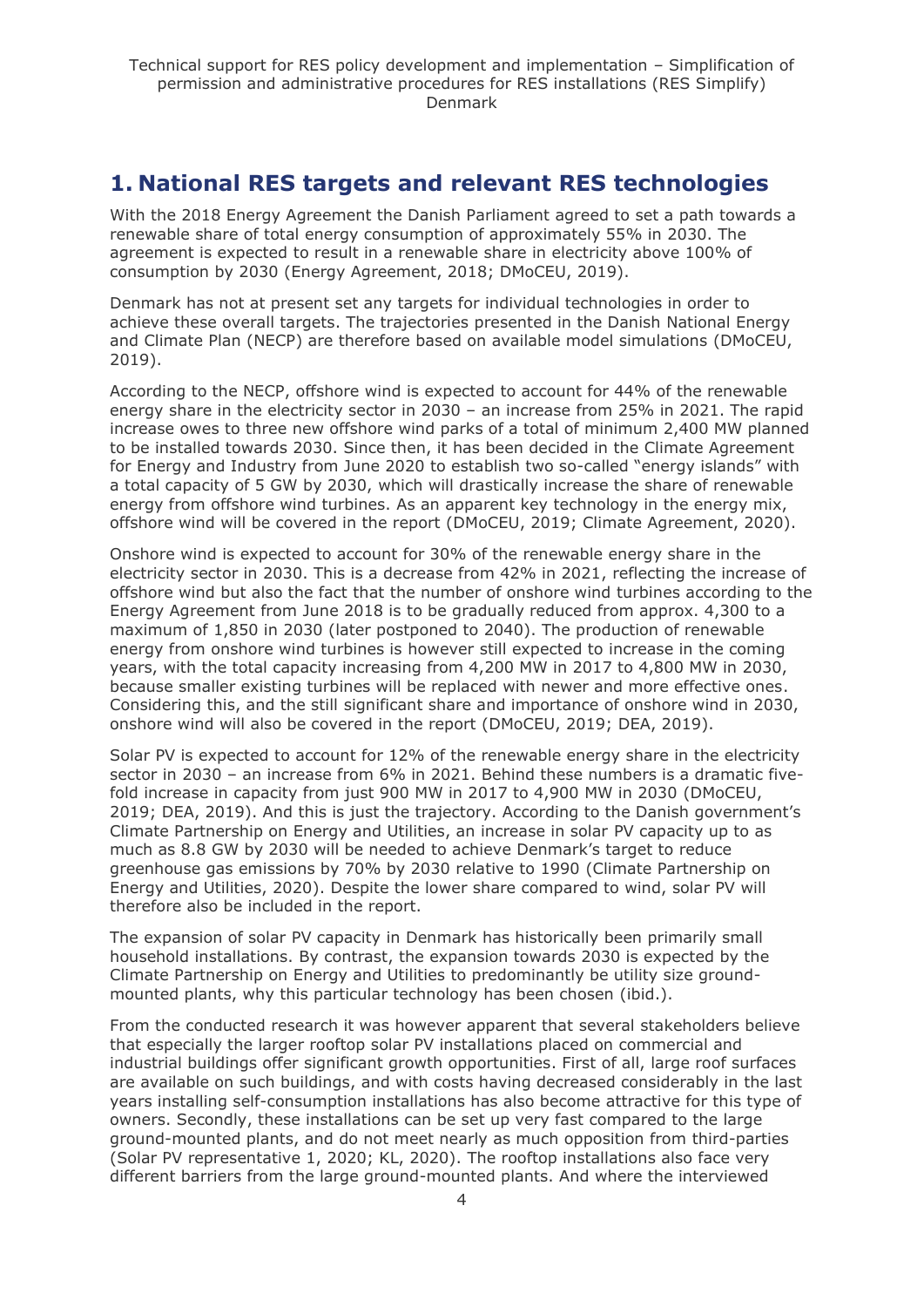stakeholders seemed overall content with the administrative procedures concerning the large ground-mounted plants, this was not the case concerning rooftop installations. One stakeholder thus found that the main reason that not more rooftop solar PV installations are set up in Denmark at the moment is the administrative "hassle" involved (Solar PV representative 1, 2 and 3, 2020). On this background, rooftop solar PV has also been chosen for the report.

In contrast to the planned development of RES in the electricity sector, figure 1 displays the annual deployment of solar PV and onshore and offshore wind between 2010 and 2019. The figure underlines that a constant deployment has taken place in the recent years.



*Figure 1: Annual installed capacity of PV and Wind onshore 2010-2019 (source: EurObserv'ER)*



*Figure 2: Planned deployment of RES-E 2020-2030 in relation to past deployment (source: NECP)*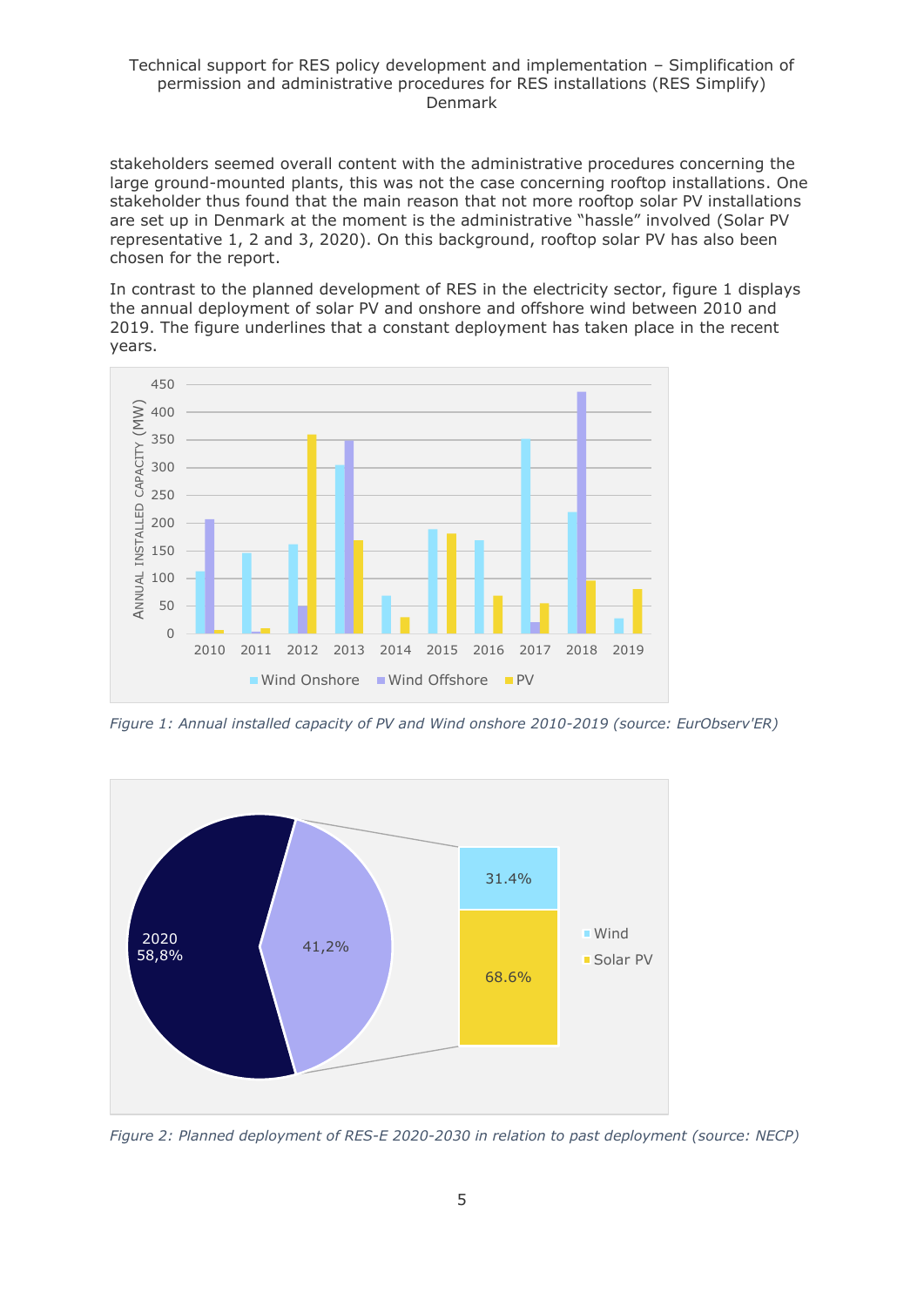## <span id="page-5-1"></span><span id="page-5-0"></span>**2. Administrative and grid connection procedures**

## **2.1. Onshore wind, ground-mounted and rooftop solar PV**

## **2.1.1. Relevant process steps**

<span id="page-5-2"></span>For larger wind turbines and ground-mounted solar PV plants, the first step in the process towards realisation is finding a suitable site. If no areas have been predesignated in the municipal plan, the project developer will conduct a screening. When a suitable site has been found, the developer will notify the municipality of the project and requests for the required spatial planning processes be initiated. Simultaneously, a Strategic Environmental Assessment (SEA) of the plan proposals and an Environmental Impact Assessment (EIA) of the specific project is conducted, if required. The project developer will also host an (for some projects) obligatory public meeting on project acceptance measures.

With the planning and EIA in place, as a next process step the project developer must obtain a range of different administrative authorisations – licences and dispensations depending on the project. Many of these will also be relevant for smaller wind turbines and solar PV installations. These authorisations may include a rural zone permit, a dispensation from the local plan, a licence to establish a powerplant, an attestation or dispensation regarding aviation marking (wind turbines only), permits and dispensations depending on site and surroundings, a noise notification (wind turbines only) a building permit and finally an electricity production licence. After the rural zone permit has been granted, all of these can in principle be processed in parallel. The building permit may however not be finally granted before all other permits and licenses are in place (DEA, 2020).

Grid connection is a separate process based on a private agreement between the developer and the distribution system operator (DSO) or transmission system operator (TSO) that runs in parallel with the above process steps.

Electricity prosumers can apply for so-called "net-settlement" to be exempted from paying certain public tariffs and electricity tax. This must be done before a project is initiated but final approval is issued only after the installation has been grid connected.

## **2.1.1.1. Site selection**

## <span id="page-5-3"></span>**Process flow**

### *Spatial planning*

Relevant for: New installation, repowering, lifetime extension and decommissioning.

When establishing a RES installation, the initial procedure foreseen by the Planning Act is a municipal pre-selection of areas for technical plants, including wind turbines, in the municipal plan. This designation is to be done either in connection with the ordinary review of the municipal plan, or in a special amendment to the municipal plan (Planning Act, 2020).

The process of changing the municipal plan begins with a so-called pre-public phase, where the municipality invites the public to submit ideas and proposals. Often the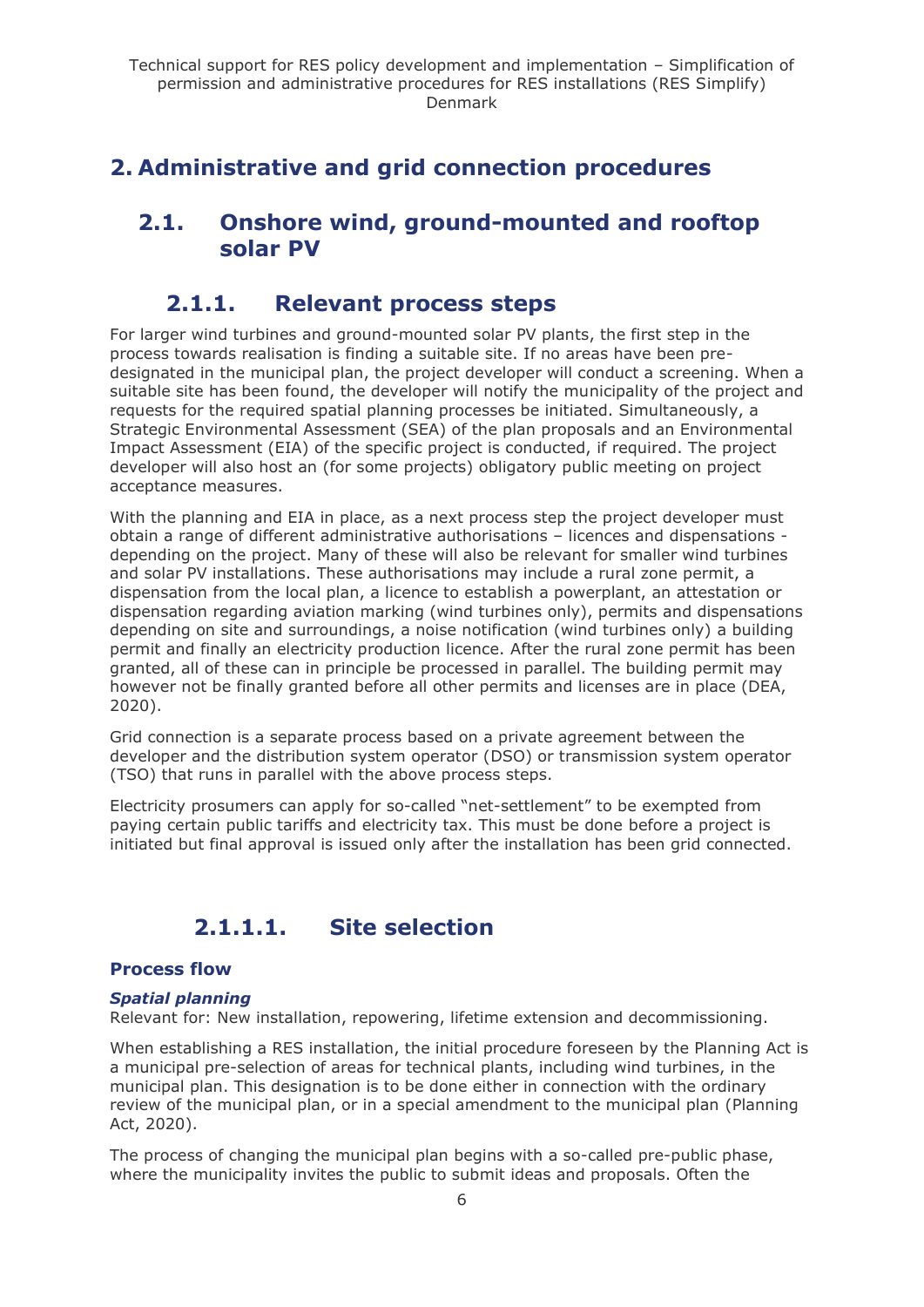municipality will host public hearings where different options can be presented and debated, but there are no formal requirements to the activities. The municipality will then draft a plan proposal balancing all relevant interests, including i.a. the protection of landscapes and the expansion of renewable energy. The municipal council is by large free to decide which areas to designate. For wind turbines specifically, the Executive Order on Planning for Wind Turbines however contains certain limits, e.g., that wind turbines cannot be planned for closer than four times the hight of the wind turbine from neighbouring residences.

Simultaneously, a Strategic Environmental Assessment (SEA) of the plan proposal will be conducted, including consultation of affected parties and authorities, e.g., the Danish Ministry of Defence Estate Agency, the Danish Transport, Construction and Housing Authority (DTCHA) and the Danish Nature Agency (DNA). Finally, the plan proposal and the SEA study are submitted for an eight-week public consultation, whereafter the plan proposal can be adopted by the municipal council (Planning Act, 2020; Executive Order on Planning for Wind Turbines, 2019; DNA, 2015).

If the designated areas are in place, project developers can find a suitable location within these areas, and then notify the municipality and, if required, request for a local planning process be initiated. As described below, this also involves a SEA, an EIA and a public consultation concerning the specific project.

However, according to interviewed stakeholders, municipalities often no longer designate areas in advance in the municipal plan. Instead, developers begin projects by doing their own screening for suitable sites relying for example on the online platform The Danish Environmental Portal, which provides access to information on all current land-use restrictions (see good practices below). Also, the nearest 50-60 kV station will be located, as this determines the price of grid connection (see section 2.1.1.4). According to an interviewed stakeholder, it is no longer difficult to find *suitable* land for groundmounted solar PV plants as prices have become more attractive. The problem is finding land that the municipality will *allow* to be used for the purpose. Already at this point there might therefore in some cases be an informal contact with the municipality to clarify their position (Wind representative, 2020; Solar PV representative 3, 2020).

When a suitable site is found, the developer notifies the municipality of the project and requests for the required spatial planning processes to be initiated. Besides amending the municipal plan, in many cases a local plan for the area in question will be needed. A local plan is required before any major construction work can be carried out in an area. In general, establishing utility size ground-mounted solar PV plants or establishing larger wind turbines in an area where there are currently no wind turbines will require a local plan (DNA, 2013; DNA, 2015; Solar PV representative 3, 2020).

Had the notification been within an area that was already designated in the municipal plan, the municipal council would have been *obligated* to draft and publish a proposal for a local plan and promote the adoption process as soon as possible – i.e. within one year from the notification (this does however not ensure the municipal council's adoption of the plan or including the content the developer had asked for) (Planning Act, 2020; DNA, 2015).

Notifications of projects outside such areas – which, according to interviewed stakeholders, are the most common projects today, as no new areas are designated – may however wait for several years to be reviewed by the municipal council. Municipalities will often wait for more projects to be notified and then consider and compare these at the same time. The municipal council is also free to decide whether it wishes to initiate a planning process at all. If not, the municipality can immediately reject the project. Not before the municipal council has decided on which project(s) it wants to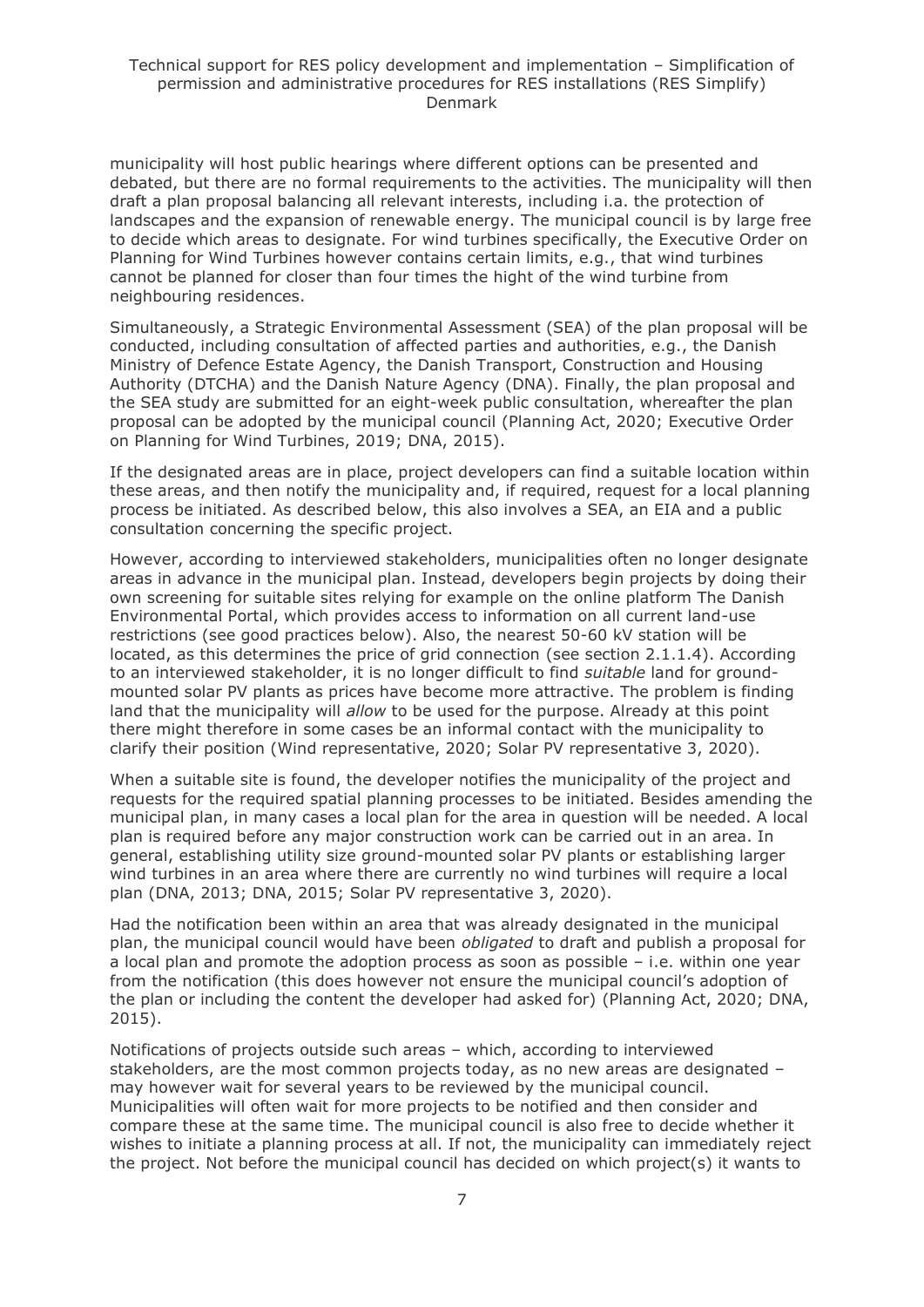promote will the actual planning process start (DNA, 2015; Solar PV representative 3, 2020; Wind representative, 2020).

If the municipal council decides to promote a project, the planning processes for an amendment to the municipal plan and for a local plan will be initiated and run in parallel.

Simultaneously, if required, a SEA of both plan proposals is conducted, including consultation of the authorities mentioned above. The municipality will also assess whether the specific project requires an EIA (see section 2.1.1.3). If this is the case, an EIA will be done at the same time as the SEA, and the SEA study and the EIA study will be drafted as one comprehensive report (DNA, 2015).

When the plan proposals and the SEA/EIA study are completed, they are submitted for an eight-week public consultation. After possibly incorporating changes proposed during the consultation and consulting parties and authorities affected by these changes, the municipal council may finally adopt the amendment to the municipal plan and the local plan. At the same time the EIA permission is granted (DNA, 2015).

#### **Small-scale devices**

A local plan is only required for projects that are considered to be "major" construction work – other projects may be established without (Planning Act, 2020).

Wind turbines may only be established within areas designated for such use in the municipal plan. Thus, even "non-major" wind turbine projects may still require an amendment to the municipal plan if placed outside designated areas. However, small wind turbines with a total hight of up to 25 m, that are established within a distance of around 20 m from existing buildings, may also be established outside such areas – hence without any planning (Executive Order on Planning for Wind Turbines, 2019; DNA, 2012).

#### **Repowering projects**

There is no special procedure for repowering projects. It will depend on a specific assessment, whether such projects will require changes in the underlying planning following the procedures described above.

Changes that conform with the regulations set out in the existing local plan can be made without dispensation from or changes of the plan. For wind turbines specifically this would need to be changes that do not affect the exact location of the turbines, their number, minimum and maximum hight or design, as these features must always be included in the provisions of a local plan for wind turbines (Executive Order on Planning for Wind Turbines, 2019; DNA, 2015). Changes that do not conform with the regulations set out in the local plan but at the same time do not contravene the main principles of the local plan may be allowed through a dispensation from the local plan granted by the municipal council (see section 2.1.1.3). Changes beyond this will require a new local plan. If this cannot be done within the limits of the municipal plan, this will also need to be amended.

If the project is considered "major construction work", which includes demolition of structures, it will always require a new local plan to be adopted.

According to interviewed stakeholders, the planning process for renewable energy installations is very long and characterised by uncertainty of whether or not the planning will be prepared and approved. This is mainly due to the relatively large discretion of the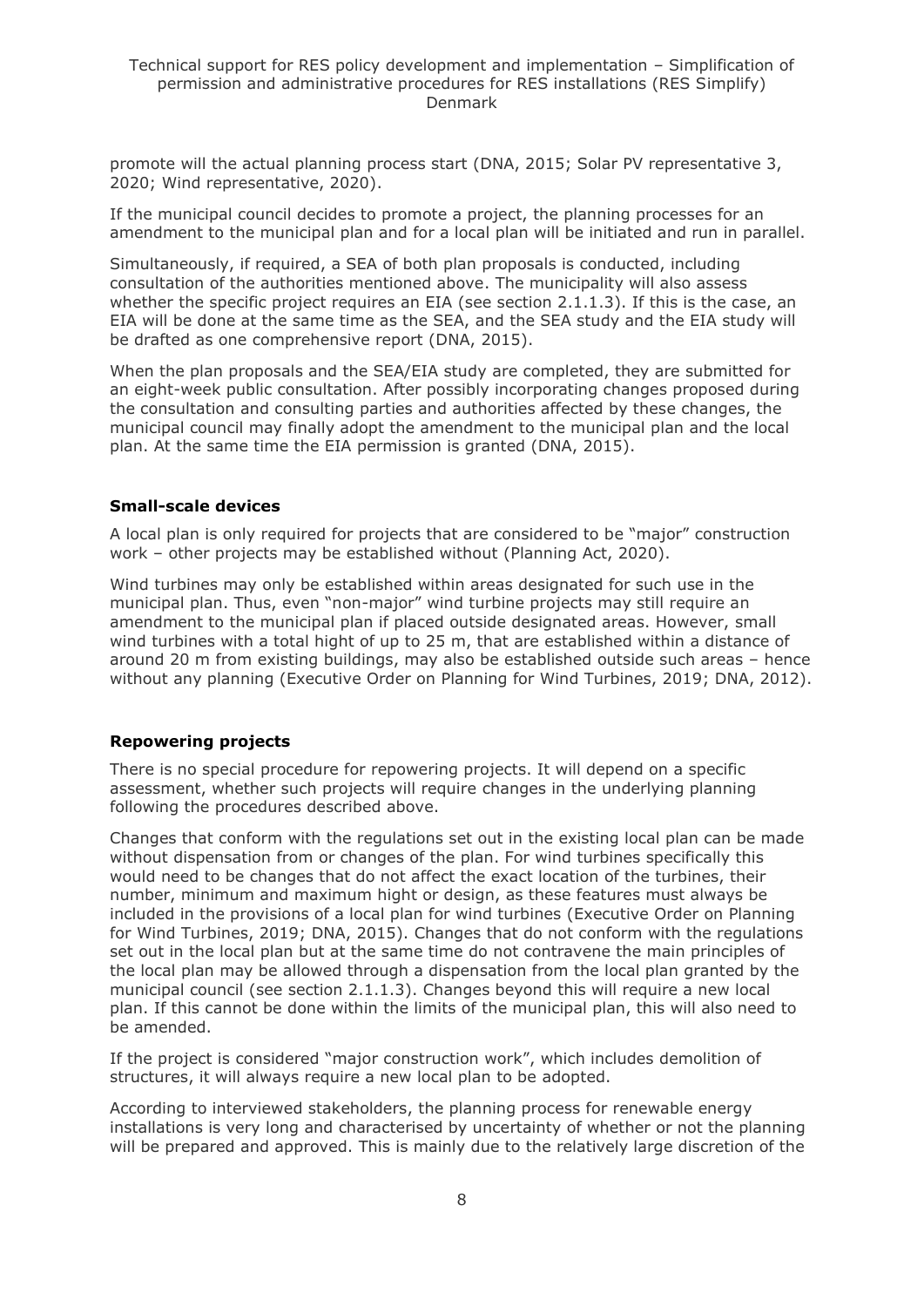municipal council in the area, as affected by the local reception, and the lack of deadlines (Solar PV representative 3, 2020; Wind representative, 2020).

Lack of staff is not generally seen as problematic by the stakeholders interviewed. There are significant differences between municipalities with some having large and very experienced planning and environmental departments and others practically no staff with experience with renewable energy installations. But as (at least larger) developers will often offer the municipality to hire external help with the planning, SEA and EIA processes, this is not a crucial issue (Solar PV representative 3, 2020; Wind representative, 2020).

Interviewed stakeholders specifically mention the open and informal dialogue with the municipal project managers as a very positive aspect. Being able to discuss, for example, location options and schedules informally before and during the process is seen as an advantage (Solar PV representative 3, 2020; Wind representative, 2020).

### **Deadlines**

There are no generally applicable rules on authority's case processing time in the Public Administration Act (Public Administration Act, 2014). It does however follow from the general principle of good administrative practice that cases must be dealt with within a reasonable time. This applies to all other process steps described in this report as well.

The few specifically applicable deadlines are integrated in the description above. An interviewed stakeholder further mentions that a schedule is often prepared in collaboration with the municipality. This is however not always complied with, as unforeseen municipal tasks often arise (Solar PV representative 3, 2020).

### **Detected barriers**

**Municipal reluctance to plan for large renewable energy installations.** The municipal councils have quite large discretion in deciding if and where structures as renewable energy installations may be placed in a municipality as long as they base their decisions on the relevant and objective considerations. This is underlined by the fact that such a decision may only be appealed concerning the *legality* and not *reasonableness* of the decision (see section 4) (Planning Act, 2020; Solar PV representative 3, 2020; Wind representative, 2020).

Unlike the other licences and permits etc. needed (see sections 2.1.1.2. and 2.1.1.3.), where developers can be quite sure to be granted such a license or permit if all formal requirements are fulfilled, it is thus much more uncertain – and highly dependent on the local reception – whether or not the needed planning will be prepared and approved.

Mainly due to a generally growing local opposition, especially the onshore wind sector is hard hit by municipal reluctance. Things are looking easier for ground-mounted solar PV plants that still enjoy less local opposition and are seen by municipalities as less controversial. But as the PV plants grow in number and size this might not last. An interviewed stakeholder assessed the current approval rate to about 60% for utility size ground-mounted solar PV plants (Solar PV representative 3, 2020; Wind representative, 2020).

Even if planning is commenced, the uncertainty lasts until the final adoption of the local plan several years into the project. Stakeholders thus mention wind projects scrapped after 7-9 years during the final vote on the local plan because of late complaints from locals (Wind representative, 2020; Danish Energy, 2019).

Adding to the uncertainty are the different ways in which the municipalities handle project notifications, with some relying on guidelines on where installations can be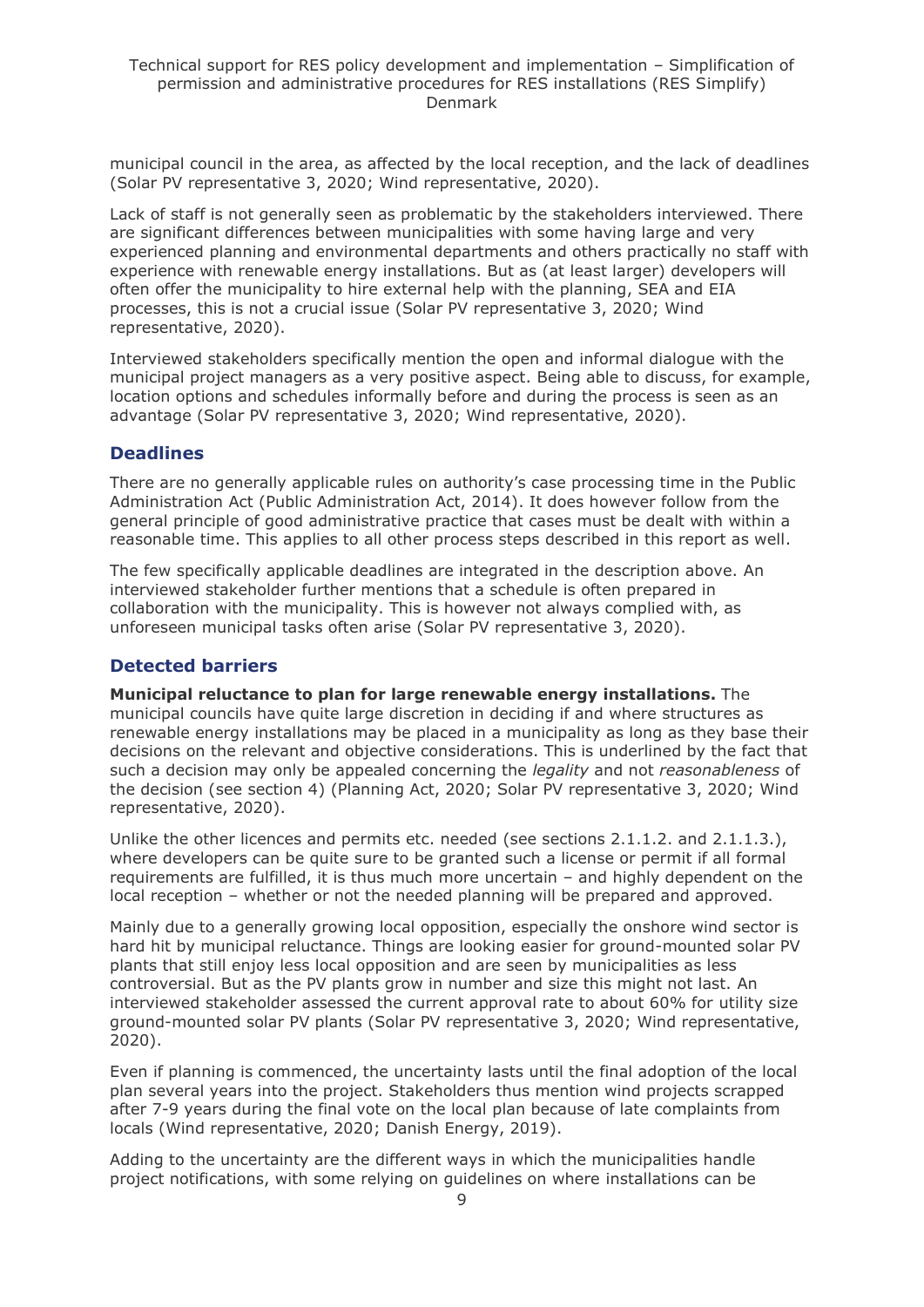placed, which differ from municipality to municipality, and others acting on a purely case by case basis.

In order to address this barrier, stakeholders propose to shorten and revise the planning process to ensure earlier and more inclusive involvement of all stakeholders to allow these to participate in setting direction. Enabling locals to participate at an earlier stage would hopefully both generally create a broader local acceptance and prevent scrapping far advanced projects due to late complaints (Wind representative, 2020; Danish Energy, 2019).

An interviewed stakeholder also calls for municipalities to designate areas for renewable energy installations in the municipal plan as intended and thus involving the public before specific projects are planned. This would also lend more certainty to developers as the sites would already have been politically debated and agreed upon (Wind representative, 2020).

Another interviewed stakeholder however, expresses understanding of the lack of designations, as these have previously created discontent among the affected landowners. Instead of pre-designations, this stakeholder calls for a set of common guidelines shared by all municipalities including objective criteria on where installations can- or cannot - be placed (Solar PV representative 3, 2020). This could provide more foreseeability by framing the municipal discretion, but would stir the sensitive issue of municipal autonomy.

Other proposals aiming to lessen local opposition to renewable energy projects focus on project acceptance measures. Four schemes are currently in place to enhance project acceptance: The so-called "RE-bonus scheme", which obligates the developer to pay neighbours an annual bonus corresponding to a specified part of the capacity of the plant; the "loss of value scheme", which requires the developer to compensate any loss of value to residential property equal to or higher than 1% of the property value; the "option-to-sell scheme", which allows some neighbours within a distance of six times the height of a wind turbine or 200 m from a ground-mounted solar PV plant to sell their property to the project developer; and finally the "green fund scheme", which obligates the developer to pay EUR 11,827 (DKK 88,000) per MW onshore wind equivalents to the relevant municipality, which can use the funds to support e.g. local green initiatives (RE Act, 2020).

Stakeholders from the energy sector such as Wind Denmark, the Danish sector organisation for wind energy, and Danish Energy, a non-commercial lobby organisation for Danish energy companies, generally support the measures, that they find fair and balanced (Wind Denmark, 2020; Danish Energy, 2019b). Danish Energy has however also stated, that the measures should be more flexible and negotiable, and that the municipalities that actively promote the expansion of renewable energy should be further rewarded (Danish Energy, 2019).

The association Neighbours of Giant Wind Turbines (Landsforeningen Naboer til Kæmpevindmøller), that organises approx. 200 local groups that work to protect neighbours of wind turbines from unreasonable nuisance, are less positive. According to the association the economic measures make no difference. Instead, the distance between wind turbines and residential property should be increased to ten times the hight of the wind turbine (Jyllands-Posten, 2019). The municipalities, represented by KL - Local Government Denmark (KL), saw it as a step in the right direction when the measures in 2020 were revised to their current form, but call for much more radical measures and state funding to solve the growing location problem for especially onshore wind (KL, 2019).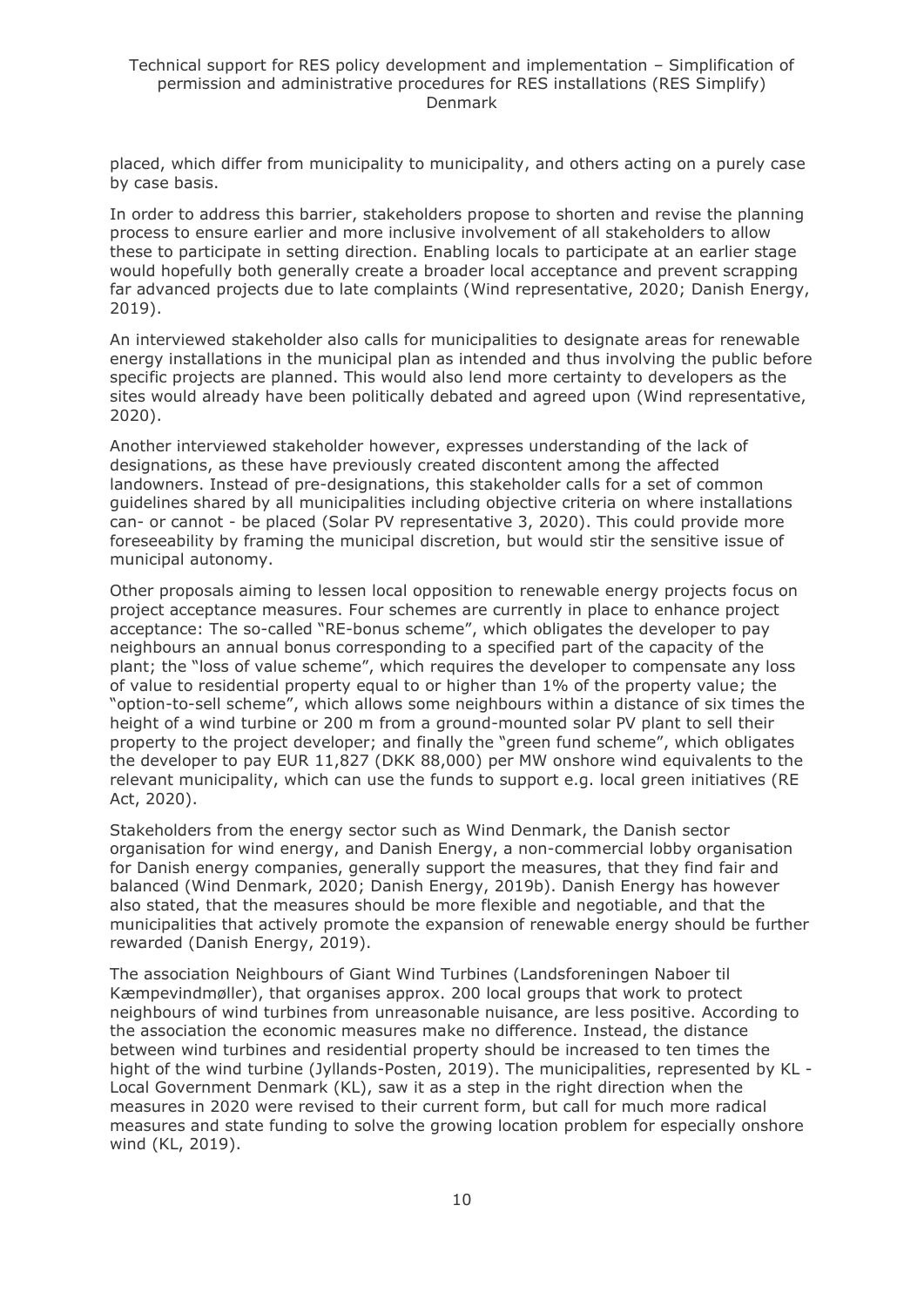**Length of planning process.** According to interviewed stakeholders, the planning process for utility size ground-mounted solar PV plants may take up to 3-4 years from notification of the municipality, and for wind turbines even longer. A large share of this time passes from the notification is made and until the municipality (possibly) initiates the actual planning process. This is due to the practice described above, where municipalities do not pre-designate areas in the municipal plan, but wait for specific projects to be notified (Wind representative, 2020; Solar PV representative 3, 2020; Danish Energy, 2019).

This length of the process is a severe problem in itself, especially for smaller developers that do not have several projects to work on while other projects are waiting. But the process length also presents a separate problem in that it – especially for wind turbines – often exceeds the municipal election period of four years. According to stakeholders, municipal councils are less likely to approve planning for wind turbines in election years. In the run-up to the local elections in 2017, there were several examples of wind projects that were scrapped by municipal councils even very late in the planning process (Solar PV representative 3, 2020; Wind representative, 2020; Danish Energy, 2019).

As described above, stakeholders have proposed to shorten and revise the planning process effectively addressing this barrier. Designating areas for renewable energy installations in the municipal plan could also prove helpful as this would activate the oneyear deadline for the planning process to be commenced (Wind representative, 2020; Danish Energy, 2019).

**Numerous third-party complaints and extensive case processing time.** For developers of larger projects, especially in the wind sector, third-party complaints during the planning process and the parallel SEA and EIA processes are numerous and present a significant barrier. Appeals may be made against several decisions and to both the Planning Board of Appeals and the Environment and Food Board of Appeals depending on the decisions (see section 4). Although these boards may process the cases simultaneously it all prolongs the process (Wind representative, 2020).

A main issue besides the sheer number of complaints is the extensive case processing time at both boards (Wind representative, 2020; Solar PV representative 3, 2020). In 2019, the average case processing time for settled cases concerning renewable energy installations was 9.4 months and for unsettled cases 21.6 months (House of Boards of Appeals, 2019). The main reason for the delays is that both boards lost many employees in connection with a relocation in 2017 (Danish Parliamentary Ombudsman, 2020).

No stakeholders proposed to limit third-party appeal access to address this barrier. On the contrary, involving third-parties not only through consultations but also through access to appeal is seen as important for the general acceptance. Instead appeals should be sought prevented in the first place by revising the planning procedure to ensure earlier and more inclusive involvement of all stakeholders and by modernising the project acceptance measures as described above (Solar PV representative 3, 2020; Wind representative, 2020; Danish Energy, 2019).

Another point is shortening the case processing time at both boards. It will take time to replace the employees and restore the expertise lost in the relocation. However, it has been agreed to allocate EUR 2 million (DKK 15 million<sup>1</sup>) annually in 2021-2024 to establish a six months case processing time limit for (new) appeals concerning renewable energy projects (Wind representative, 2020; Climate Agreement, 2020).

<sup>&</sup>lt;sup>1</sup> All rates in this report are based on the exchange rate from 18 January 2021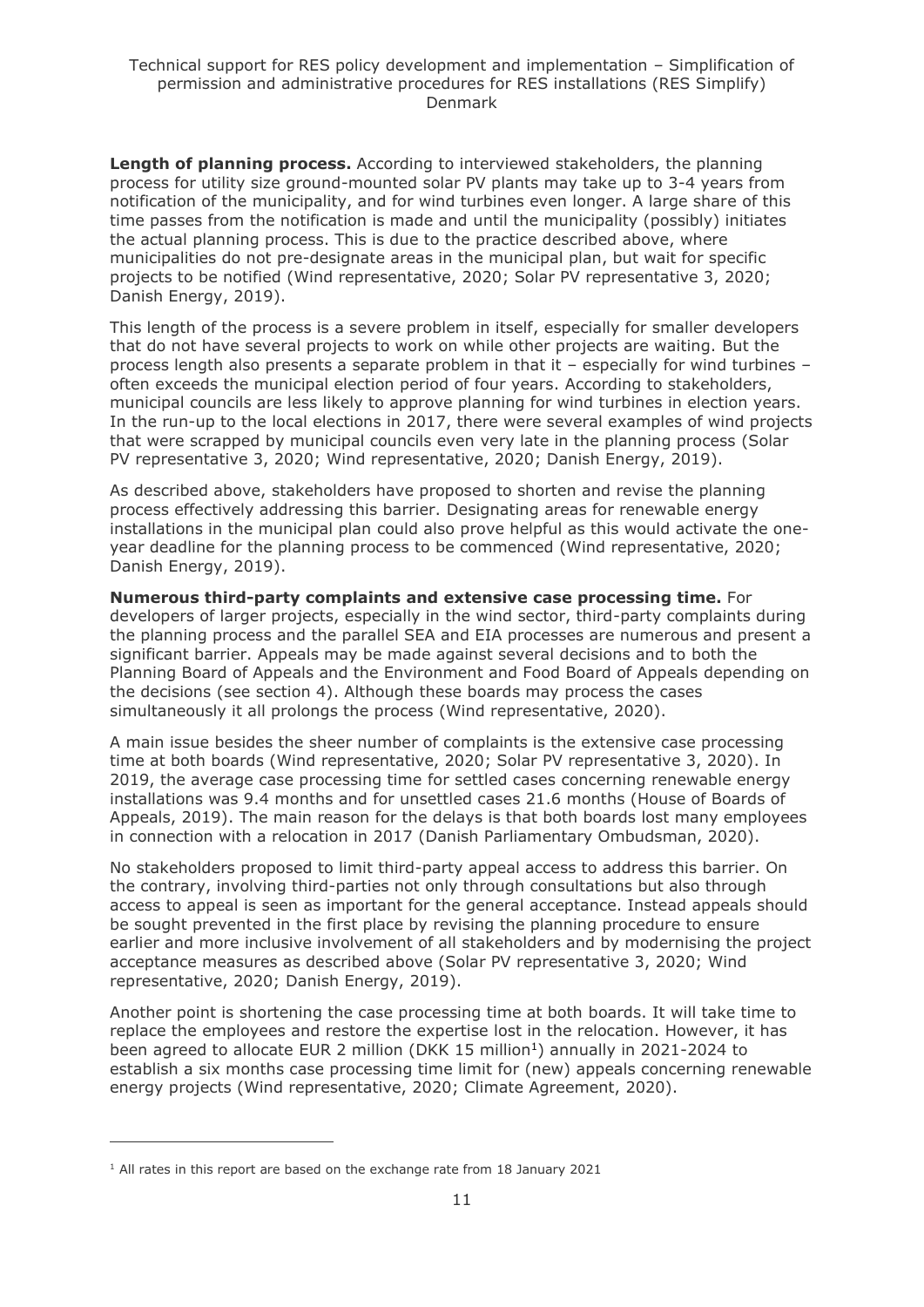**Nature protection interests.** According to interviewed stakeholders, conflicts with nature protection interest is a much more foreseeable and manageable challenge than local opposition, and the municipality will often be more willing to find a solution. These conflicts however still lead to several appeals (Solar PV representative 3, 2020; Wind representative, 2020).

According to DOF BirdLife, an independent nature conservation organization in Denmark working with bird protection and member of BirdLife International, more conflicts arise today because of the increasingly "marked based" approach to planning, where planning is often initiated based on notifications of specific projects in areas chosen by developers. The dominant site selection consideration is thus where such a project will be economically feasible to erect. This most often does not take (unprotected) important bird areas into account, which leads to conflicts.

Nature protection interests were more likely to be taken into account by municipalities when pre-designating areas. Instead of committing the municipalities to pre-designating areas, DOF BirdLife proposes that areas for renewable energy installations be designated centrally based on a nationwide analysis of suitable areas. Such long-term strategic planning could accommodate interests of both nature protection and renewable energy (DOF BirdLife, 2020).

## **Identified good practice**

**Online access to land use restrictions.** The online platform The Danish Environmental Portal (Danmarks Miljøportal<sup>2</sup>) is a joint public partnership owned by the state, the municipalities and the regions. Covering the entire country, the portal includes area specific data on the environment, water, nature and land use. It enables authorities to update and access data across administrative units, sectors and geographical areas. However, private citizens and professionals can also use the portal to access data on different land use restrictions relating to e.g., nature protection, conservation, building lines and planning in specific areas. This possibility was noted as very valuable in the siting process by an interviewed stakeholder, as it gives developers full overview of all restrictions in different areas through the same databases that are used by the authorities. Thus, the only uncertainty left in this regard is possible archaeological finds (Solar PV representative 3, 2020).

## **2.1.1.2. Electricity production licence**

## <span id="page-11-0"></span>**Process flow**

Relevant for: New installations and repowering.

According to the Electricity Supply Act, electricity production from plants with a capacity of more than 25 MW requires a licence to produce electricity from the Minister for Climate, Energy and Utilities. Applicants must prove that they have the necessary technical and financial capacity. The licence is applied for near the end of a project and is granted by the Danish Energy Agency (DEA) for at least 20 years (Electricity Supply Act, 2020).

### **Small-scale devices**

<sup>2</sup> https://miljoeportal.dk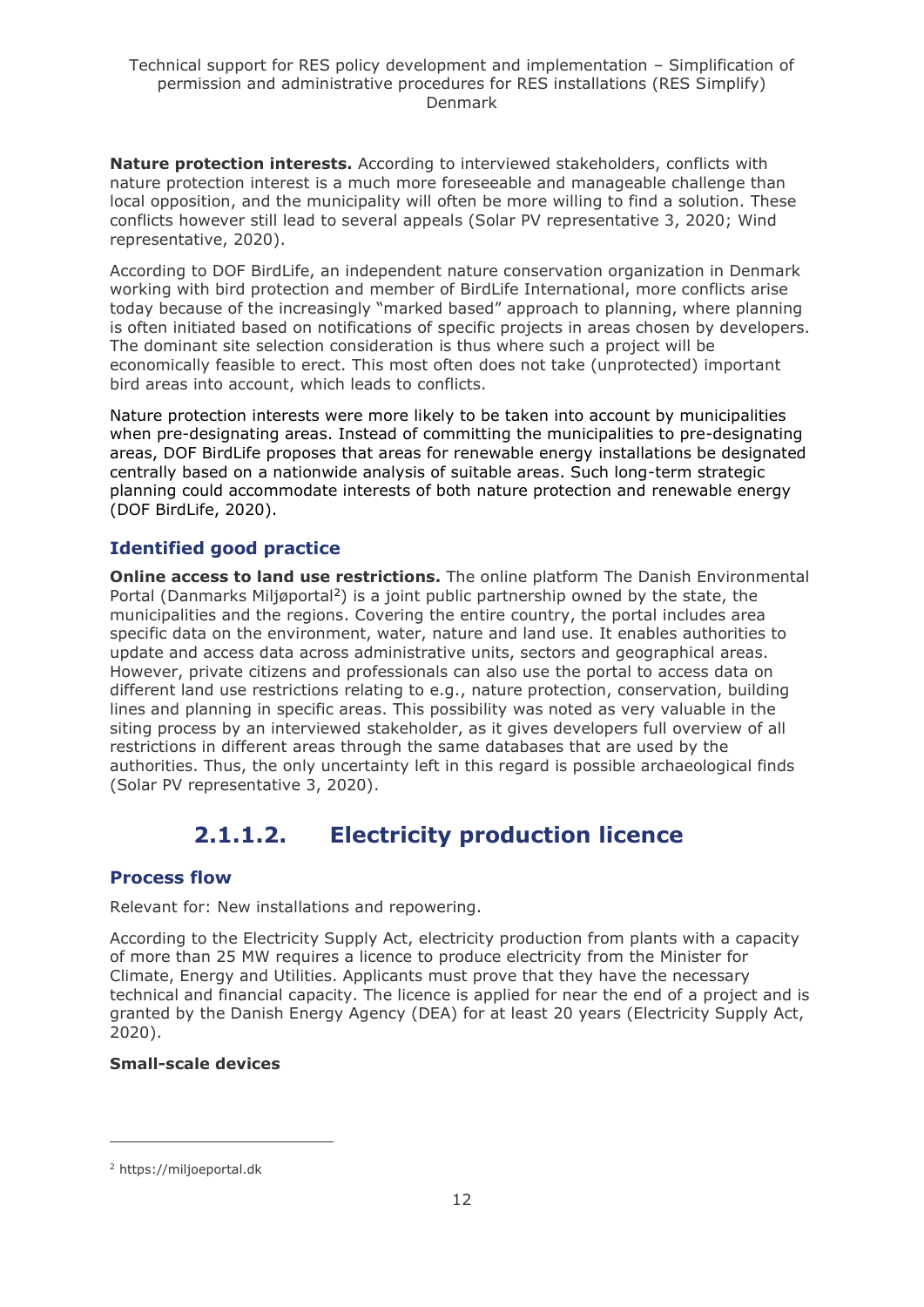Only plants with a capacity of more than 25 MW are covered by the requirement to obtain a licence (Electricity Supply Act, 2020).

According to an interviewed stakeholder, the process to obtain the licence is unproblematic and follows almost automatically for developers with previous experience (Solar PV representative 3, 2020).

### **Deadlines**

No deadlines apply.

#### **Detected barriers**

No barriers related to this process were identified.

### **Identified good practice**

<span id="page-12-0"></span>No good practice related to this process was identified.

## **2.1.1.3. Administrative authorisation**

#### **Process flow**

#### *Environmental Impact Assessment (EIA)*

Relevant for: New installation, repowering, lifetime extension and decommissioning.

According to the SEA and EIA Act, wind turbine projects must undergo an EIA screening unless the project only involves a single turbine that is less than 25 meter high and is placed in the rural zone. Solar PV installations will need to be screened if they are considered to be industrial facilities producing electricity. It is the relevant municipal council that makes the screening decision upon application from the developer (SEA and EIA Act, 2020; DNA, 2015).

If the project requires an EIA, the municipality is responsible for conducting an EIA process and preparing an EIA study. In practice, the study is often drafted by, or in close cooperation with, the project developer (DEA, 2015). If the project requires planning, the EIA will be done at the same time as the SEA of the plan(s), and the SEA study and the EIA study will be drafted as one comprehensive report (DNA, 2015). When the SEA/EIA study is completed, it is submitted for public consultation for at least eight weeks. If the project requires planning, the consultation also includes the plan proposal(s).

After the consultation, the municipal council decides whether and on which conditions an EIA permission can be granted. If the project requires planning, the permission will often be granted at the same time as the planning is adopted, as an EIA permission may not be granted contrary to the existing planning (DNA, 2015). The granted permission must be used within three years (SEA and EIA Act, 2020).

#### **Small-scale devices**

Individual wind turbines with a rotor diameter of less than 5 m are not subject to the EIA procedure. Otherwise, there is no special procedure for small-scale devices and it will depend on a specific assessment whether an EIA is needed (DNA, 2015; DEA, 2020).

#### *Rural zone permit*

Relevant for: New installations, repowering, lifetime extension and decommissioning.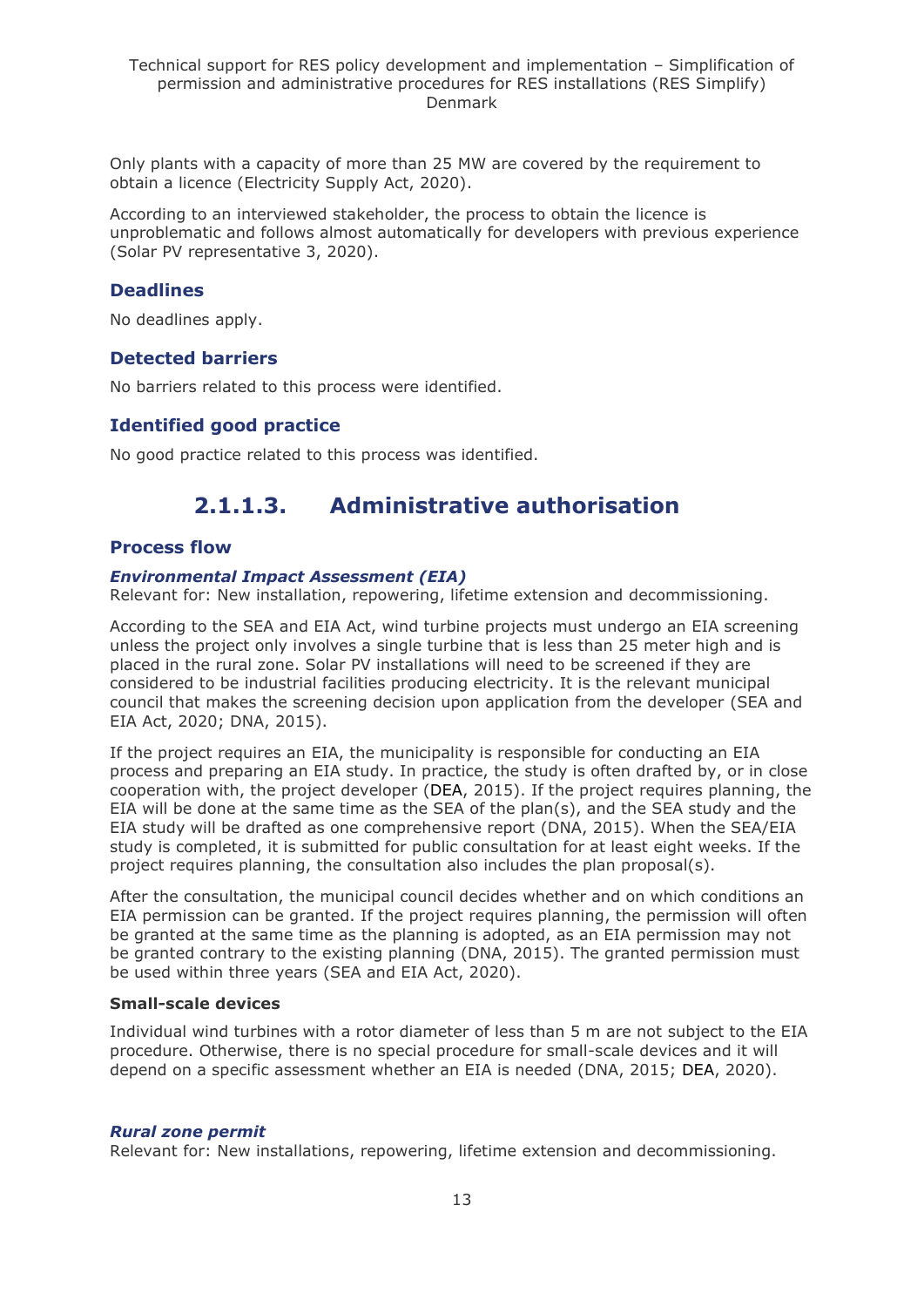In the so-called rural zone new construction such as wind turbines and solar PV plants and installations will as a main rule require a rural zone permit from the municipal council (DNA, 2013; DNA, 2012).

The permit may be granted after a two-week consultation of the neighbours of the property and an assessment of the project. According to the Planning Board of Appeals, renewable energy installations may in general be treated more leniently than other types of facilities in rural areas (DNA, 2013). The granted permit must be used within five years (Planning Act, 2020).

For projects of a size that require drafting of a local plan (see section 2.1.1.1.), the local plan can replace the rural zone permit by explicit provision – the so-called "bonus effect". A local plan with bonus effect may include conditions, that would otherwise have been included in the rural zone permit, e.g., on decommissioning of the wind turbine or solar PV plant after a certain period (Planning Act, 2020).

A rural zone permit cannot be granted before an EIA permission has been granted (if required). For wind turbines, a permit also cannot be granted before the area has been designated in the municipal plan (if required) (Planning Act, 2020; DNA, 2015).

#### **Small-scale devices**

If established in the rural zone, even small wind turbines and small solar PV installations will, as a main rule, need a rural zone permit. According to DNA however, if a rooftop solar PV system neither affects the hight, distance or construction of the building it is to be placed on, it does not constitute "construction" and will therefore not require a rural zone permit. The same applies to ground-mounted solar PV installations that are so small that they are considered insignificant in relation to their surroundings. There are no fixed size limits and the decision depends on the municipal council's assessment (Planning Act, 2020; DNA, 2013; DNA, 2012).

#### *Dispensation from local plan*

Relevant for: New installations, repowering and lifetime extension.

If a local plan covers the area where the renewable energy installation is to be established, this must conform with the regulations set out in the local plan. This is especially relevant to examine when establishing rooftop solar PV systems or small wind turbines in urban areas that will often be covered by a local plan, but could also be relevant when making changes to existing plants covered by a local plan (see section 2.1.1.1.).

If the project does not conform with the local plan, a dispensation from the plan is needed. This can be granted by application to the municipal council, but only if the project does not contravene the "main principles" of the local plan. As a main rule, regulations of the design and location of structures do not belong to the main principles of a local plan, unless this is specifically stated.

Whether a dispensation *can* and *should* be granted is decided by the municipal council following a two-week consultation of owners and users in the area covered by the plan, the neighbours of the property in question, certain associations and organizations and other stakeholders who the municipal council deems to have an interest in the case (Planning Act, 2020).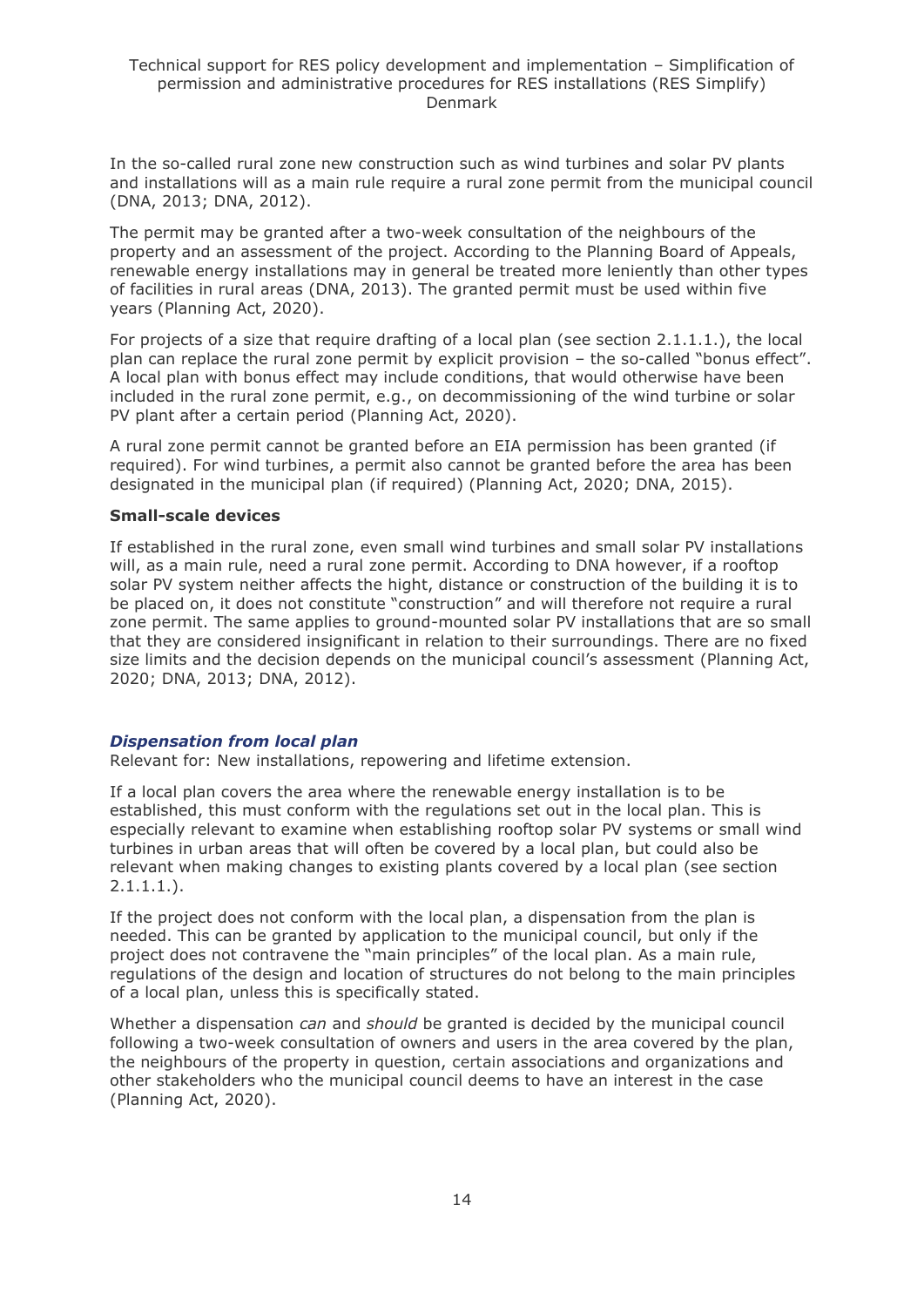#### *Public meeting on project acceptance measures*

Relevant for: New installations and repowering.

Developers who wish to establish i.a. wind turbines that are higher than 25 m or groundmounted solar PV plants with a capacity of more than 500 kW must host a public meeting, where the developer describes the consequences of the project for the surrounding properties, and DEA describes the different project acceptance measures (see section 2.1.1.1.). The time and date are agreed with DEA within certain deadlines that depend on the project type. It is regulated in detail how and who must be invited (RE Act, 2020).

#### **Small-scale devices**

The obligation only covers wind turbines that higher than 25 m and ground-mounted solar PV plants with a capacity of more than 500 kW (RE Act, 2020).

#### *Licence to establish a powerplant*

Relevant for: New installations, repowering, lifetime extension and decommissioning.

According to the Electricity Supply Act, establishing a new powerplant as well as making significant changes to existing plants may only be done after obtaining a licence to establish a powerplant from the Minister for Climate, Energy and Utilities. Applicants who can document that the plant fulfils the conditions specified in the Executive Order on Powerplants are entitled to receive the license, which is granted by DEA. Wind turbines that meet the requirements of the Executive Order on Certification of Wind Turbines are exempted from the requirement to obtain the licence (Electricity Supply Act, 2020; Executive Order on Powerplants, 2020; Executive Order on Certification of Wind Turbines, 2020).

The Executive Order on Powerplants contains separate rules for permission to decommission powerplants with a capacity of more than 25 MW (Executive Order on Powerplants, 2020).

#### **Small-scale devices**

RES powerplants with a capacity of less than 10 MW are exempted from the requirement to obtain a licence to establish a powerplant (Executive Order on Powerplants, 2020).

## *Attestation or dispensation regarding aviation marking (wind turbines only)*

Relevant for: New installations, repowering and lifetime extension.

Wind turbines within an aerodrome approach area must be marked in accordance with the provisions of BL 3-11. The same applies to wind turbines outside such areas if their total hight is more than 100 m. Such wind turbines may also not be established before the Danish Transport, Construction and Housing Authority (DTCHA) has approved the project including the marking by attestation or dispensation. Construction of a wind turbine that is less than 150 m high and placed outside an aerodrome approach area may however be commenced, if DTCHA has not responded to the application within six weeks. DTCHA conducts a consultation of affected aerodromes, Naviair and the Danish Ministry of Defence Estate Agency before finally issuing an attestation or dispensation (BL 3-11, 2014; DEA, 2020).

### **Small-scale devices**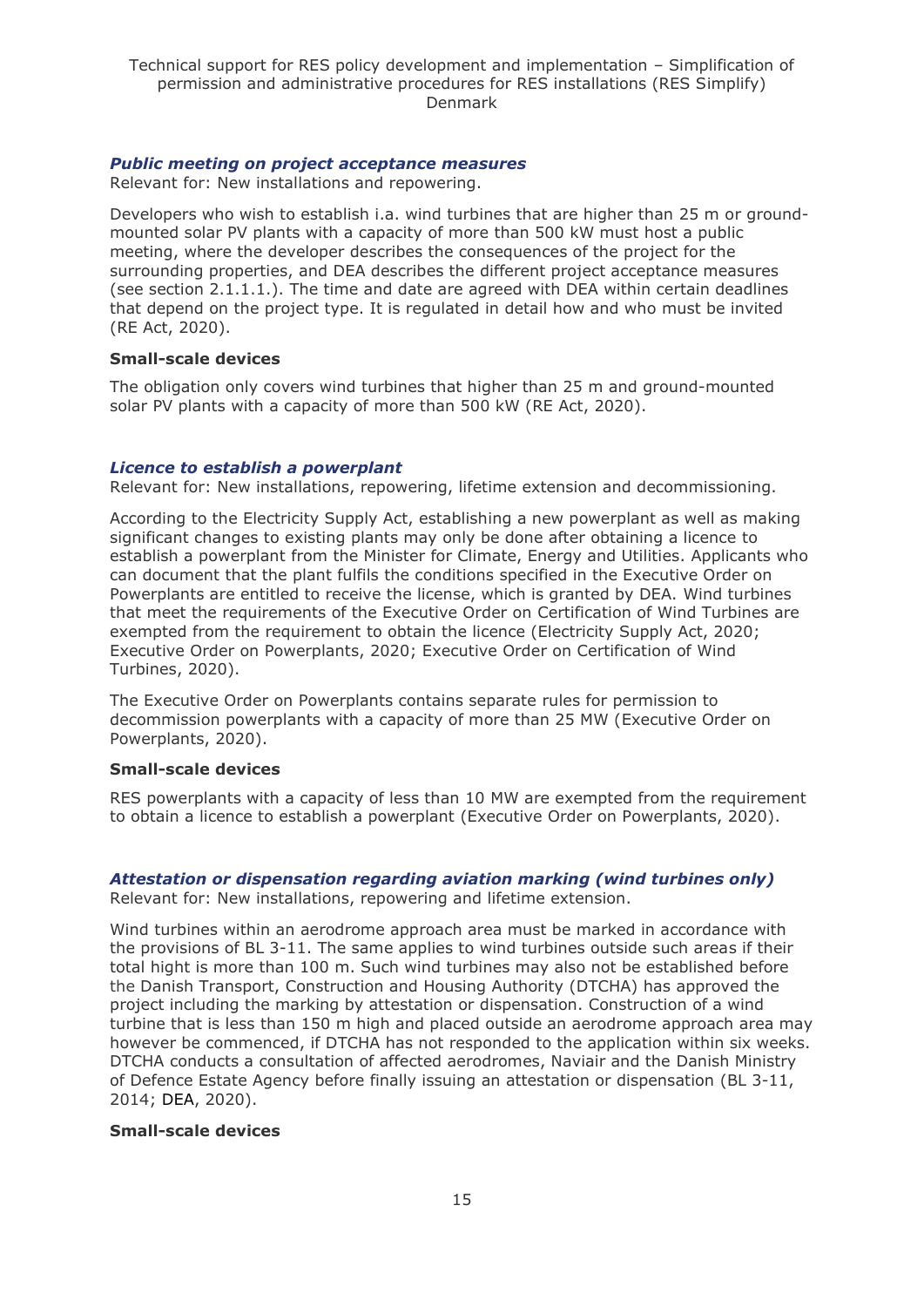Wind turbines that are less than 100 m and placed outside an aerodrome approach area do not need to be marked and do not need an attestation or dispensation regarding the marking (BL 3-11, 2014).

#### **Repowering projects**

There is no special procedure for repowering projects. Changes of the physical extent of the wind turbine or of the aviation marking in relation to the attestation or dispensation must be notified to DTCHA (BL 3-11, 2014).

#### *Permits and dispensations depending on site and surroundings*

Relevant for: New installations, repowering, lifetime extension and decommissioning.

Depending on the specific site chosen and its surroundings, a project may need several additional permits or dispensations. For example, if a project is to be placed in duneprotected areas or areas within 300 m from the seashore, a dispensation from the Danish Coastal Authority is required. The same is the case if a project is to be placed less than 100 m from an ancient monument, 150 m from protected lakes and streams, 300 m from forest or 300 m from a church. In these cases, the local municipal council is the relevant authority. If a project is to be placed in a nature conservation area a dispensation from the local Conservation Board of Appeals is required. The granted dispensations must be used within three years (Nature Protection Act, 2019).

#### **Small-scale devices**

It can be assumed that small-scale devices will often more easily obtain a dispensation (DNA, 2013).

#### *Noise notification (wind turbines only)*

Relevant for: New installations, repowering and lifetime extension.

Wind turbines are subject to noise limits stipulated in the Executive Order on Noise from Wind Turbines. Anyone who wishes to establish an onshore wind turbine, or to change an onshore turbine in a way that may increase the noise emission, must notify the relevant municipal council and document that the wind turbine can comply with the applicable noise limits. If the municipal council does not object within four weeks from (a complete) notification, the wind turbine may be established or changed.

Construction cannot start before the end of the four-week deadline, except in the case of a positive answer from the municipal council. The new or changed wind turbine must be in operation within two years from the deadline whereafter a new notification is required. Noise notification is therefore usually done just before construction is set to start. It cannot be made before the necessary planning is approved and a rural zone permit and an EIA permission has been granted (Executive Order on Noise from Wind Turbines, 2019).

#### **Small-scale devices**

The Executive Order on Noise from Wind Turbines defines "small wind turbines" as single wind turbines with a rotor area of less than 200  $m<sup>2</sup>$  and less than 25 meter high. These are subject to the same noise limits and notification requirements as larger turbines but the method whereby the noise from small wind turbines is controlled is simpler (Executive Order on Noise from Wind Turbines, 2019; DEPA, 2020).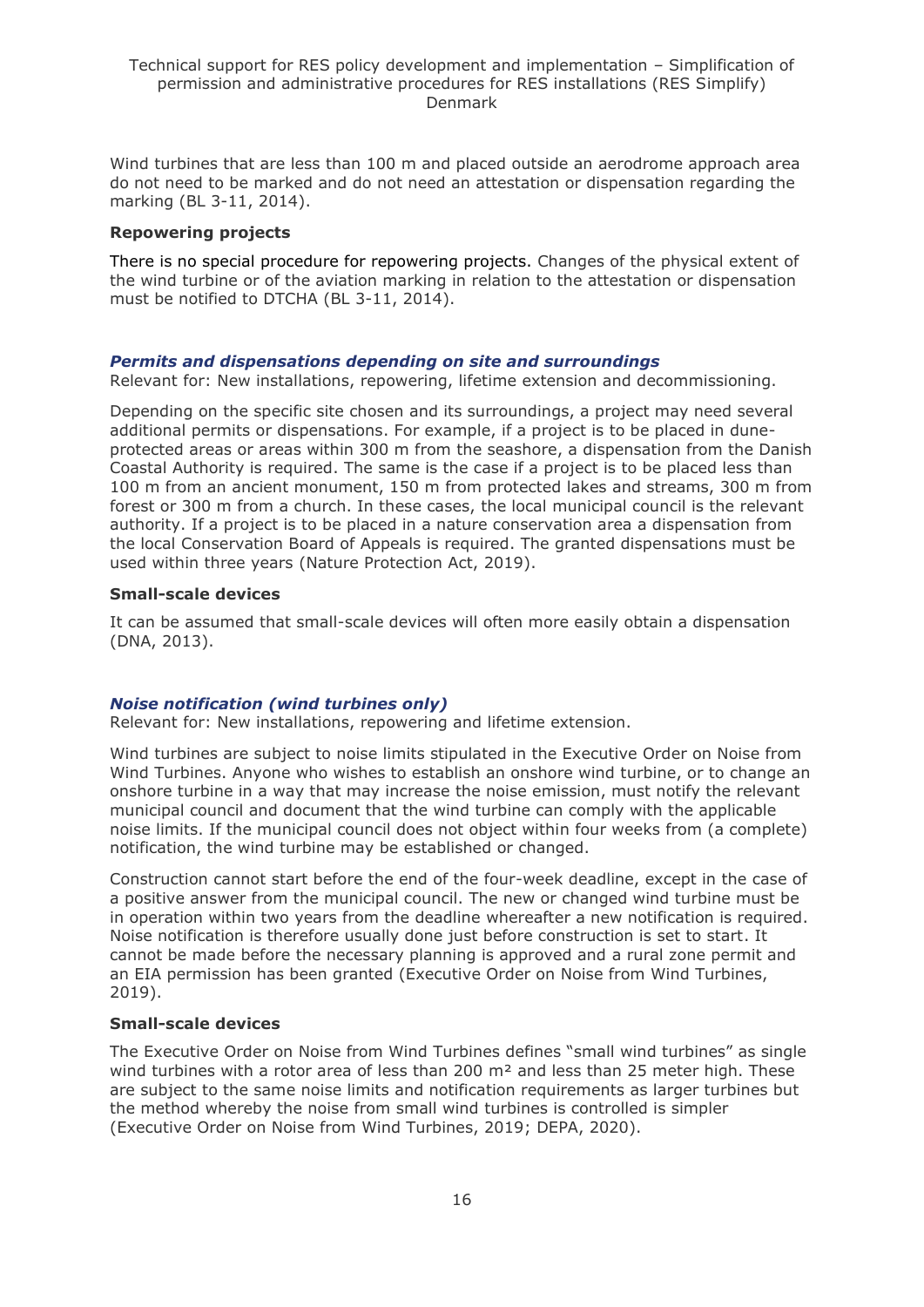#### *Building permit*

Relevant for: New installations, repowering, lifetime extension and decommissioning.

According to The Executive Order on Building Regulations 2018 (BR18), "building work" (incl. construction of new buildings and additions to, alteration and demolition of existing buildings) must comply with certain requirements and may not be commenced without a building permit, unless covered by one of the exemptions (BR18, 2019). Wind turbines and ground-mounted solar PV plants will always need a building permit. For rooftop solar PV installations, it will depend on a specific assessment e.g., of which type of building it is placed on.

If the permit is required, the project developer must apply for it from the municipal council. The application must include information on i.a. the work that is to be carried out and documentation that the requirements of BR18 will be complied with. For wind turbines, it is required that the application includes all permissions required according to other legislation. In addition, wind turbines need to be certified pursuant to the Executive Order on Certification of Wind Turbines (ibid.).

The municipal council must examine if the building work meets the requirements of BR18 and any other legislation, before a building permit can be granted. All other permits, licences and necessary planning etc. must therefore be acquired by the time of the decision (ibid.). If construction has not begun within one year from the date the building permit is granted, a new permit is required (Building Act, 2016).

#### **Small-scale devices**

Rooftop solar PV systems are regarded as alterations or changes to existing buildings, which may be installed without a building permit on building types listed in BR18, such as garages and single-family houses. Installation on other buildings may also be done without a building permit if certain requirements are met (BR18, 2019; DEA, 2012).

If a rooftop solar PV system neither affects the hight, distance or construction of the building it is to be placed on, it is not covered by the scope of BR18. The same applies to ground-mounted solar PV installations that are so small that they are considered insignificant for their surroundings. These installations need neither a building permit nor comply with the BR18 requirements (ibid.).

Interviewed stakeholders working with wind turbines and utility size ground-mounted solar PV plants were generally positive and did not mention any of the described authorisation processes as problematic, except from the numerous third-party complaints relating to the EIA process (see below). Most of these processes have a formalistic character and are transparent and foreseeable. Again, stakeholders also mention the open and unformal dialog with the municipal project managers as beneficial. In relation to municipal staffing the same remarks as in section 2.1.1.1. generally apply. Staffing at the other authorities is not mentioned as an issue (Solar PV representative 3, 2020; Wind representative, 2020).

By contrast, an interviewed stakeholder working with large rooftop solar PV installations mentioned specifically the building permit process as a severe barrier to this type of projects (see below) and was less satisfied with the municipal processing. According to this stakeholder, the municipal assessments are subjective and differ from municipality to municipality and are thus not foreseeable. It is also the view of this stakeholder, that staffing in some municipalities is insufficient (Solar PV representative 2, 2020).

## **Deadlines**

The few applicable deadlines are integrated in the description above. Concerning building permits, the municipalities have agreed to "service targets". These stipulate a processing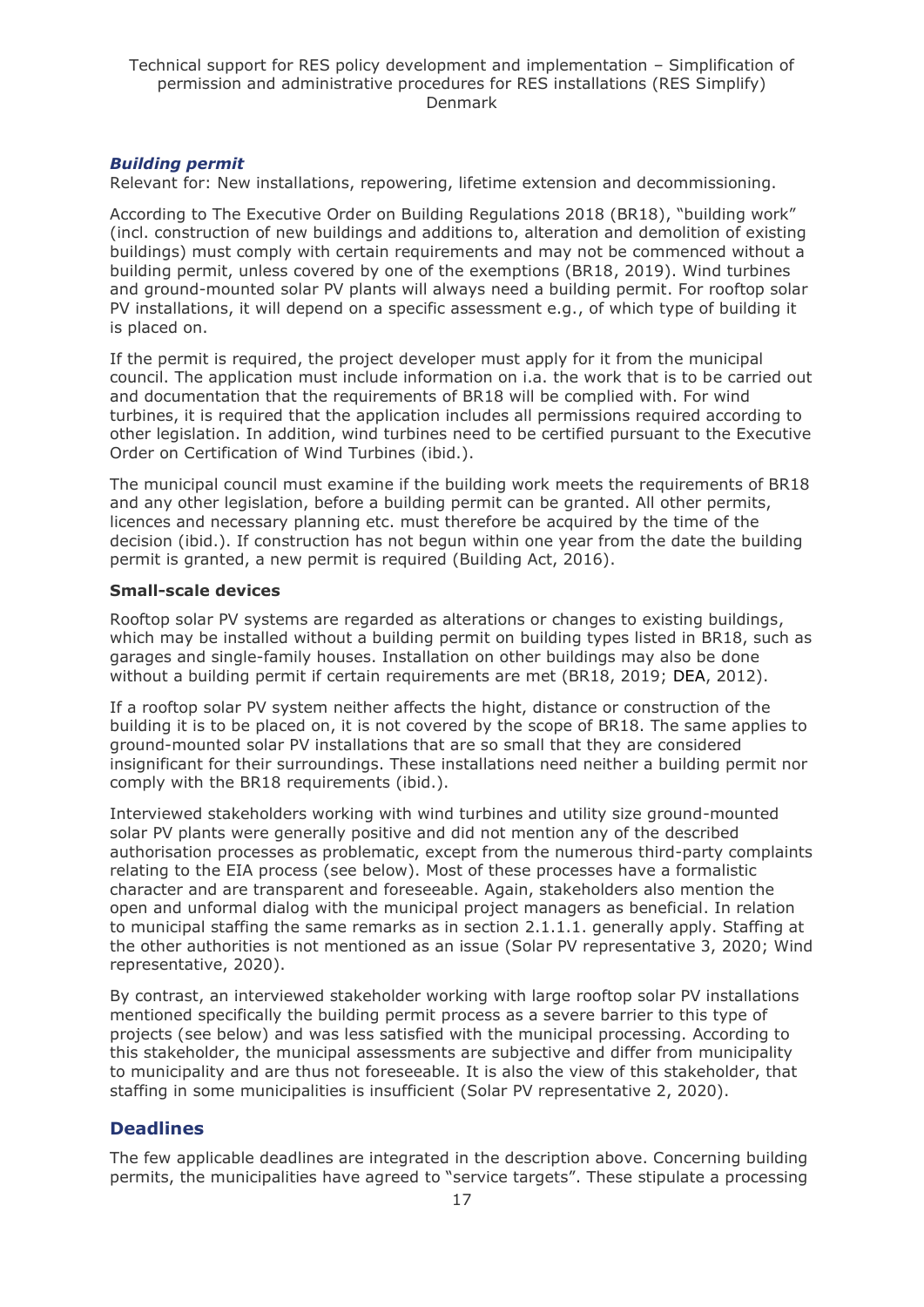time for building permit applications of 40–60 calendar days. The targets are calculated as an average processing time for the municipality as a whole. They do not apply if a project requires an EIA or adoption of a new local plan (DEA, 2020).

### **Detected barriers**

**Length and cost of building permit process for middle size projects.** An interviewed stakeholder working with utility size ground-mounted solar PV plants generally found the building permit process transparent and unproblematic, though it may occasionally involve new unexpected requirements (Solar PV representative 3, 2020).

An interviewed stakeholder working with large rooftop solar PV installations on the other hand, mentioned the uncertain length and cost of the building permit process as a severe barrier to such PV projects. Contrary to utility size projects, where a permit is clearly needed, and to small private installations, where a permit is clearly not needed, it is often uncertain if these "middle size" projects, placed e.g., on the roof of industrial buildings require a building permit. This depends on a specific assessment by the relevant municipality, which, in the opinion of the stakeholder, is subjective and differs much from municipality to municipality.

Depending on whether a building permit is needed or not, the process may take from one week to half a year This is critical for projects of this type, where the client already has other sources of electricity and may lose interest in the project.

The costs also differ greatly from nothing to EUR 13,440 (DKK 100,000) to obtain a required permit. The high cost is among other things due to new rules requiring a certified structural technician to confirm that the roof can carry the installation. According to the interviewed stakeholder this is a heavy process and it is very expensive for projects of this size (Solar PV representative 2, 2020; BR18, 2019).

**Third-party complaints concerning the EIA process.** The EIA process is intertwined with the planning and SEA processes, and appeals will often target decisions concerning all processes. The barrier concerning third-party complaints described in section 2.1.1.1. experienced by developers of larger projects, especially in the wind sector, thus also applies to this process step in relation to the EIA permission part.

## **Identified good practice**

<span id="page-17-0"></span>No good practice related to this process was identified.

## **2.1.1.4. Grid connection permit**

### **Process flow**

Relevant for: New installations and repowering.

In Denmark, grid connection is a private agreement between the project developer and the DSO or TSO. In principle therefore grid connection is not allowed by permit but by agreement (DEA, 2020).

According to the Executive Order on Grid Connection of RES Installations, the covered installations can only be connected if they are established in accordance with the RE Act, the Electricity Supply Act, the Planning Act, the Building Act and all rules issued pursuant to these. If these conditions are fulfilled, the DSO or TSO are *obligated* to connect the plant to the public grid. This is assessed and decided by the DSO or TSO. Each DSO also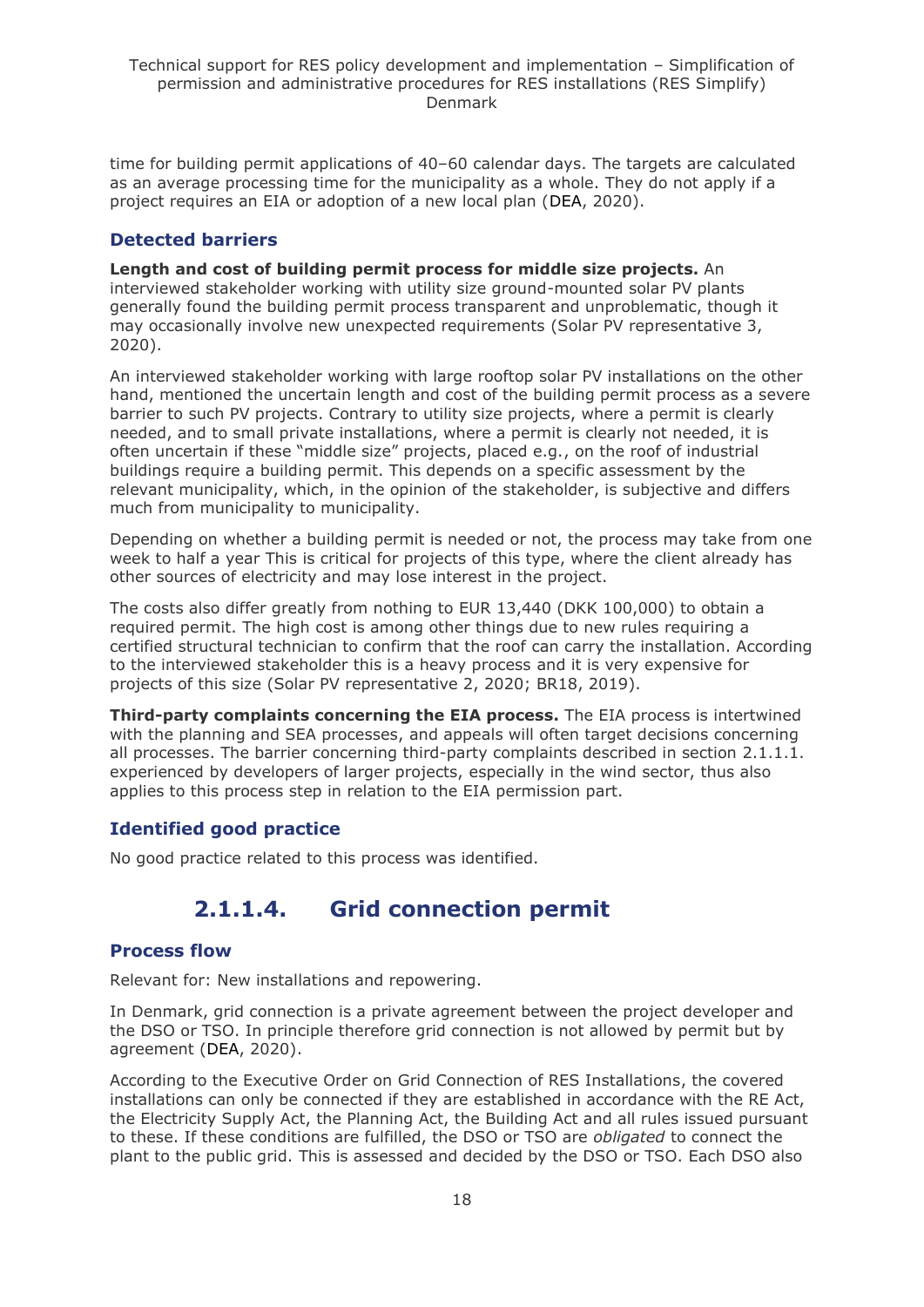has a set of general connection conditions that must be fulfilled. An industry standard by Danish Energy exists.

The costs related to the connection from the plant until the connection point are borne by plant owner, while the costs related to reinforcing or extending the public grid are borne by the DSO or TSO (Executive Order on Grid Connection of RES Installations, 2020).

To connect a larger renewable energy plant, a project developer must first contact the local DSO. This will often be done very early during the siting process. Together with the TSO, the DSO will first of all decide, whether the plant is to be connected to the distribution or the transmission grid. When this is decided, the DSO or TSO will determine the connection point. The DSO or TSO must choose the connection point that results in the lowest total connection costs. If this is further from the plant than the nearest 50-60 kV station the DSO or TSO is obligated to reinforce or extend the existing grid to be able to assign a connection point within this distance. The process of finding a connection point can be lengthy, see below, but will usually run in parallel with the planning process (see section 2.1.1.1.) (Executive Order on Grid Connection of RES Installations, 2020; Solar PV representative 3, 2020).

When a connection point is found, the project developer will be notified. The developer will then usually wait until at least the local plan for the project is adopted. Afterwards, the developer will contact the DSO or TSO to initiate the agreement process. At this point the developer will also have to provide a bank guarantee covering the costs borne by the DSO or TSO. However, until the guarantee is provided, competing projects may take over the connection point (Executive Order on Grid Connection of RES Installations, 2020; Solar PV representative 3, 2020).

Thereafter, the grid connection agreement will be drafted and signed. The plant will be registered in the master data register, which contains information on all grid-connected electricity-producing plants and installations in Denmark, and receive an ID number, the so-called GSRN number. When this is done, construction of the plant and the necessary changes to the grid will commence.

Upon completion, the developer must obtain the operational notification following the EU RfG regulation (Executive Order on Grid Connection of RES Installations, 2020; DEA, 2019b; Energinet, 2019).

#### **Small-scale devices**

If a plant has a capacity of less than 1.5 MW, the DSO or TSO is not obligated to reinforce or extend the existing grid to enable a connection point at least as close as the nearest 50-60 kV station. For self-consumption installations, the consumption installation will often be designated as the connection point (Executive Order on Grid Connection of RES Installations, 2020; DEA, 2019b).

The typical process for connecting a small installation for self-consumption starts with sending a registration to the relevant DSO. This will usually be done by the electrical installer that handles the installation for the owner. The registration must include documentation that the technical requirements for grid connection are fulfilled. The documentation needed differs depending on the size of the installation. For installations with a capacity of less than 50 kW, Danish Energy has drawn up so-called positive lists, which include generating units and inverters that are considered to comply with the technical requirements. If included in such a list, much less documentation is needed (Danish Energy, 2020). For installations with a capacity of more than 125 kW the registration must also include certain information needed for a grid connection agreement.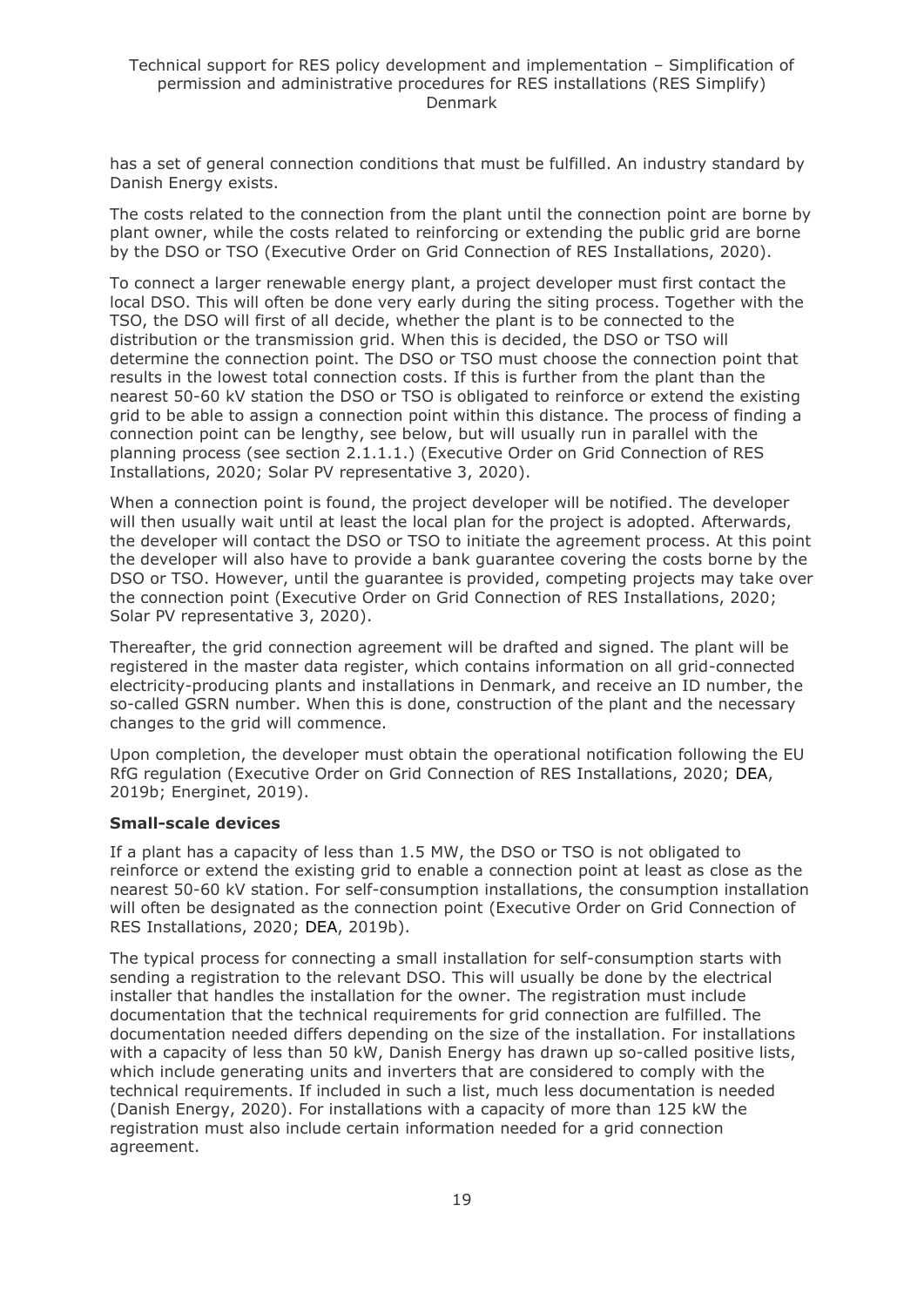When the DSO has approved the registration, the electrical installer is informed that the installation may be connected. When the installation has been registered, a GSRN number for the installation is issued (Trefor, 2020).

An interviewed stakeholder working with utility size ground-mounted solar PV plants generally found the grid connection process transparent, though it is difficult to get a reliable time schedule and the process may drag out. Lack of staff resources can be an issue, but in general the DSOs respond timely (Solar PV representative 3, 2020).

An interviewed stakeholder working with large rooftop solar PV installations on the other hand did not find the process transparent. According to this stakeholder, the length of the process is unforeseeable and the individual requirements from the different DSOs are problematic, see below. The approval rate is however high with only occasional rejections due to surplus of production in a specific area (Solar PV representative 2, 2020).

## **Deadlines**

The Executive Order on Grid Connection of RES Installations (2020) states that the DSO or TSO must provide the one who requests grid connection with a reasonable and accurate timetable for the receipt and processing of the request and a reasonable indicative timetable for the grid connection itself.

## **Detected barriers**

**Length of process for larger plants.** According to an interviewed stakeholder working with utility size ground-mounted solar PV plants, the grid connection process for larger plants may take up to three years, with the construction of the connection taking one to two years. As the process to some degree can run in parallel with other steps, this is not a severe barrier, but may non the less be problematic. As an example, in the national technology neutral tenders solar PV plants and onshore wind turbines must be connected within only two years from the tender agreement. For the larger plants, it is especially the decision on where to place the connection point that can take very long. One reason is that the DSO does not always know the long-term plans for grid development and has to wait for answers from the TSO. Even after a connection point is found, the planning is in place and the bank guarantee has been provided, DSOs may use months to draft the grid connection agreement and postpone the construction of the connection due to lack of resources (Solar PV representative 3, 2020).

**Large bank guarantee amount.** An interviewed stakeholder working with utility size ground-mounted solar PV plants generally found the grid connection costs reasonable. It can however be challenging – though not a severe barrier – to provide the large bank guarantee. This might for example amount to EUR 2.7 million (DKK 20 million) for a project where the actual grid connection costs that are in the end to be borne by the developer are EUR 67,000 (DKK 500.000) (ibid.).

**Future grid connection fees.** In the Climate Agreement for Energy and Industry 2020 the parties agreed to terminate the scheme which currently covers the grid connection costs borne by the DSOs when connecting renewable energy installations. The current scheme is financed by all electricity consumers through the Public Service Obligation (PSO), which is being phased out towards 2022. Instead, from 2023 the costs are to be covered by geographically differentiated connection fees and feed-in fees levied on RES producers.

In the worst-case scenario, an interviewed stakeholder working with utility size groundmounted solar PV plants feared that these new fees could amount to up to EUR 672,000- 1,344,000 (DKK 5-10 million). This would effectively overrule all other aspects concerning economic attractiveness and present a severe barrier. The decision has also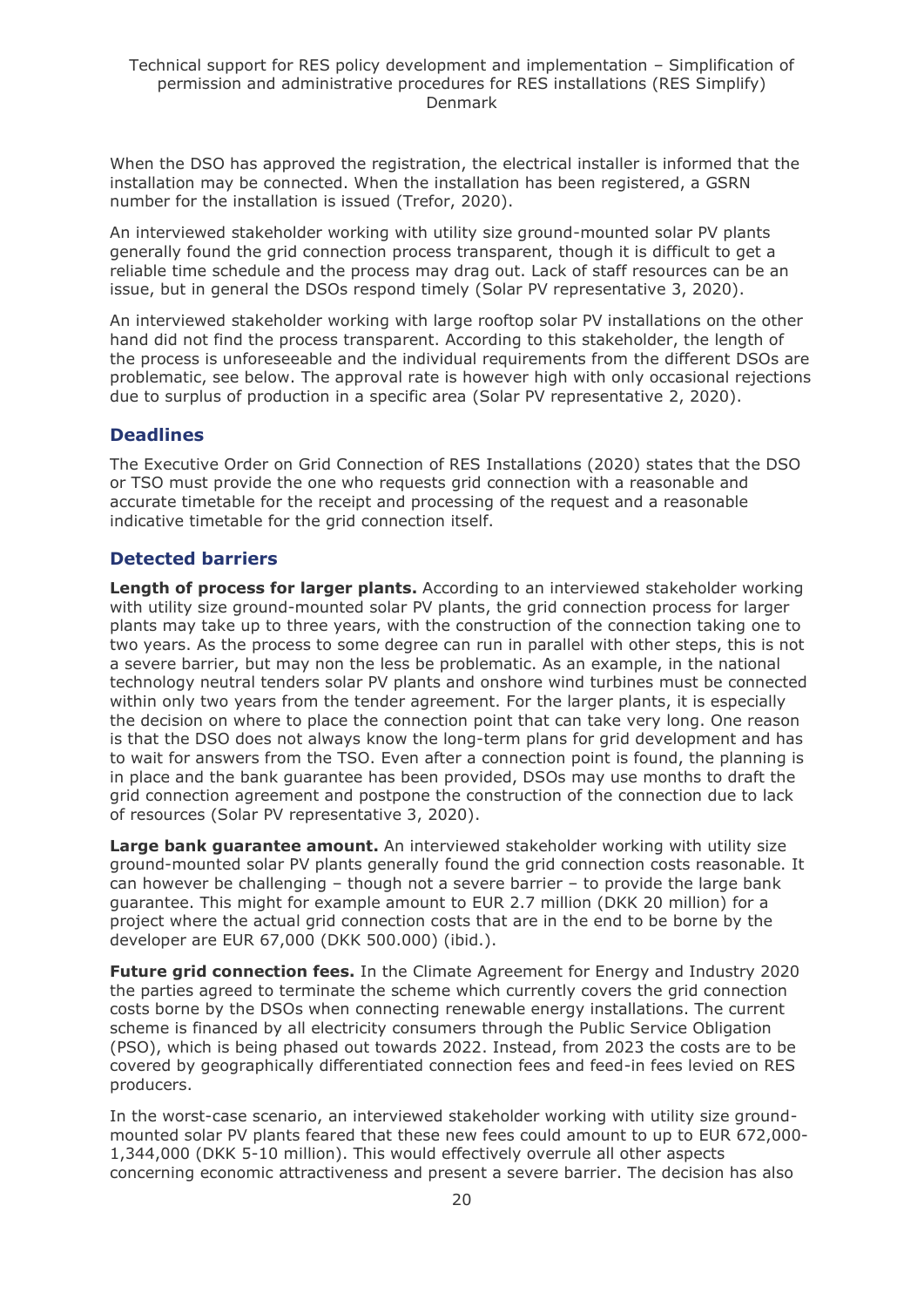been heavily criticised by Wind Denmark, arguing that it will impede the renewable energy expansion (Solar PV representative 3, 2020; Climate Agreement, 2020; Wind Denmark, 2020b).

#### **Unforeseeable process length and requirements for smaller installations.**

According to an interviewed stakeholder working with large rooftop solar PV installations, the processing time of a grid connection request is unforeseeable and may take from a couple of days to several months – in the worst cases up to a year. This is problematic for projects of this size that otherwise may be established in a few months. A special problem is the issue of the GSRN number, which is needed to apply for net-settlement (see section 2.1.1.5.). This may take months – in some cases years – according to the stakeholder, in which period the owner cannot receive payment for the excess power produced.

Adding to the problem is the fact that the different DSOs have individual technical conditions for grid connection. This makes it difficult to know precisely what is required and to comply with the many different requirements, according to the stakeholder.

In the opinion of the stakeholder, the underlying problem is that the DSOs are biased commercial operators. The stakeholder therefore proposes that grid connection should be managed by an authority instead (Solar PV representative 2, 2020).

#### **Identified good practice**

<span id="page-20-0"></span>No good practice related to this process was identified.

## **2.1.1.5. Corporate legal fiscal**

#### **Process flow**

Relevant for: New installations, repowering and lifetime extension.

Electricity prosumers can, by applying for so-called "net-settlement", be exempted, in whole or in part, from paying certain public tariffs and electricity tax on the electricity that the prosumer produces and consumes within one hour. These tariffs and taxes amount to about half of the electricity price, which makes it quite important for the rentability of an installation.

To be eligible for net-settlement, the electricity production installation must be 100% owned by the same legal entity as the electricity consumer. Further, concerning wind turbines and solar PV installations, these must be installed in a consumption installation or located at the place of consumption.

The application for net-settlement must be sent to DEA before a project is initiated. It must include i.a. information about the installation and documentation that the project is not initiated. DEA will assess whether the conditions for net-settlement are met and notify the applicant on whether the application can be provisionally approved while issuing an approval ID.

At this point the grid connection process described in section 2.1.1.4. will be initiated by sending a registration to the relevant DSO, including the approval ID.

When the DSO has approved the registration, the installation has been connected and the GSRN number has been issued (see section 2.1.1.4.), it is possible to apply to DEA for a final approval of net-settlement. This must be done within 30 days from grid connection, and the GSRN number must be included. If the installation has not been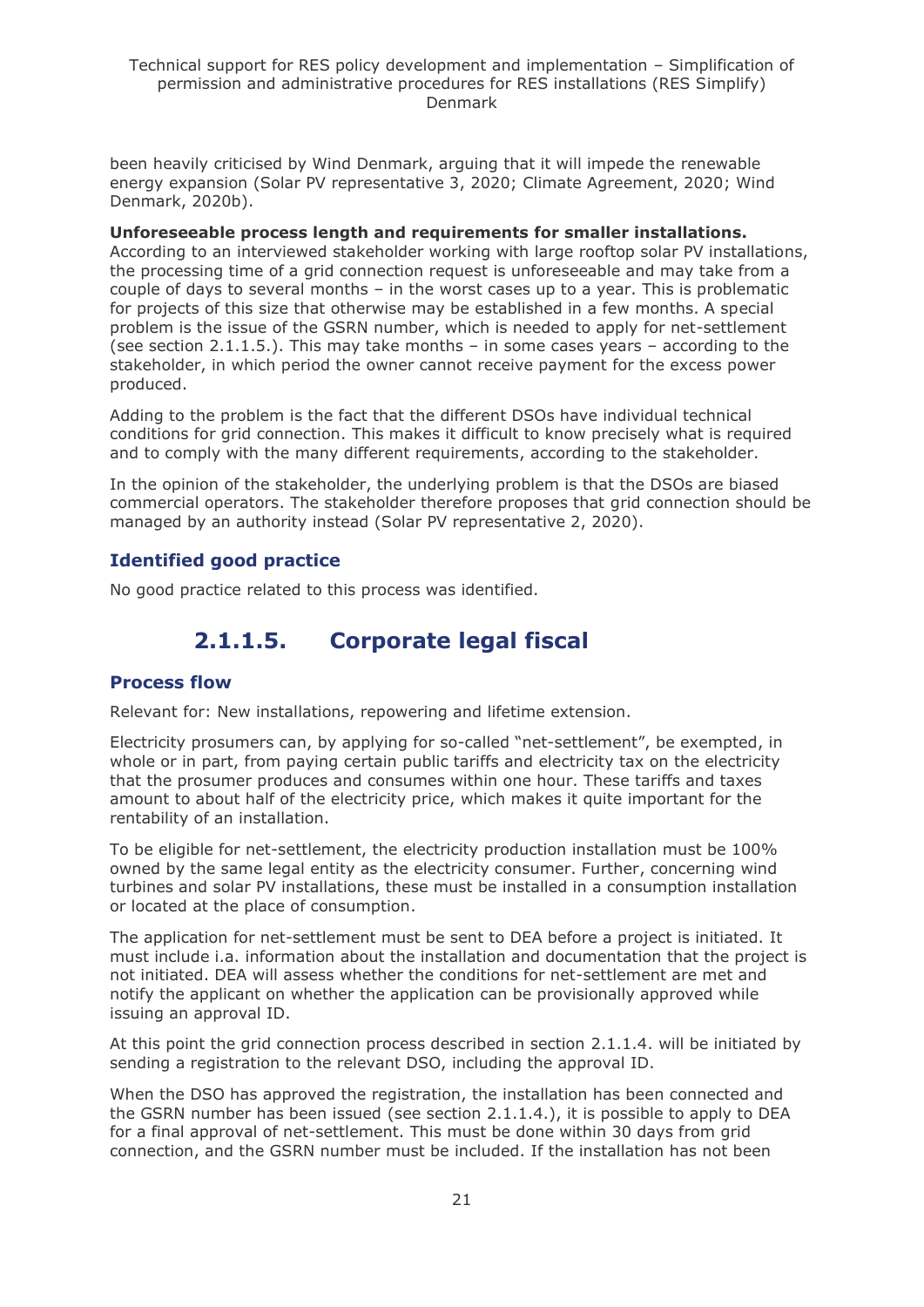connected to the grid within two years from the provisional approval, a new provisional approval must be applied for (Executive Order on Net-Settlement, 2016; DEA, 2020b).

#### **Small-scale devices**

There is no special procedure for small-scale devices. Wind turbines with a capacity of less than 25 kW and solar PV installations with a capacity of less than 50 kW may however be exempted from more tariffs than larger installations (Executive Order on Net-Settlement, 2016).

#### **Repowering projects**

There is no special procedure for repowering projects. After net-settlement has been finally approved, all alterations that increase the capacity of the installation require a new application (DEA, 2020c).

According to an interviewed stakeholder, the approval rate for applications is high and rejections are very rare. The stakeholder however describes the application process as "a hassle" that is disproportionally long (see below). Whether this is due to insufficient staffing is not known (Solar PV representative 2, 2020).

## **Deadlines**

The few applicable deadlines are integrated in the description above.

### **Detected barriers**

**Length of process.** According to an interviewed stakeholder, the application process is disproportionally long. While components for a 200 kW installation can be ordered in one month and set up in two weeks, DEA will often use up to six to eight months to process an application. There are also many requirements and the review is meticulous, even if it, in the opinion of the stakeholder, in practice only serves to register the capacity of the installation (Solar PV representative 2, 2020).

**Conditions for net-settlement for larger prosumers.** According to interviewed stakeholders, the conditions for net-settlement described above present different obstacles for larger prosumers such as companies, housing associations, municipal institutions or district heating plants.

The requirement that the solar PV installation or wind turbine must be installed in a consumption installation or located at the place of consumption excludes transferring power between cadastres, even if these are owned by the same legal entity. Thus, netsettlement is not obtainable if, for example, a company wants to place a groundmounted solar PV installation on a neighbouring cadastre they own, or if a housing association with buildings on several adjoining cadastres wants to supply them all with electricity from a single large rooftop solar PV installation on one of the building. Without net-settlement, the owners have to sell themselves the electricity that is transferred between cadastres including tariffs and taxes. This will often critically affect the economic feasibility of the project, and on an overall level lead to fewer and smaller installations.

In addition, the requirement that an installation must be 100% owned by the same legal entity as the electricity consumer also lessens the expansion among businesses, who prefer to lease installations instead of owning them.

All in all, net-settlement conditions present an essential barrier for a substantial expansion of rooftop solar PV installations among larger prosumers – a sector which otherwise, according to interviewed stakeholders, offers significant growth opportunities with increasing interest and large roof surfaces, see also section 1 (Solar PV representative 1 and 2, 2020).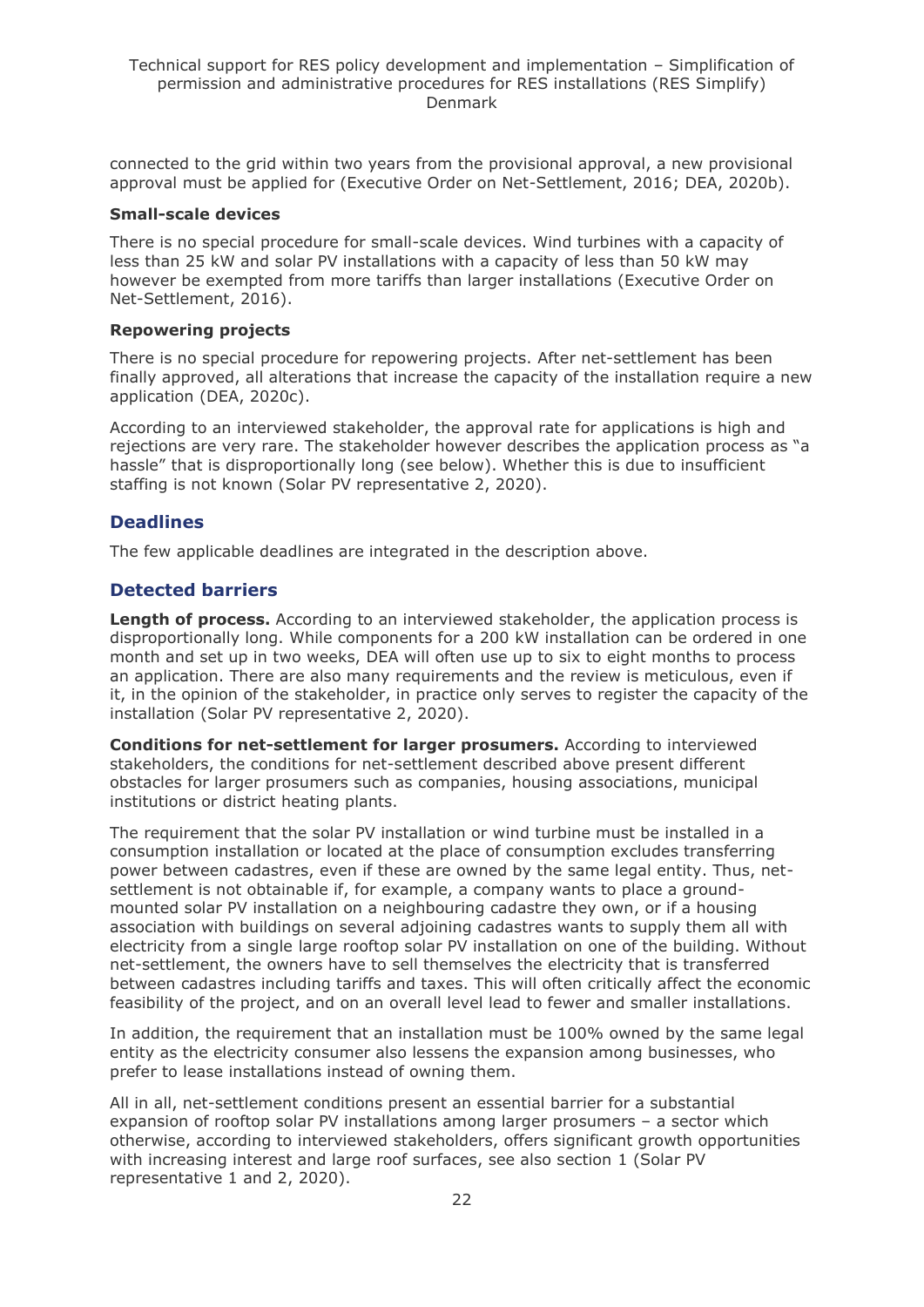The issue regarding transferral between cadastres was recently discussed politically in the autumn of 2020. Opening up for increased self-consumption through private household and industrial installations exempted from tariffs would mean that an everfewer number of consumers would have to cover the costs of maintaining the common public grid, a scenario which the Danish Minister for Climate, Energy and Utilities disagrees with (Minister for Climate, Energy and Utilities, 2020).

**Corporate separation requirement for municipalities.** According to the Electricity Supply Act, municipalities can only conduct electricity production activities if the activity is separated from the municipality in an independent company. This also applies to electricity production from solar PV installations mounted on municipal buildings and used by the municipal itself (Electricity Supply Act, 2020). The requirement effectively excludes municipalities from obtaining net-settlement as the electricity production installation will not be 100% owned by the same legal entity as the electricity consumer (Executive Order on Net-Settlement, 2016). This makes it much less attractive for municipalities to establish solar PV installations on their buildings. It is possible to obtain an exemption from DEA from the requirement, but in 2014 this was limited to a total of 20 MW per year (Executive Order on Municipal Corporate Separation, 2019).

According to an interviewed stakeholder this constitutes a severe barrier for expansion of rooftop solar PV systems on municipal buildings, which does have larger implications as the municipalities own almost eight of ten publicly owned buildings larger than 500 m<sup>2</sup> amounting to 16.8 million m² (Solar PV representative 2, 2020; KL, 2020).

The barrier is well known politically but changing governments, including the present, do not wish to change the regulations. Their argument is that a change would provide municipalities with large tax exceptions and that these funds would be better spent supporting wind turbines and large solar PV plants through national tenders (KL, 2020).

## **Identified good practice**

<span id="page-22-0"></span>No good practice related to this process was identified.

## <span id="page-22-1"></span>**2.2. Offshore wind**

## **2.2.1. Relevant process steps**

There are two different procedures for establishing offshore wind turbines in Denmark. Most new offshore wind farms are established according to the tendering procedure. Here, DEA announces a politically decided site-specific tender for an offshore wind farm of a specific size. Through the so-called "open-door procedure", a project developer can submit an unsolicited application to establish an offshore wind farm at a site and of a size chosen by the developer.

The tendering procedure starts with an area screening of Danish waters based on which a site is politically decided.

Under both procedures, the project developer must thereafter obtain three licenses stipulated by the RE Act:

1. License to carry out preliminary investigations

- 2. License to establish offshore wind turbines
- 3. License to exploit wind power

These licenses are granted successively by DEA, which serves as a one-stop-shop.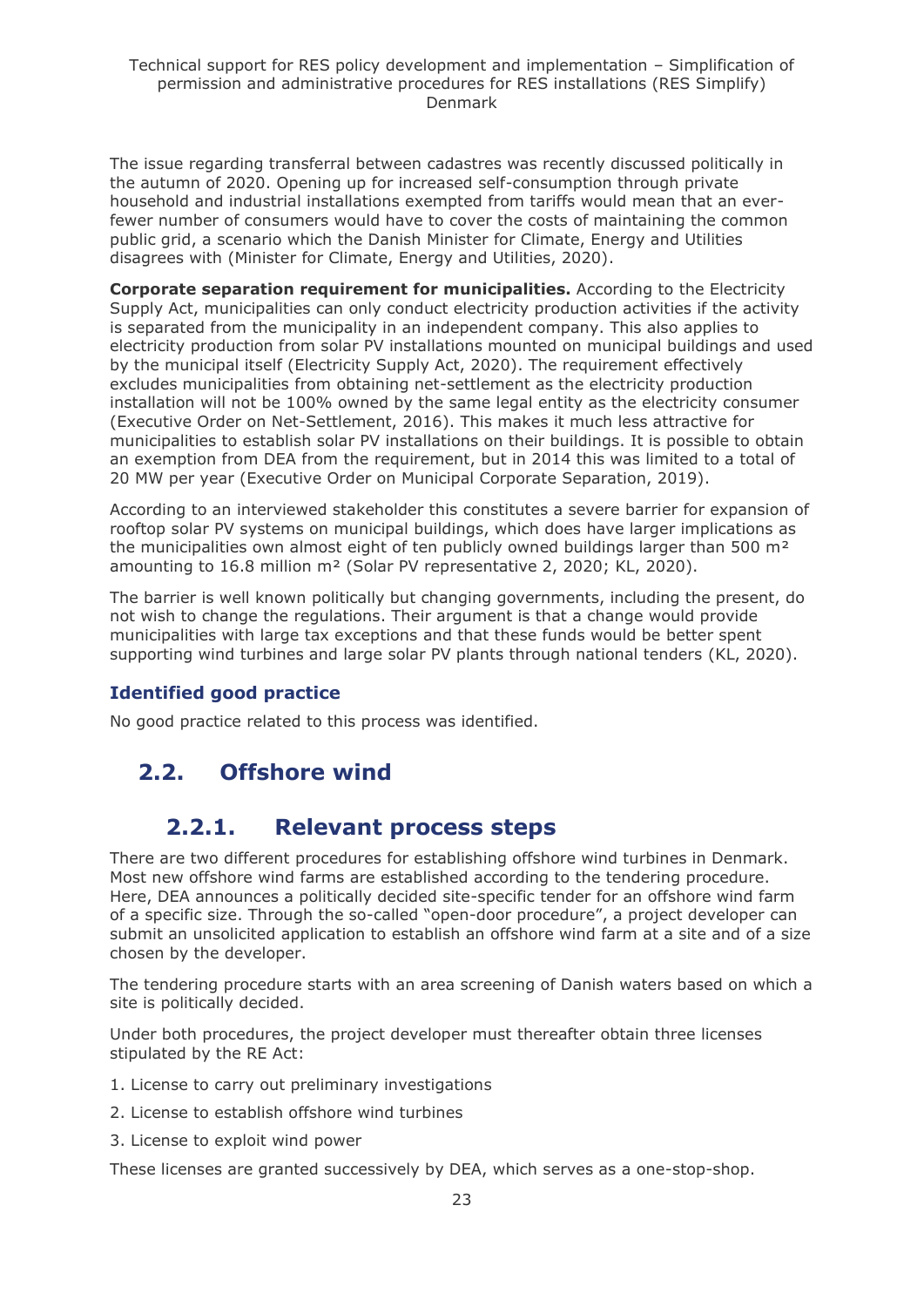Besides these licences, an EIA must be carried out before the license to establish offshore wind turbines can be granted. Under the tendering procedure, a SEA of the overall plan for the wind farm, and an EIA of the onshore installations needed are carried out before the license to carry out preliminary investigations is granted to the developer.

Further, the project developer must obtain a permission regarding maritime marking, an attestation or dispensation regarding aviation marking and an agreement with Defence Command Denmark concerning radar. These can be applied for and processed in parallel with the license to establish offshore wind turbines.

Under the open-door procedure the developer must also host a public meeting on the project acceptance measures currently in place. This must be held within eight weeks after the licence to establish offshore wind turbines has been granted.

Finally, the project developer must obtain a licence to produce electricity, which can be applied for and processed in parallel with the license to exploit wind power.

Concerning the needed onshore installations, these may require i.a. spatial planning, a rural zone permit and a building permit. These processes can run in parallel with the offshore processes and can be completed at the same time as the license to establish offshore wind turbines is granted.

Grid connection is a separate process based on a private agreement between the developer and the DSO or TSO that also runs in parallel with the above process steps (DEA, 2020).

## **2.2.1.1. Site selection**

### <span id="page-23-0"></span>**Process flow**

### *Screening*

Relevant for: New installations.

#### *Tendering procedure*

The site for a future offshore wind farm is approved by the parties behind the political agreement to establish a new offshore wind farm. The selection is based on an area screening of Danish waters done by or on behalf of DEA following the political agreement and on subsequent consultations with the shore municipalities and relevant authorities. Public consultations were held in connection with the screenings done in 2003, 2004 (one month each) and in 2012 (two months), which included near-shore sites, whereas this was not the case for the screenings done in 2018 and 2020 (DEA, 2020d; Wind authority, 2020).

#### *Open-door procedure*

The site for an offshore wind farm is chosen by the project developer. The project developer is limited in choice, as many of the areas identified through the previous screenings mentioned above have been reserved for public tenders and cannot be applied for under the open-door procedure. The screening reservations do not limit the possibility of establishing wind turbines in other locations. As the screenings have identified the sites considered most suitable for wind energy taking into account competing interests and current uses as well as the natural environment, the reservation of these sites however makes it more difficult for the project developer to find a suitable site, see below (Wind representative, 2020; DMoCEU, 2018; RE Act, 2020).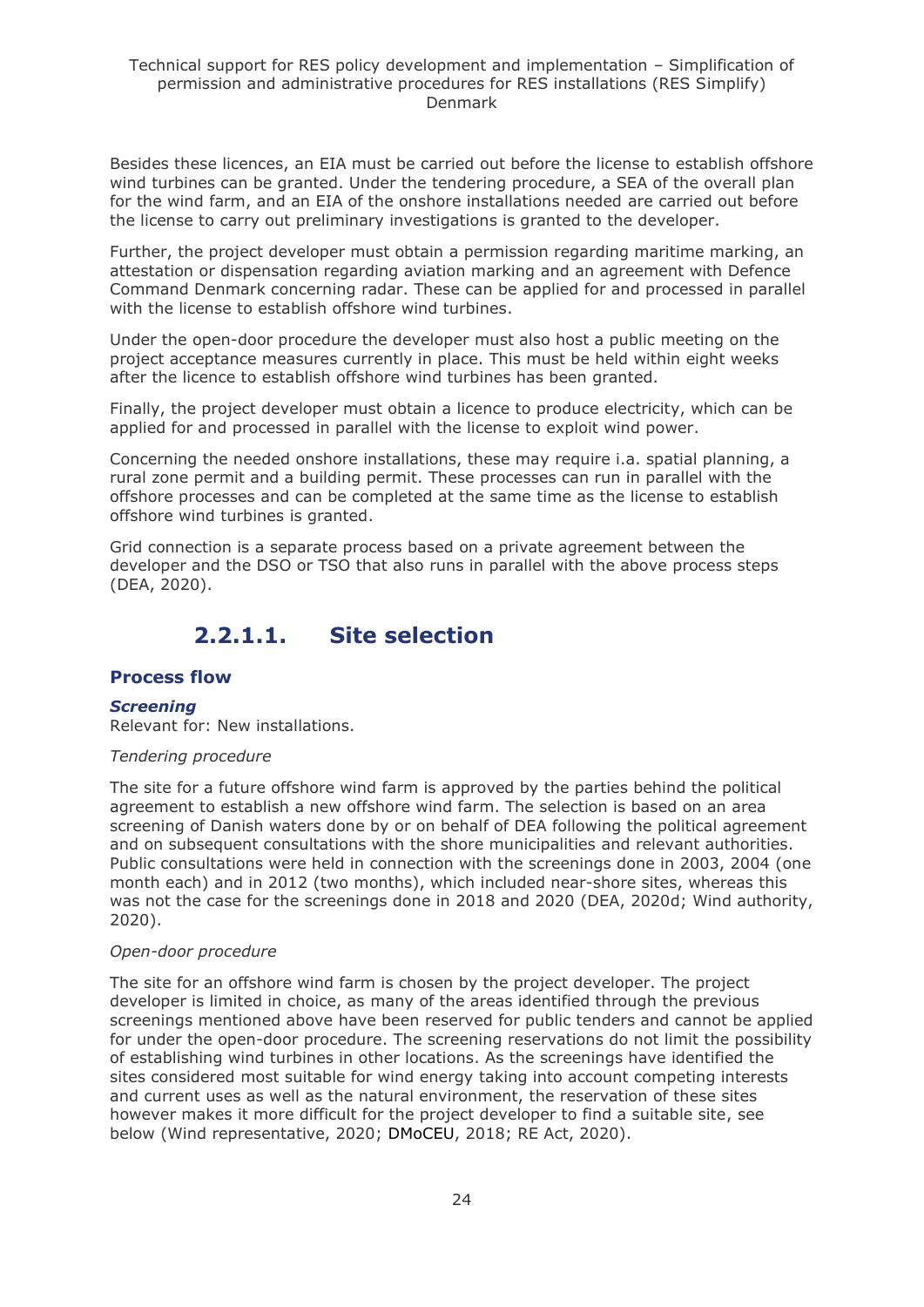### *Spatial planning (onshore installations)*

The onshore installations needed for an offshore wind farm will in most cases require spatial planning to be adopted, including a municipal plan amendment and possibly a local plan. These are drafted and adopted by the relevant municipality according to the same rules and procedures as described in section 2.1.1.1. (DEA, 2020e).

### **Deadlines**

The few applicable deadlines are integrated in the description above. Deadlines in relation to spatial planning are described in section 2.1.1.1.

### **Detected barriers**

**Reservation of areas for public tenders.** According to an interviewed stakeholder, reserving areas at sea for public tenders for offshore wind farms constitutes a significant barrier for offshore project developers under the open-door procedure as, in practice, the most suitable sites for wind energy have already been reserved (RE Act, 2020; Wind representative, 2020).

The barrier is as such "acknowledged" by the previous Minister for Climate, Energy and Utilities as the right to reserve areas is specifically meant to avoid a situation where private actors outside the tender scheme expand offshore wind uncontrollably in the light of the currently falling prices. The Minister argues that an uncontrolled expansion would both reduce the possibilities to conduct future public tenders and require reinforcements of the electricity grid paid for by the public (DMoCEU, 2018).

As the reservations only negatively affect project developers wishing to establish offshore wind farms under the open-door procedure and not the expansion of offshore wind as such, the barrier is not considered crucial.

**Bird protection interests.** According to an interviewed stakeholder bird protection interests are a severe barrier for offshore wind (Wind representative, 2020). As late as in November 2020 the open-door project Omø Syd (which had just received an approval of the EIA study eight years after applying for the first licence (see section 2.2.1.4.)), was put on hold until a decision is made on whether the area should be designated as an international bird protection area (Wind Denmark, 2020d).

According to DOF BirdLife, more conflicts arise as it gradually becomes profitable to establish offshore wind farms on market terms (see section 2.1.1.1. on the similar onshore situation). While the broad area screenings done before state tenders allow for bird protection and other overall interest to be taken into account, the more and more developers wishing to establish wind turbines through the open-door procedure, tend to apply where construction is cheapest. This is often areas at shallow water near the shore, which tend to be the most important bird areas. As many of these areas are not (yet) formally protected, conflicts will naturally arise (DOF BirdLife, 2020).

DOF BirdLife suggests to formally protect at least the most important third of the offshore bird areas and otherwise enact central long term strategic planning to enable accommodation of all interests (see also section 2.1.1.1.) (ibid.).

Wind Denmark on the other hand, commenting on the specific case of Omø Syd argues that ways should be found to enable coexistence between birds and wind turbines. One example would be to reduce the hunting season in the area, as the number of ducks killed through hunting, according to Wind Denmark, is more than twice as high as the estimated negative effect of the wind turbines (Wind Denmark, 2020d).

**Third-party complaints.** As described in section 2.2.1.4. third-party complaints constitute a severe barrier due to the number of these, the many different points during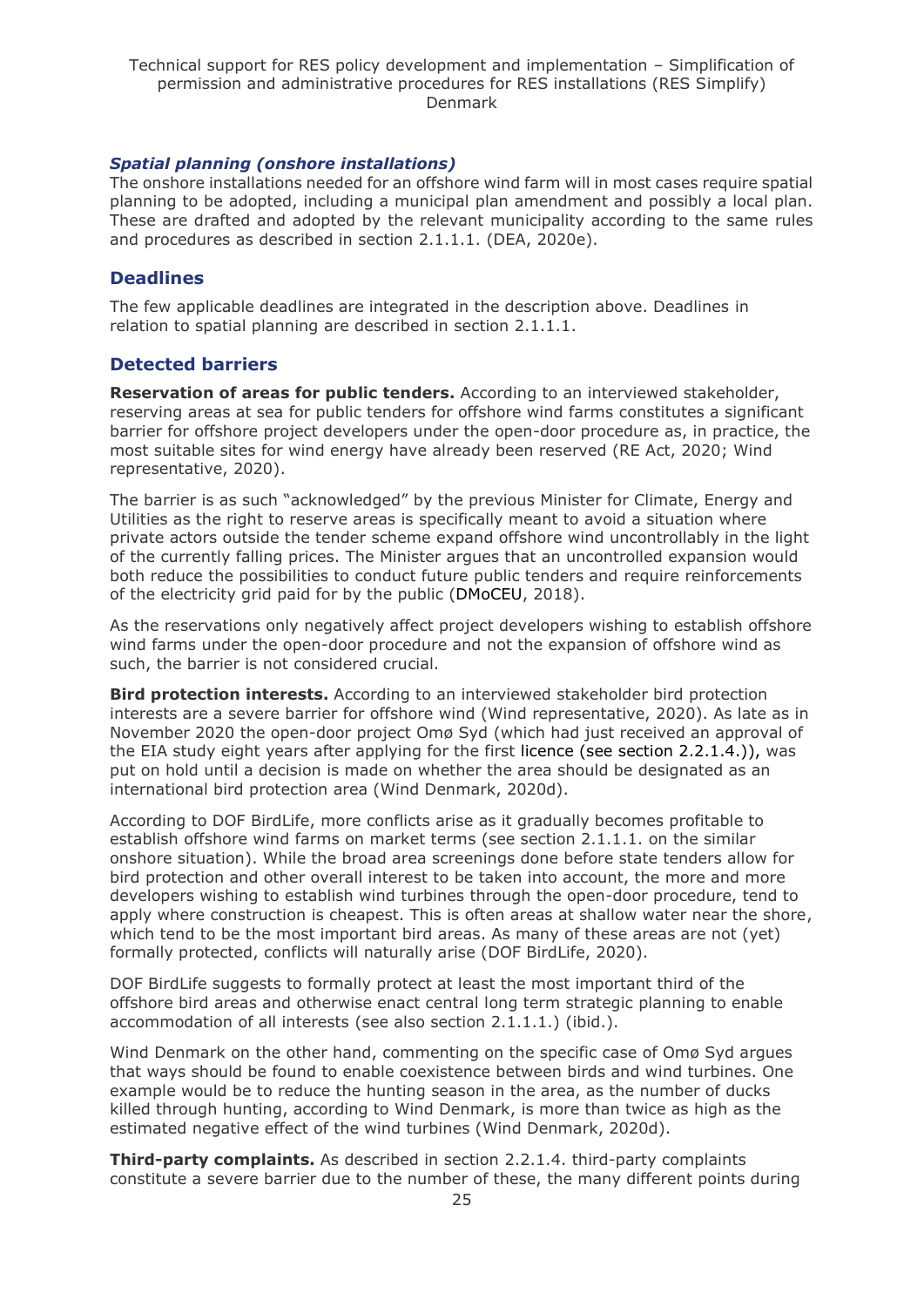the process that different decisions may be appealed, and the extensive processing time at the boards of appeals.

Though complaints concerning the spatial planning for the onshore installations may not be the most critical issue concerning complaints, they add to the total number of appeals and of possible appeal points during the process, and thus form a part of the overall barrier described in section 2.2.1.4.

### **Identified good practice**

<span id="page-25-0"></span>See description of "the Danish model" and the one-stop-shop concept, which also relate to this process step, in section 2.2.1.4.

## **2.2.1.2. Electricity production licence**

#### **Process flow**

Relevant for: New installations and repowering.

The requirement to obtain a licence to produce electricity described in section 2.1.1.2. also applies to offshore wind turbines (Electricity Supply Act, 2020).

Under the offshore tendering procedure, the licence must be applied for between construction start and up until two months before grid connection of the first wind turbine according to the tender material (DEA, 2020f). The license to exploit wind power (see section 2.2.1.4.) is applied for at the same time, and DEA issues both when it has been ensured that all relevant terms in the license to establish offshore wind turbines (and under the tendering procedure also in the concession agreement) are adhered to. The developer may then connect the wind farm (DEA, 2020h; Wind authority, 2020).

For the assessment of this process step see the general assessment in section 2.2.1.4.

### **Deadlines**

The few applicable deadlines are integrated in the description above.

#### **Detected barriers**

No barriers related to this process were identified.

### **Identified good practice**

<span id="page-25-1"></span>See description of the Danish model and the one-stop-shop concept, which also relate to this process step (see section 2.2.1.4.).

## **2.2.1.3. Application preparation process**

#### **Process flow**

#### *License to carry out preliminary investigations*

Relevant for: New installations and repowering.

Preliminary investigations and subsequent exploitation of energy from water and wind in Danish territorial waters and in the Exclusive Economic Zone may only take place with approval from the Minister for Climate, Energy and Utilities for areas in which the Minister considers that energy exploitation may be relevant. A licence to carry out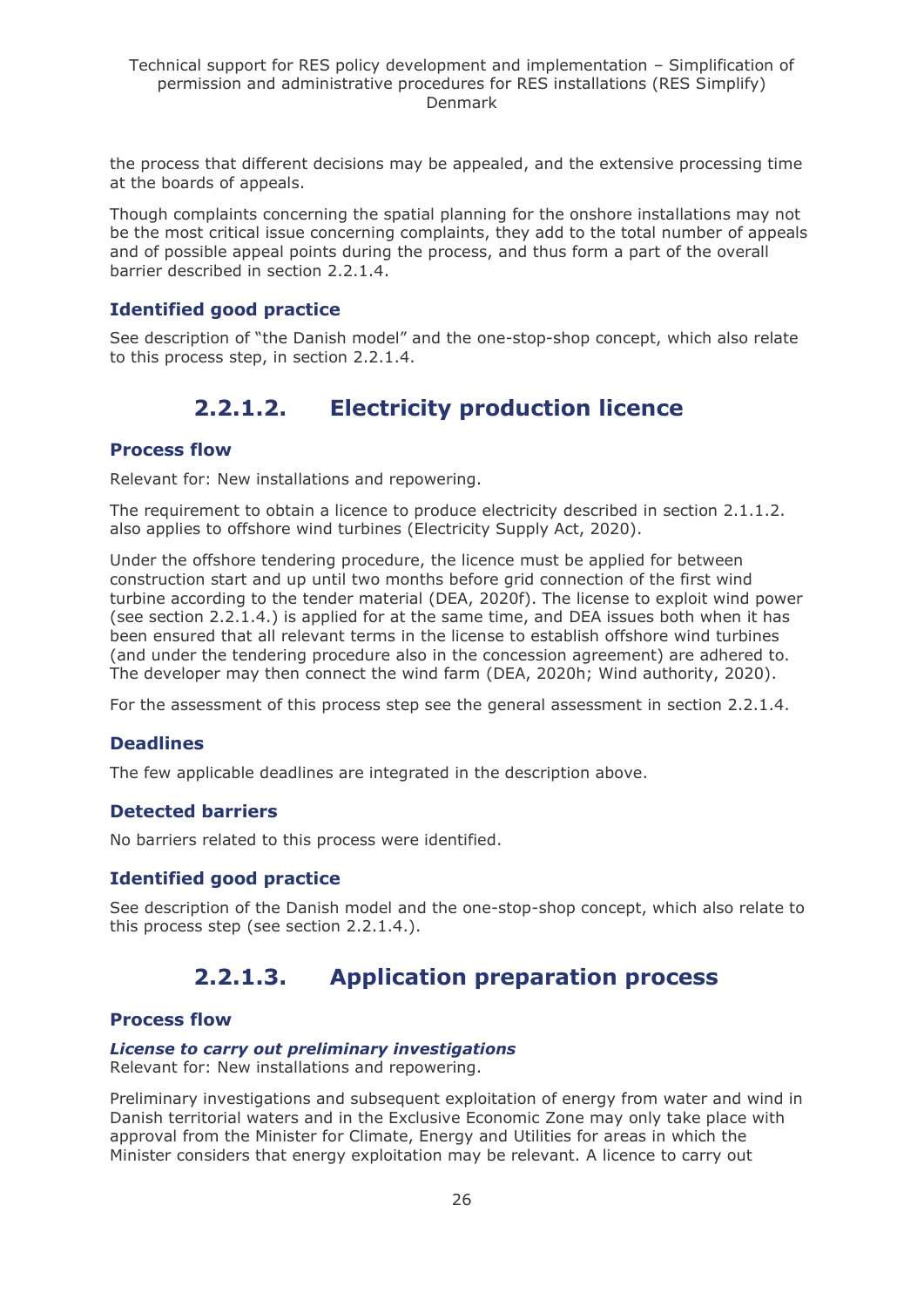preliminary investigations is granted either after a tender or upon application as an exclusive right for a specified area and time period (RE Act, 2020).

#### *Tendering procedure*

A license to carry out preliminary investigations is granted by DEA to the Danish TSO Energinet once a site has been selected (RE Act, 2020). Energinet then carries out a number of environmental studies, such as bird surveys and navigation risk analysis, which provide data about the site in order to reduce risk for the tenderers (DEA, 2019c; Wind authority, 2020). In parallel, Energinet conducts a SEA of the overall plan for the wind farm and an EIA of the onshore installations (see section 2.2.1.4.). The SEA and EIA for the onshore installations are concluded by public consultations, and finally approved by DEA and the Danish Environmental Protection Agency (DEPA) respectively (DEA, 2020i; Wind authority, 2020).

At this point the tender is conducted and a concession agreement between DEA and the concession winner is signed. The concessionaire can then begin negotiations with landowners and construction of the onshore installations.

At the same time, the concessionaire also applies for a second license to carry out preliminary (offshore) investigations. The application must include information on the dimensions of the planned project, as well as the preliminary investigations the concessionaire plans to conduct, including the planned methods and time schedule and a forecast of the underwater noise. The concessionaire must also submit an assessment of the possible impacts of the preliminary investigations on the environment (DEA, 2020e).

DEA assesses whether the preliminary investigations in themselves require an EIA. If not, DEA will submit a draft licence to a four-week consultation of the public and affected authorities and based on the results decide whether a licence can be granted (DEA, 2020h).

#### *Open-door procedure*

Once a site has been selected, the developer applies for a license to carry out preliminary investigations (see requirements and process description above).

Upon receival of the application DEA conducts consultations with affected authorities. During these consultations, municipal councils may raise an objection if the offshore wind turbines are planned to be located less than 15 km from the municipality's coastline. If such an objection is raised, the Minister for Climate, Energy and Utilities may reject to grant the license to carry out preliminary investigations unless climate, environmental or socio-economic considerations decisively speak in favour of realising the project. Based on the consultations the Minister for Climate, Energy and Utilities decides whether a licence can be granted (RE Act, 2020; DEA, 2019d; Wind authority, 2020).

For the assessment of this process step see the general assessment in section 2.2.1.4.

### **Deadlines**

To ensure progress in the open-door projects, DEA has adopted a set of requirements that aim to avoid long term reservations of areas that lead to uncertainty for the local population. These progress requirements overall entail that milestones must be set for every step of the process and that the developer must ensure that the project progresses according to these. Correspondingly, deadlines will be set for DEA's application processing. Specifically concerning the license to carry out preliminary investigations, the progress requirements stipulate i.a. that supplementary information must be sent to DEA within four weeks (DEA, 2020j; DMoCEU, 2015).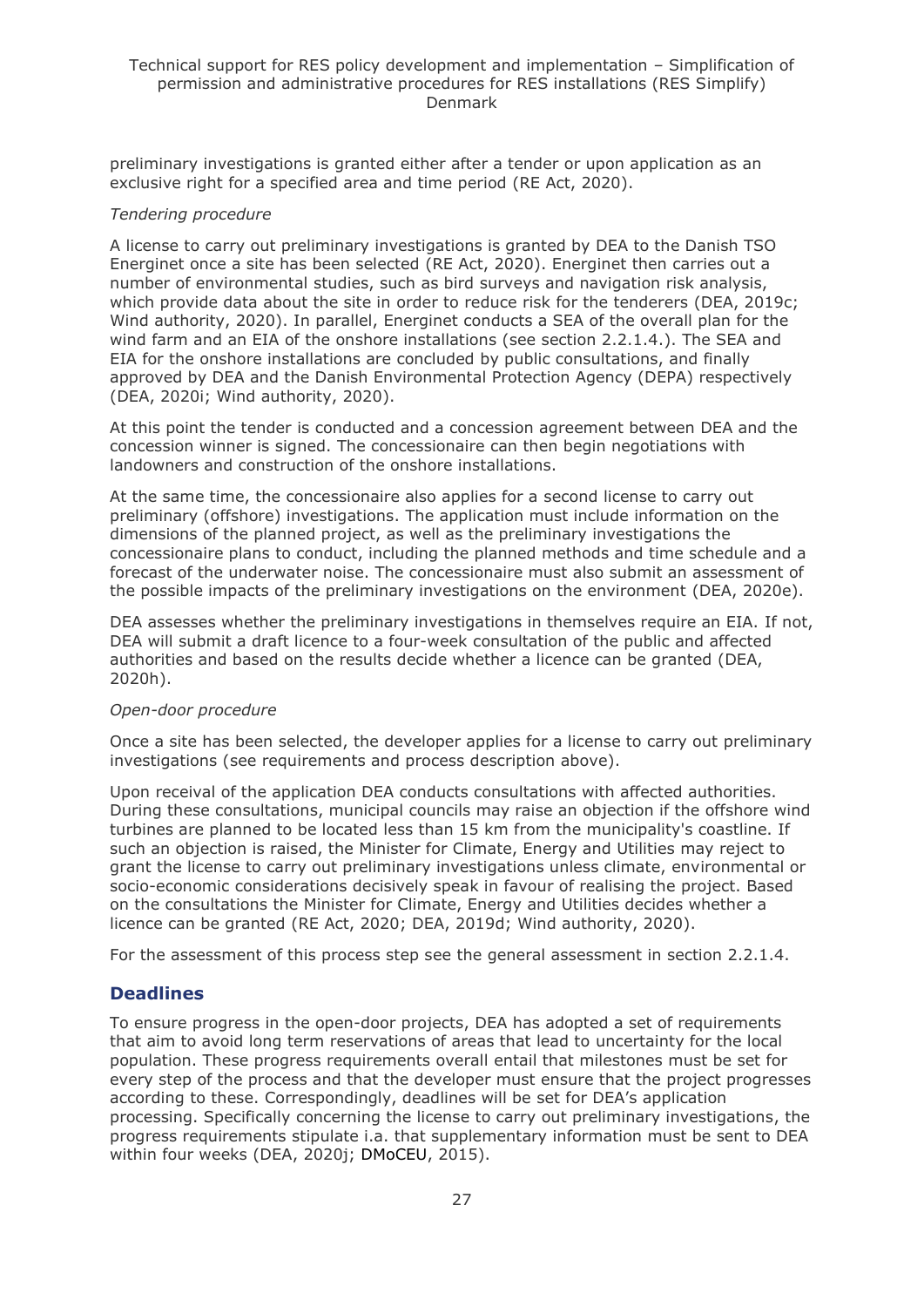## **Detected barriers**

**License is difficult to obtain (open-door).** According to an interviewed stakeholder, it is difficult for offshore wind project developers using the open-door procedure to obtain a license to carry out preliminary investigations. As opposed to the subsequent licences and permits, the Minister for Climate, Energy and Utilities has some discretion when deciding whether to grant a license to carry out preliminary investigations, as it is up to the Minister to consider if energy exploitation is relevant in the area (see above). Further, though the affected municipal councils do not have an actual "veto", their objection right lends them mentionable influence. If the Minister in office does not favour nearshore wind farms, obtaining a licence can prove difficult (Wind representative, 2020).

**Length of process (open-door).** As described in section 2.2.1.4., the overall processing time for the few open-door projects that have been processed in recent years is very long. This also pertains to the processing time of applications for licenses to carry out preliminary investigations specifically, which in the open-door projects at Jammerland Bugt and Omø Syd was almost 2.5 and 2 years respectively (Wind representative, 2020; Danish Energy Agency, 2020l).

**Third-party complaints.** As described in section 2.2.1.4., third-party complaints constitute a severe barrier due to the number of these, the many different points during the process that different decisions may be appealed, and the extensive processing time at the boards of appeals (Wind representative, 2020; Wind Denmark, 2019).

Complaints concerning the approval of the overall plan for the wind farm and the related SEA, the EIA permission for the onshore installations and the license(s) to carry out preliminary investigations all add to the total number of appeals and of possible appeal points during the process, and thus form a part of the overall barrier described in section 2.2.1.4.

## **Identified good practice**

<span id="page-27-0"></span>See description of the Danish model and the one-stop-shop concept in section 2.2.1.4., which also relate to this process step.

## **2.2.1.4. Administrative authorisation**

## **Process flow**

### *Environmental Impact Assessment (EIA)*

Relevant for: New installations, repowering, lifetime extension and decommissioning.

### *Tendering procedure*

As described in section 2.2.1.3., the Danish TSO conducts an EIA of the onshore installations prior to the tender. The preliminary investigations may also themselves require an EIA (see section 2.2.1.3.). When the license to carry out preliminary investigations has been granted, the concessionaire must conduct an EIA of the now more clearly defined offshore installations in accordance with the SEA and EIA Act.

The concessionaire prepares the EIA study, which also constitutes the preliminary investigation report, and submits this to DEA. DEA evaluates the study and submits this to a second round of consultations with the public and affected authorities lasting at least eight weeks. This consultation also includes a draft EIA permission and a draft license to establish offshore wind turbines. Based on the results of the consultation, DEA decides whether the EIA study can be approved. If so, DEA informs the concessionaire under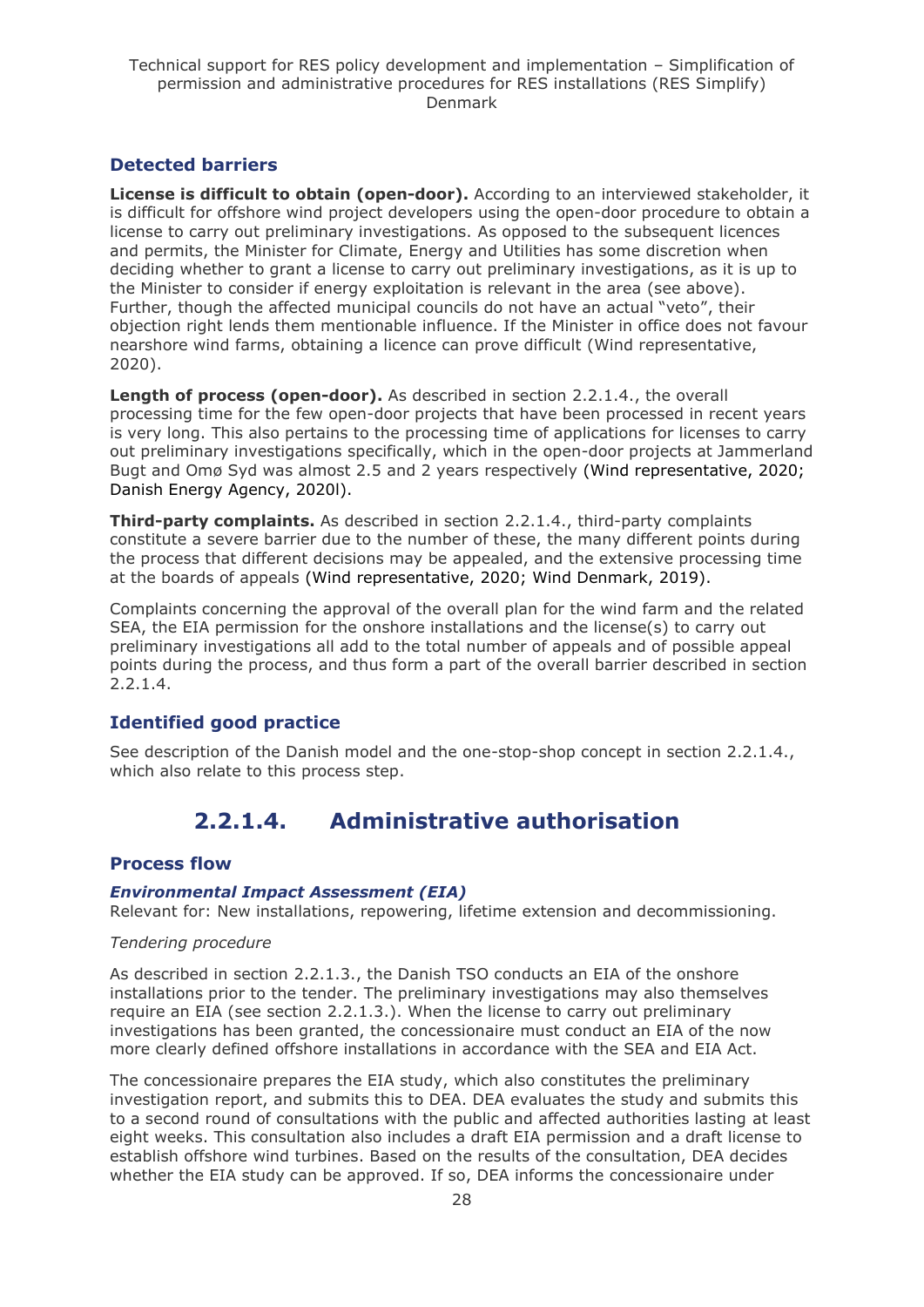which conditions an EIA permission and a license to establish offshore wind turbines can be granted.

Within three months from the approval, the concessionaire must notify DEA on whether he wishes to proceed and establish the wind farm. If so, the concessionaire may apply for a license to establish offshore wind turbines (see below). This license substitutes the final EIA permission (RE Act, 2020; SEA and EIA Act, 2020; DEA, 2020h; Wind authority, 2020).

#### *Open-door procedure*

Also here, the preliminary investigations may themselves require an EIA (see section 2.2.1.3.). When the license to carry out preliminary investigations has been granted, the developer must conduct an EIA of the entire project in accordance with the SEA and EIA Act.

The developer prepares the EIA study, which also constitutes the preliminary investigation report, and submits this to DEA. According to the progress requirements which apply to open-door projects (see section 2.2.1.3.), this must be submitted within a year from the license to carry out preliminary investigations has been granted. DEA evaluates the study and conducts consultations with affected authorities. As opposed to the tendering procedure, the public is not consulted until after an application for a license to establish offshore wind turbines has been submitted (see below). Based on the results of the consultation, DEA decides whether the EIA study can be approved.

If so, the developer must notify DEA within three months on whether he wishes to proceed and establish the wind farm. If this is the case, the developer may apply for a license to establish offshore wind turbines (see below). This license substitutes the final EIA permission (RE Act, 2020; SEA and EIA Act, 2020; DEA, 2019d; Wind authority, 2020).

#### *License to establish offshore wind turbines*

Relevant for: New installations, repowering and lifetime extension.

Establishing or significantly changing offshore wind turbines require a license to establish offshore wind turbines from the Minister for Climate, Energy and Utilities. This can be granted to applicants that have obtained a licence to carry out preliminary investigations and that have sufficient technical and financial capacity (RE Act, 2020).

#### *Tendering procedure*

Under the tendering procedure, the concessionaire can apply for the license to establish offshore wind turbines after the EIA study has been approved. The licence, which substitutes the EIA permission, will be granted by DEA, whereafter the concessionaire can commence construction (DEA, 2020e; Wind authority, 2020).

#### *Open-door procedure*

Under the open-door procedure, the developer can also apply for the license to establish offshore wind turbines after the EIA study has been approved. According to the progress requirements which apply to open-door projects (see section 2.2.1.3.), this must be done within six months from the approval.

When the application has been received, DEA submits the EIA study to consultations with the public and affected authorities lasting eight weeks. This consultation also includes a draft EIA permission and a draft license to establish offshore wind turbines.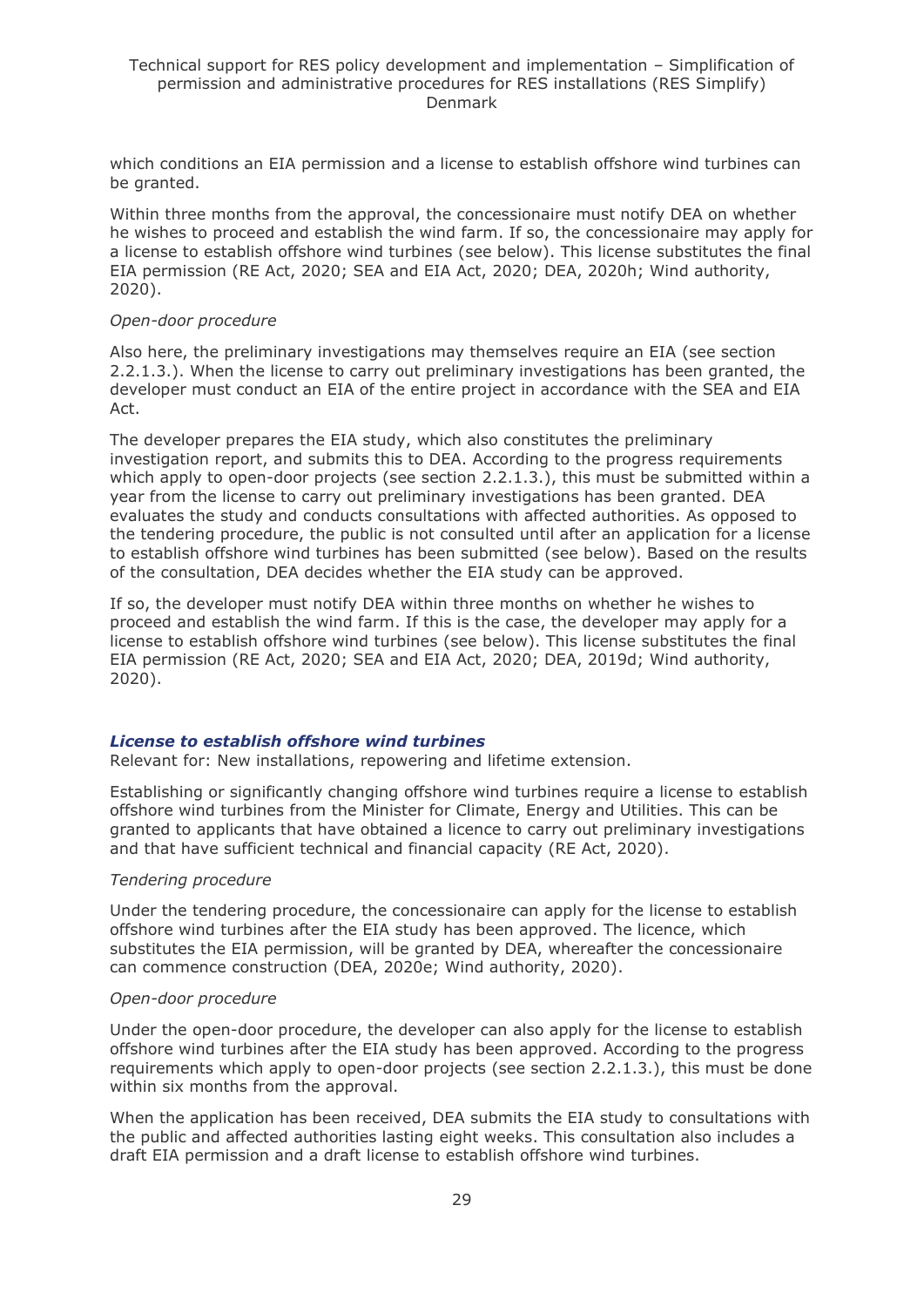Based on the results of the consultation, DEA decides whether the licence, which substitutes the EIA permission, can be granted. If so, the developer may commence construction (DEA, 2019d).

#### *Public meeting on project acceptance measures*

Except for wind turbines established under the tendering procedure in areas that are reserved for large wind farms, developers of offshore wind turbines are subject to the requirement to host a public meeting on the project acceptance measures currently in place (see section 2.1.1.1.). For offshore wind turbines, the meeting must be held within eight weeks after the licence to establish offshore wind turbines has been granted (RE Act, 2020). The meeting is otherwise done according to the same rules and procedures as described in section 2.1.1.3.

#### *Permission regarding maritime marking*

Relevant for: New installations, repowering, lifetime extension and decommissioning.

According to the Maritime Safety Act, maritime markings must be established when the conditions make it necessary. This will for example be the case when offshore facilities such as wind farms are established (Maritime Safety Act, 2018).

Establishing maritime markings requires a permission from the Danish Maritime Authority (DMA). The same is the case for altering, moving or removing markings. This is granted upon application (Executive Order on Maritime Marking, 2015; DMA, 2020).

#### *Agreement with Defence Command Denmark concerning radar*

Relevant for: new installations, repowering, lifetime extension and decommissioning.

If Defence Command Denmark assesses that establishing or changing an offshore wind farm will lead to changes in the quality of existing radar monitoring and radiocommunication, the developer must enter into an agreement with Defence Command Denmark about mitigation measures. Defence Command Denmark decides which measures are necessary. The cost is covered by the developer (DEA, 2020e; DEA, 2020k).

#### *Attestation or dispensation regarding aviation marking*

An attestation or dispensation regarding aviation marking is granted by DTCHA according to the same rules and procedures as described in section 2.1.1.3.

#### *Noise notification*

Offshore wind turbines are also subject to the noise limits stipulated in the Executive Order on Noise from Wind Turbines as described in section 2.1.1.3. The developer is however not required to make a notification (Executive Order on Noise from Wind Turbines 2019).

#### *Permits and dispensations for onshore installations*

The onshore installations needed for an offshore wind farm may require the same permits and dispensations as described in section 2.1.1.3.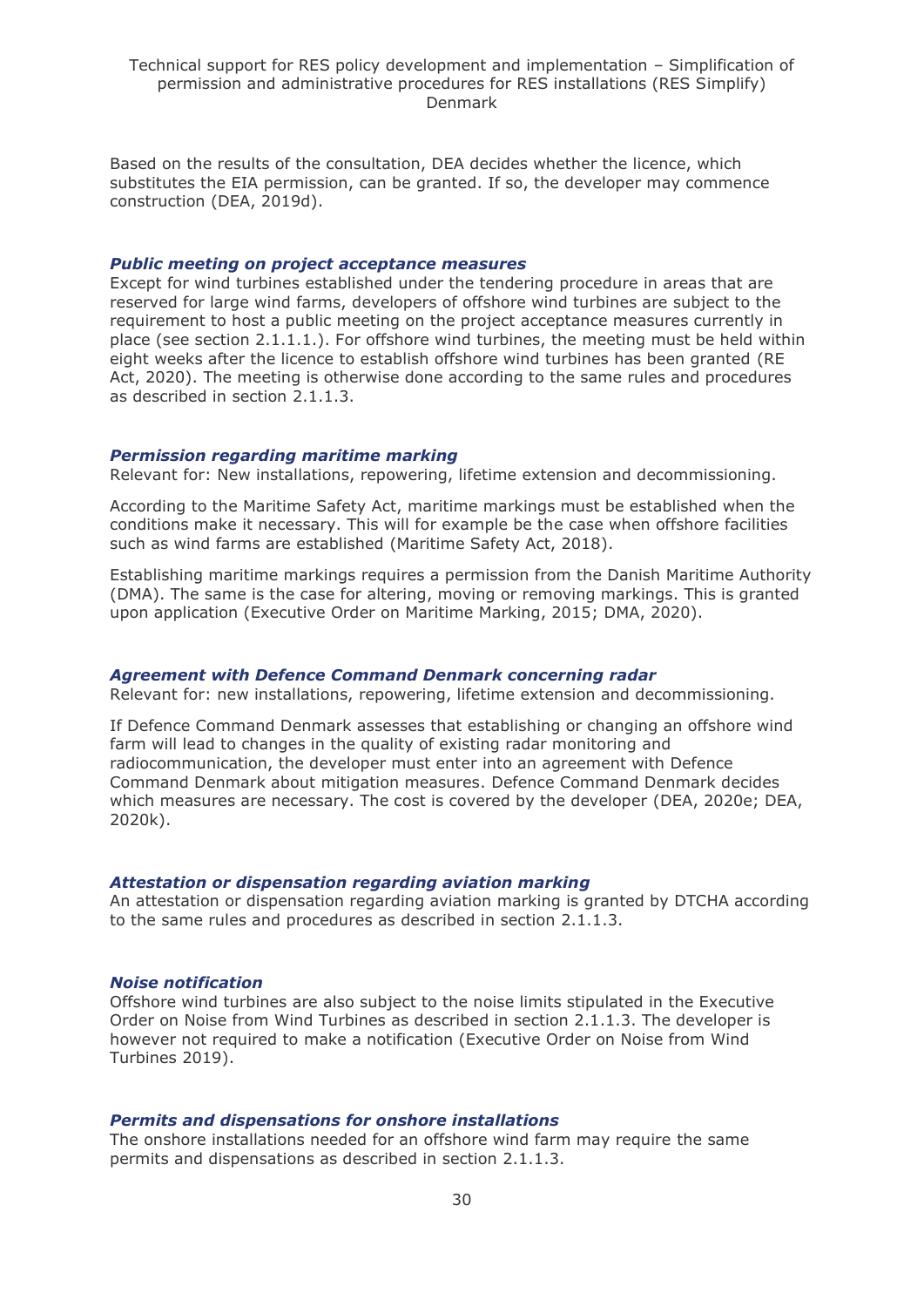#### *License to exploit wind power*

Relevant for: New installations and repowering.

Powerplants that require a licence to establish offshore wind turbines may not be put into operation for energy exploitation until approval of this has been granted by the Minister for Climate, Energy and Utilities (RE Act, 2020).

Under the tendering procedure, this licence must be applied for between construction start and up until two months before grid connection of the first wind turbine according to the tender material (DEA, 2020g). The licence to produce electricity (see section 2.2.1.2.) is applied for at the same time, and DEA issues both when it has been ensured that all relevant terms in the license to establish offshore wind turbines (and under the tendering procedure also in the concession agreement) are adhered to. The developer may then connect the wind farm. The licence is granted for 25 years and may be prolonged (RE Act, 2020; DEA, 2020h; Wind authority, 2020).

According to an interviewed stakeholder, in general the entire administrative authorisation process under the tendering procedure is very efficient and transparent. Though no statutory deadlines exist, detailed timelines are drawn up both before and after the tender, that both the concessionaire and the DEA abide to (Wind representative, 2020; DEA, 2020h).

By contrast, the administrative process under the open-door procedure is often slow and not always transparent according to the same stakeholder (see barriers in section 2.2.1.3. and below) (Wind representative, 2020).

Staffing at DEA is not considered an issue by the stakeholder (see also below). Rather the process under both procedures is eased by a good dialog with DEA, often with a fixed contact person. The one-stop-shop concept is also considered efficient (ibid.).

## **Deadlines**

The few applicable deadlines are integrated in the description above.

## **Detected barriers**

**Length of process (open door).** According to an interviewed stakeholder, the overall processing time for the few open-door projects that have been processed in recent years is very long. The two open-door projects at Jammerland Bugt and Omø Syd thus applied for a licence to carry out preliminary investigations in February 2012. This was granted in June and March 2014 respectively and the EIA studies were handed in a year later. But not until May 2020 did DEA approve the EIA studies which allowed the project developer to apply for a licence to establish the projects. Wind Denmark calls the long processing time unfortunate and warns that this creates an uncertainty about future projects that may scare off potential project developers (Wind representative, 2020; DEA, 2020l; Wind Denmark, 2020c).

There is political awareness that the open-door process is too long, but focus has mostly been on the developers, where some previously applied for and "reserved" areas for a long time while waiting for prices on offshore wind to drop. The progress requirements that were adopted by DEA in 2015 (see section 2.2.1.3.) to address this do also apply to the processing at DEA. But according to an interviewed stakeholder they for example only apply from the date that an application is considered complete, and it is not clear when this must be assessed (Wind representative, 2020).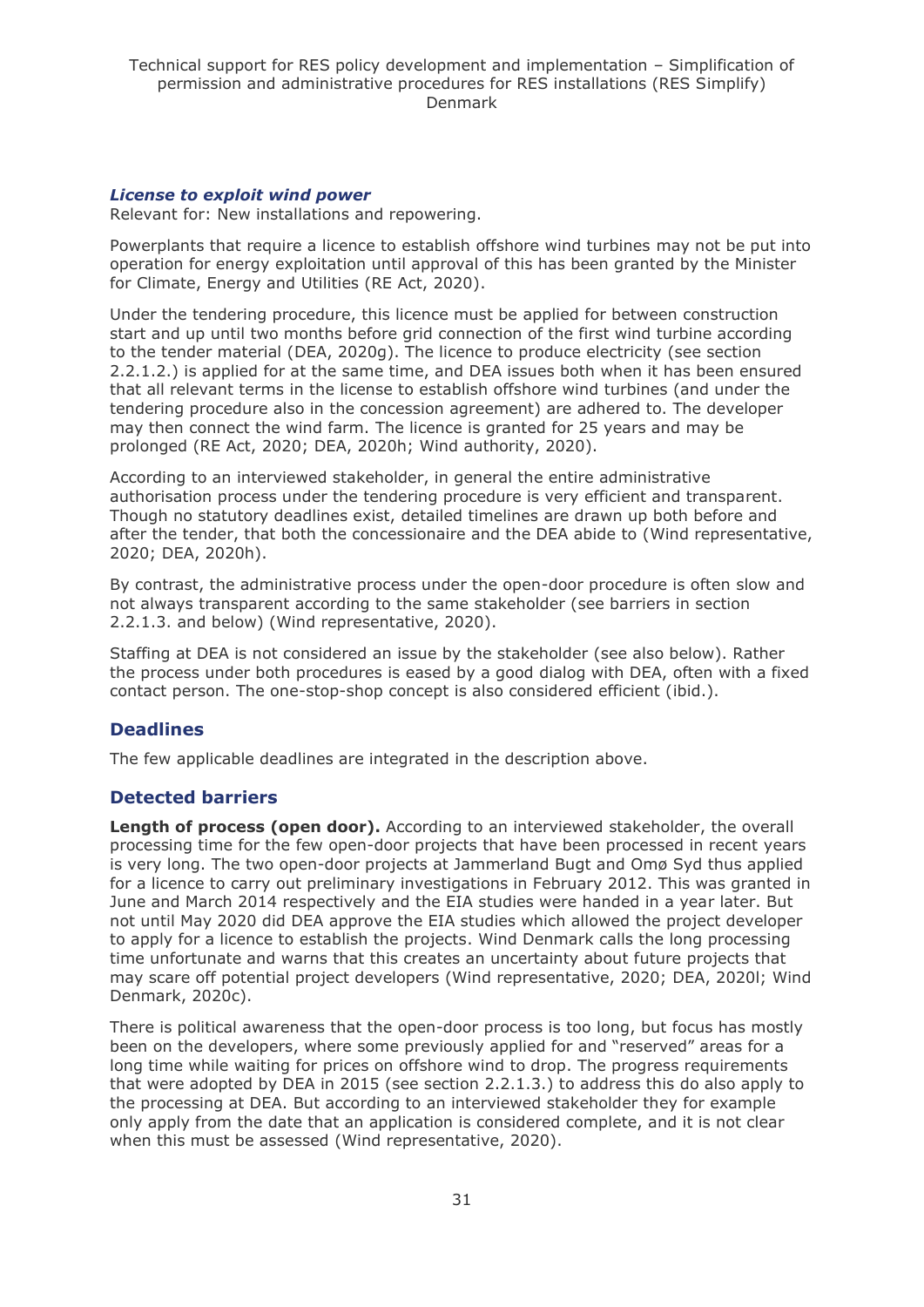Staffing at DEA is not considered a main cause of the barrier by the interviewed stakeholder, though it is better in the tender section than in the open-door section. This also reflects the different roles of DEA in the two procedures (Wind representative, 2020).

**Numerous third-party complaints and extensive case processing time.** As it is the case onshore (see section 2.1.1.1.), according to an interviewed stakeholder the numerous third-party complaints constitute a significant barrier to offshore wind expansion (Wind representative, 2020). A main problem is the many different points during the process that different decisions may be appealed. This means that the project might be delayed several times. In combination with the extensive case processing time at the boards of appeals, as described in section 2.1.1.1., this can cause very severe delays and uncertainty (Wind Denmark, 2019).

As a grave example, in December 2020, the tender project Vesterhav Syd was granted a licence to establish offshore wind turbines. This licence was originally granted already in December 2016, but this was appealed to the Energy Board of Appeals. Two years later in December 2018 the board decided to repeal the licence. This meant i.a. that a new EIA process had to be initiated and in the end the appeal thus caused a four-year delay. The circumstances of this case were special, and it has led to DEA changing the offshore procedure so that the EIA is now conducted at a later stage where the project is more developed, but it non the less exemplifies the consequences (DEA, 2020m).

As opposed to onshore wind turbines, according to an interviewed stakeholder, it is not primarily the local population that opposes offshore wind farms, as they also benefit from the job creation in the often remote areas. Rather, it is owners of holiday homes that find that their view is spoiled (Wind representative, 2020).

Concerning proposed recommendations (see section 2.1.1.1.), this difference in appellants might be of significance. Shortening the case processing time at the boards of appeals will however in any case be crucial (see section 2.1.1.1.) (Wind representative, 2020).

## **Identified good practice**

**The Danish model.** Denmark has been establishing offshore wind farms since 1991, and the apparently well-known "Danish model" for tenders is generally working very well according to an interviewed stakeholder (Wind representative, 2020). The recent changes introduced because of the Vesterhav Syd decision described above have brought more uncertainty to the process though. Thus, the fact that a SEA is now done initially introduces one more decision that can be appealed, and the fact that the EIA is done at a later stage after the tender presents a new uncertain aspect for potential bidders. The consequences remain to be seen, but currently stakeholders are still positive (Wind Denmark, 2019; DEA, 2020l).

**One-stop-shop.** DEA serving as a one-stop-shop for offshore procedures is very efficient according to an interviewed stakeholder (Wind representative, 2020). All the permitting decisions are coordinated by DEA with other authorities, which are responsible for different offshore interests. The resulting licenses are thus "comprehensive" in the sense that they are granted on behalf of several authorities and include conditions stipulated by all these. The mentioned licences do not completely preclude the need to obtain permits from other authorities as seen above. The system however eases the process for the developer greatly, and also provides more certainty that the project can be established, as all relevant authorities have cleared the project on the stated conditions (DEA, 2012b).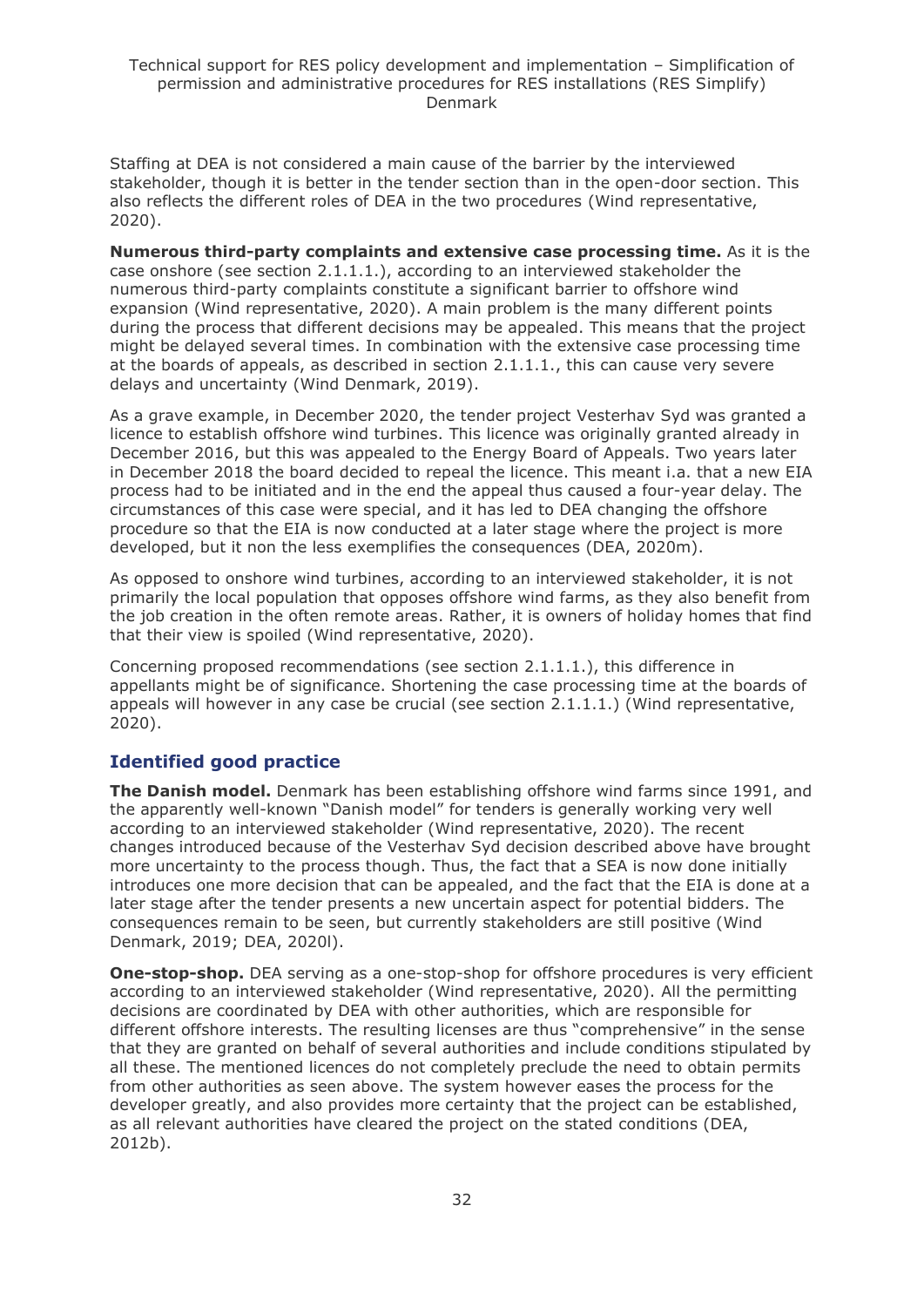## **2.2.1.5. Grid connection permit**

### <span id="page-32-0"></span>**Process flow**

Relevant for: New installations and repowering.

Grid connection is not allowed by permit but by agreement (DEA, 2020).

#### *Tender procedure*

Grid connection of offshore wind turbines under tender procedure is regulated by the Executive Order on Grid Connection of Wind Turbines. The rules of this executive order are essentially similar to the rules described in section 2.1.1.4. (Executive Order on Grid Connection of Wind Turbines, 2018).

An important difference is, that the costs related to the connection from the wind farm and up until the connection point are borne by the TSO and not by the developer (ibid.). In connection with the upcoming tender for the wind farm Thor the executive order will however be changed in this regard. Accordingly, the cable system from the wind farm to the connection point onshore will be financed, established, owned and operated by the concessionaire and not by the TSO (DEA, 2020e). This change was introduced to expose the grid connection to competition and thereby hopefully lower the related costs. The change has mainly been well received (Danish Energy, 2019c).

A draft grid connection agreement is included in the tender material. According to the draft concession agreement, this must be signed within a few months from the concession agreement. Work on the grid connection will thereafter run in parallel with the administrative procedure and later the construction of the wind farm (Energinet, 2020; DEA, 2020n; Wind authority, 2020).

#### *Open-door procedure*

Grid connection of offshore wind turbines under the open-door procedure, is done according to the same rules and procedures as described in section 2.1.1.4.

## **Deadlines**

The deadlines for both procedures are similar to the deadlines described in section 2.1.1.4.

### **Detected barriers**

No barriers related to this process were identified.

## **Identified good practice**

No good practice related to this process was identified.

## <span id="page-32-1"></span>**3. Use of IT systems**

Denmark is advanced concerning digitalisation of the public sector with multi-year digitization strategies covering both the state, municipalities and regions in place since 2001. Basic digital instruments as online identification and secure digital communication with authorities are well integrated and online self-service solutions are plenty (Danish Agency for Digitisation, 2016). Besides the Danish Environmental Portal described in section 2.1.1.1., there are several online application solutions of relevance.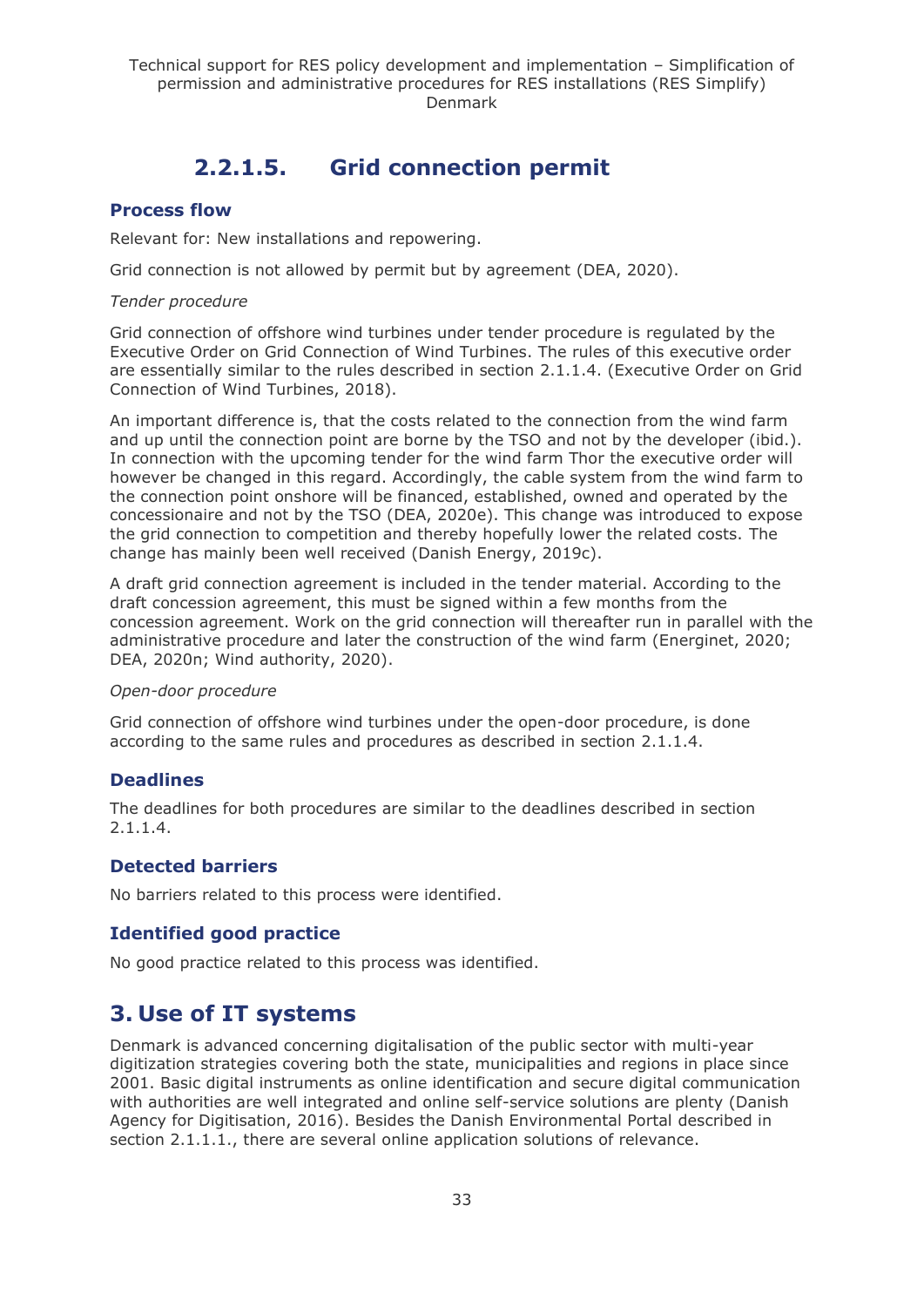The online application system Byg og Miljø<sup>3</sup> is a digital self-service solution used by both citizens and businesses for applications for building permits and environmental permits. The system is used by all municipalities thereby providing a uniform application process. The aim of the system is to contribute to better, faster, and cheaper case processing in the municipalities by supporting citizens and businesses in their application process and thereby ensuring that their application can subsequently be processed more easily. The applicant is guided through the steps in the application process. All information relevant to the application is displayed including overview maps, property information and spatial planning. Information on needed documentation is also given (KOMBIT A/S, 2020).

Borger.dk<sup>4</sup> is an online portal providing an entrance to the entire public sector in Denmark. Not all online services are used by all municipalities, but in some municipalities it is currently possible to apply for a rural zone permit and a dispensation from a local plan through borger.dk. Net-settlement is also requested through borger.dk (for businesses through the corresponding portal virk.dk<sup>5</sup>).

In relation to grid connection, several DSOs use a common online registration form, installationsblanketten.dk<sup>6</sup>. Here, all relevant information can be entered, and the relevant documentation can be attached and sent to the DSO.

Finally, through the online platform Klageportalen<sup>7</sup> it is possible to submit appeals to several of the boards of appeals. It is also possible to pay the fee through the platform.

The interviewed stakeholders were in general satisfied with the available digital solutions (Solar PV representative 2 and 3, 2020; Wind representative, 2020)

## <span id="page-33-0"></span>**4. Complaint procedure**

Almost all decisions by administrative authorities described above may be appealed to an administrative board of appeals:

Decisions according to the Planning Act and related executive orders may be appealed to the Planning Board of Appeals (Planning Act, 2020).

Decisions according to the SEA and EIA Act regarding projects may be appealed to the Environment and Food Board of Appeals, while decisions regarding plans and programmes may be appealed according to the rules of the legislation according to which the plan or program has been prepared (SEA and EIA Act, 2020).

Decisions according to the Nature Protection Act and related executive orders may be appealed to the Environment and Food Board of Appeals (Nature Protection Act, 2019).

Decisions by the municipal council according to the Building Act and related executive orders, including BR18, may be appealed to the House of Boards of Appeal within four weeks (Building Act, 2016).

<sup>3</sup> https://www.bygogmiljoe.dk

<sup>4</sup> https://www.borger.dk

<sup>5</sup> https://virk.dk

<sup>6</sup> https://www.installationsblanket.dk/ediserver2/Account/LogOn

<sup>7</sup> https://kpo.naevneneshus.dk/Public/Home/ChooseLoginProvider?returnUrl=https://kpo.naevneneshus.dk /External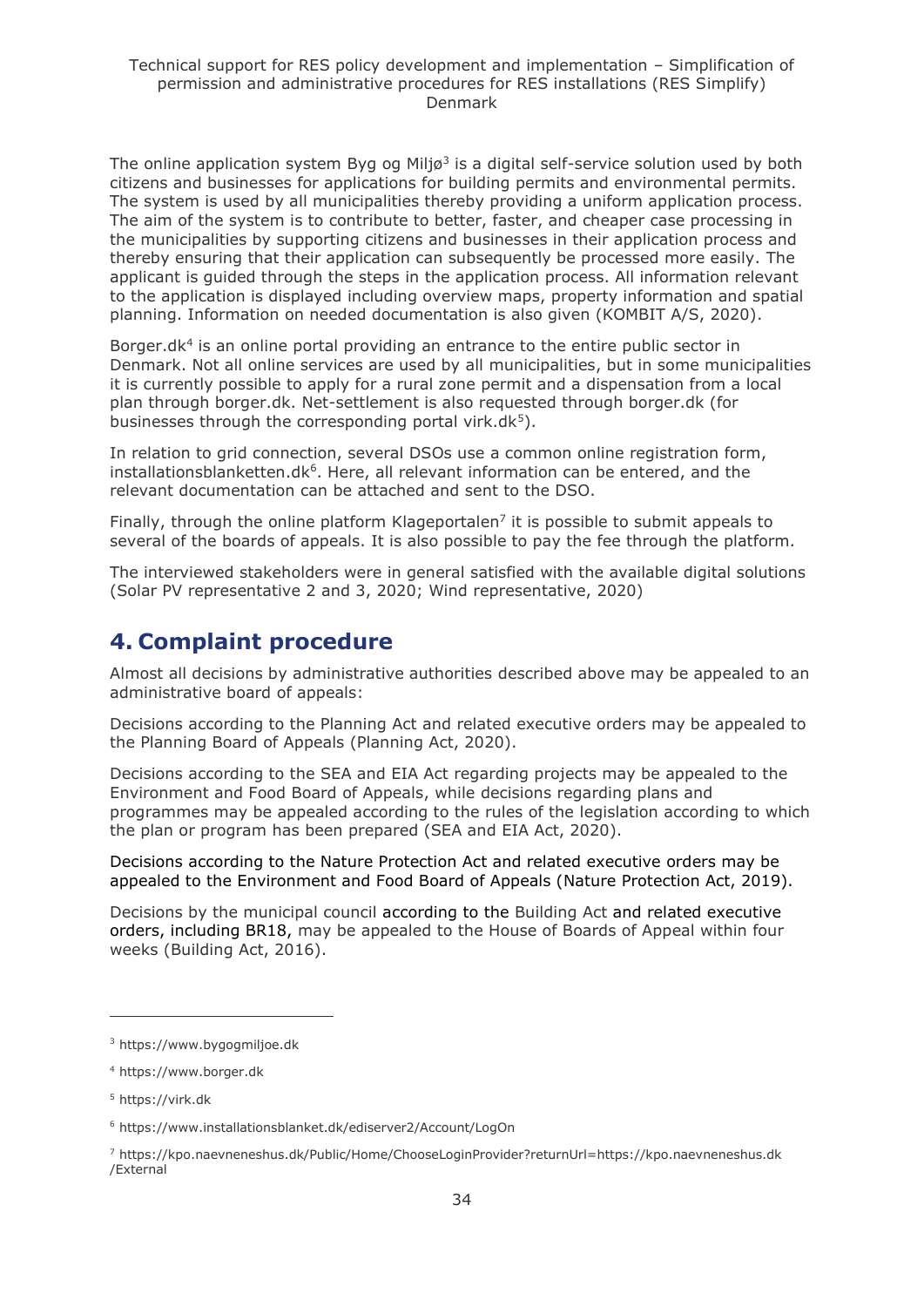Decisions according to the Electricity Supply Act, the RE Act and related executive orders may be appealed to the Energy Board of Appeals (Electricity Supply Act, 2020; RE Act, 2020). This is also the case for decisions according to the Executive Order on Powerplants and the Executive Order on Net-Settlement (Executive Order on Powerplants, 2020; Executive Order on Net-Settlement, 2016).

These different boards are governed by separate legislation, but as the rules in most cases are similar, they are described together in the following.

Within a deadline of usually four weeks from a decision is made, anyone who is entitled to appeal may file such an appeal to the relevant board. This can be done via the online portal Klageportalen (see section 3) or secure digital mail. Once the deadline has expired, the specific decision can no longer be appealed to the board – also not for other reasons.

The fee is modest: EUR 120 (DKK 900) for private individuals and EUR 240 (DKK 1,800) for businesses and organisations, and will be returned if the appeal is rejected based on formal requirements and if the decision is changed or repealed. As representation is not needed at the boards, this is a very accessible system.

Who is entitled to appeal a decision differs according to the legislative area – thus also within the area of a single board. As a main rule, anyone with a significant, individual interest in the decision will always be entitled to appeal. This includes the addressee but also i.a. neighbours that are significantly affected by the decision. There is some room for interpretation, and for example in relation to planning the requirement is interpreted quite liberal resulting in a right to appeal for anyone with a local affiliation. Decisions according to the Planning Act and the SEA and EIA Act may also be appealed by certain larger nationwide association or organization whose primary purpose is to protect nature and the environment or to safeguard significant user interests in the land use.

As a starting point, a decision may be appealed for any reason. Decisions made according to the Planning Act (with the exception of rural zone permits) may however only be appealed with regard to questions concerning the legality of the decision. The same is the case for EIA screening decisions. This means, that the board can only try whether it has been made in accordance with all applicable rules.

The main reactions available to the boards are to uphold, change or repeal the decision. As a starting point, an appeal does not stay the effect of a decision. This may however be requested for the board to decide. Acting on an appealed decision is in any case at own risk.

The decisions of the boards are final in that sense that they cannot be appealed to another administrative authority. The decision may be brought before the courts though within six months (see below) (Electricity Supply Act, 2020; Nature Protection Act, 2019; SEA and EIA Act, 2020; Planning Act, 2020; RE Act, 2020; House of Boards of Appeals, 2020).

Decisions according to the Executive Order on Grid Connection of RES Installations and the Executive Order on Grid Connection of Wind Turbines may be appealed to the Danish Utility Regulator (DUR). The appeal must be submitted in writing within four weeks to the DSO or TSO. Within another four weeks, the DSO or TSO must forward the appeal to DUR along with a statement and the information on which the decision was based (Executive Order on Grid Connection of RES Installations, 2020; Executive Order on Grid Connection of Wind Turbines, 2018).

Decisions by the municipal council according to the Executive Order on Noise from Wind Turbines and decisions by DTCHA according to BL 3-11 cannot be appealed to another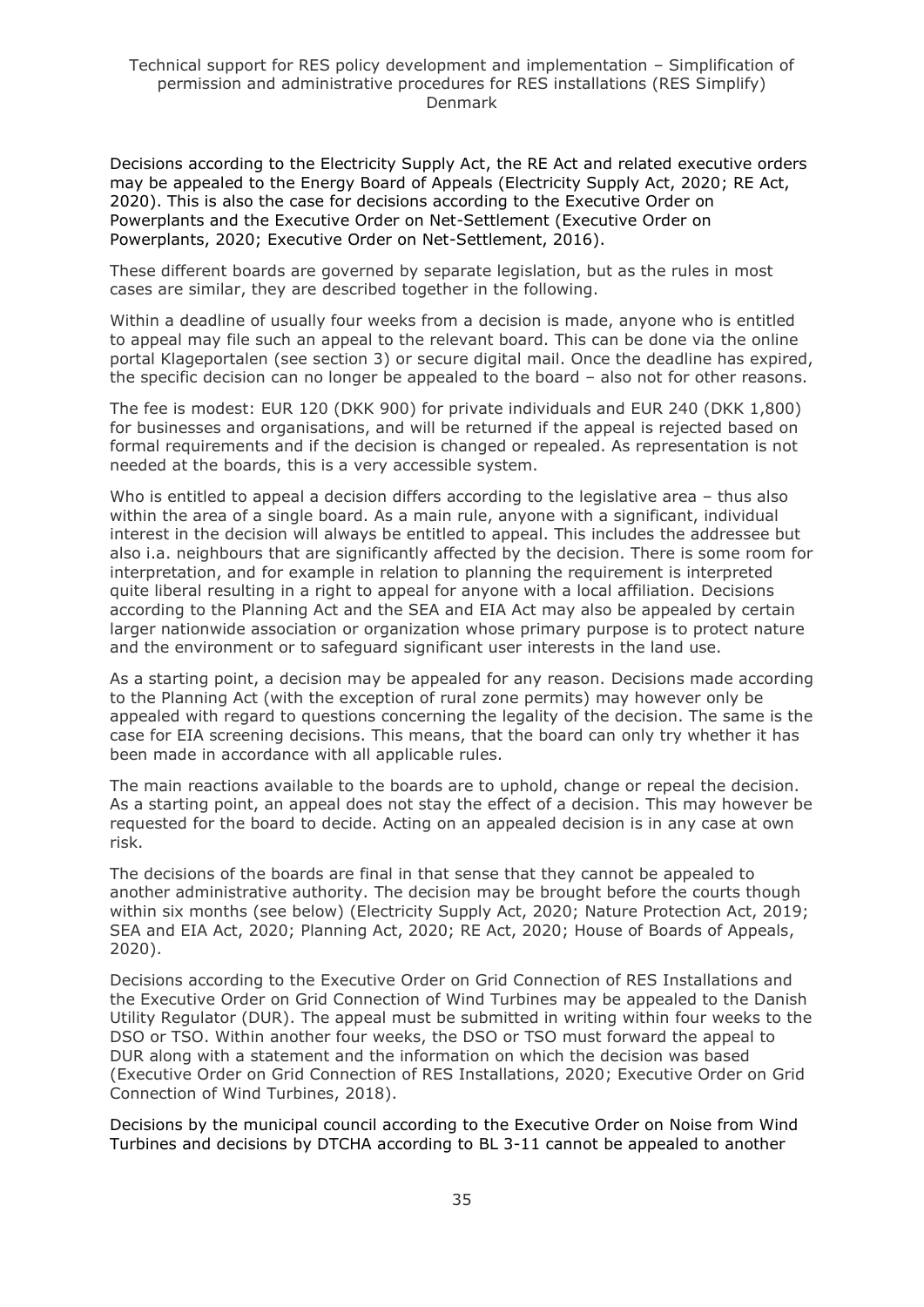administrative authority (Executive Order on Noise from Wind Turbines, 2019; BL 3-11, 2014).

Besides the administrative appeal options all decisions by administrative authorities (incl. boards of appeals) may be brought before the courts (Constitutional Act, 1953). As no administrative courts exist in Denmark these cases are tried at the general courts. As a main rule, a case will start at the relevant district court with an option to appeal to a high court. A second appeal to the Supreme Court is not possible except in rare cases of questions with fundamental legal implications. To bring an administrative decision before the courts significant individual interest in the decision is required. Further, it is often required that the administrative appeal options have been used. There is no generally applicable deadline but deadlines will often be stipulated in sector legislation (see above). Filing a case at the courts does not stay the effect of a decision, but this can be decided by the court (Administration of Justice Act, 2020).

Except for the very long case processing time (see section 2.1.1.1.), none of the interviewed stakeholders had points of critique concerning the complaint procedure or proposals to limit (or expand) third-party appeal access (DOF BirdLife, 2020; Solar PV representative 2 and 3, 2020; Wind representative, 2020).

## <span id="page-35-0"></span>**5. Specific features to ease administrative procedure**

Table 2 below provides information on the existing specific features to ease administrative procedures in Denmark.

| <b>Specific feature</b>                       | <b>Existing</b> | <b>Short description</b>                                                                                                                                                                                                                                                                                                                                                                                                                                                                                                                                                                                                                                                                                                                                           |
|-----------------------------------------------|-----------------|--------------------------------------------------------------------------------------------------------------------------------------------------------------------------------------------------------------------------------------------------------------------------------------------------------------------------------------------------------------------------------------------------------------------------------------------------------------------------------------------------------------------------------------------------------------------------------------------------------------------------------------------------------------------------------------------------------------------------------------------------------------------|
| Simultaneous procedures                       |                 | There are currently no rules requiring procedures to<br>be conducted simultaneously (DEA, 2020).                                                                                                                                                                                                                                                                                                                                                                                                                                                                                                                                                                                                                                                                   |
|                                               | yes             | As described in section 2.1.1. and 2.2.1. this is<br>however possible, and also done in practice (DEA,<br>2020; Solar PV representative 2 and 3, 2020; Wind<br>authority, 2020).                                                                                                                                                                                                                                                                                                                                                                                                                                                                                                                                                                                   |
| National contact points and<br>one-stop-shops | yes             | As described in section 2.2.1.4., DEA serves as a<br>one-stop-shop for offshore wind procedures. The<br>scheme does not cover grid connection and there is<br>no manual of procedures (Wind authority, 2020).                                                                                                                                                                                                                                                                                                                                                                                                                                                                                                                                                      |
| Application of $2+1$ and $1+1$<br>rules       | no              | There are currently no rules on deadlines for the<br>permit-granting process. A draft proposal for an<br>amendment act implementing i.a. the time limits in<br>RED-II, art. 16, has however been in public<br>consultation in 2020 and, if adopted, will enter into<br>force on 30 June 2021. According to the draft<br>proposal the planning process (see section<br>2.1.1.1.), the grid connection process (see section<br>$2.1.1.4$ . and $2.2.1.5$ .) and the process to obtain the<br>license to carry out preliminary investigations (see<br>section 2.2.1.3.) will not be subject to the future<br>time limits as RED-II art. 16 only applies to the<br>"permit-granting" process which these procedures<br>are not a part of according to DEA (DEA, 2020). |
| Simple notification<br>procedure              | yes             | According to DEA, the standard grid connection<br>procedures described in section 2.1.1.4. and<br>2.2.1.5. fulfil the requirements of RED-II art. 16,<br>section 8, concerning a simple-notification                                                                                                                                                                                                                                                                                                                                                                                                                                                                                                                                                               |

*Table 2. Specific features to ease administrative procedures*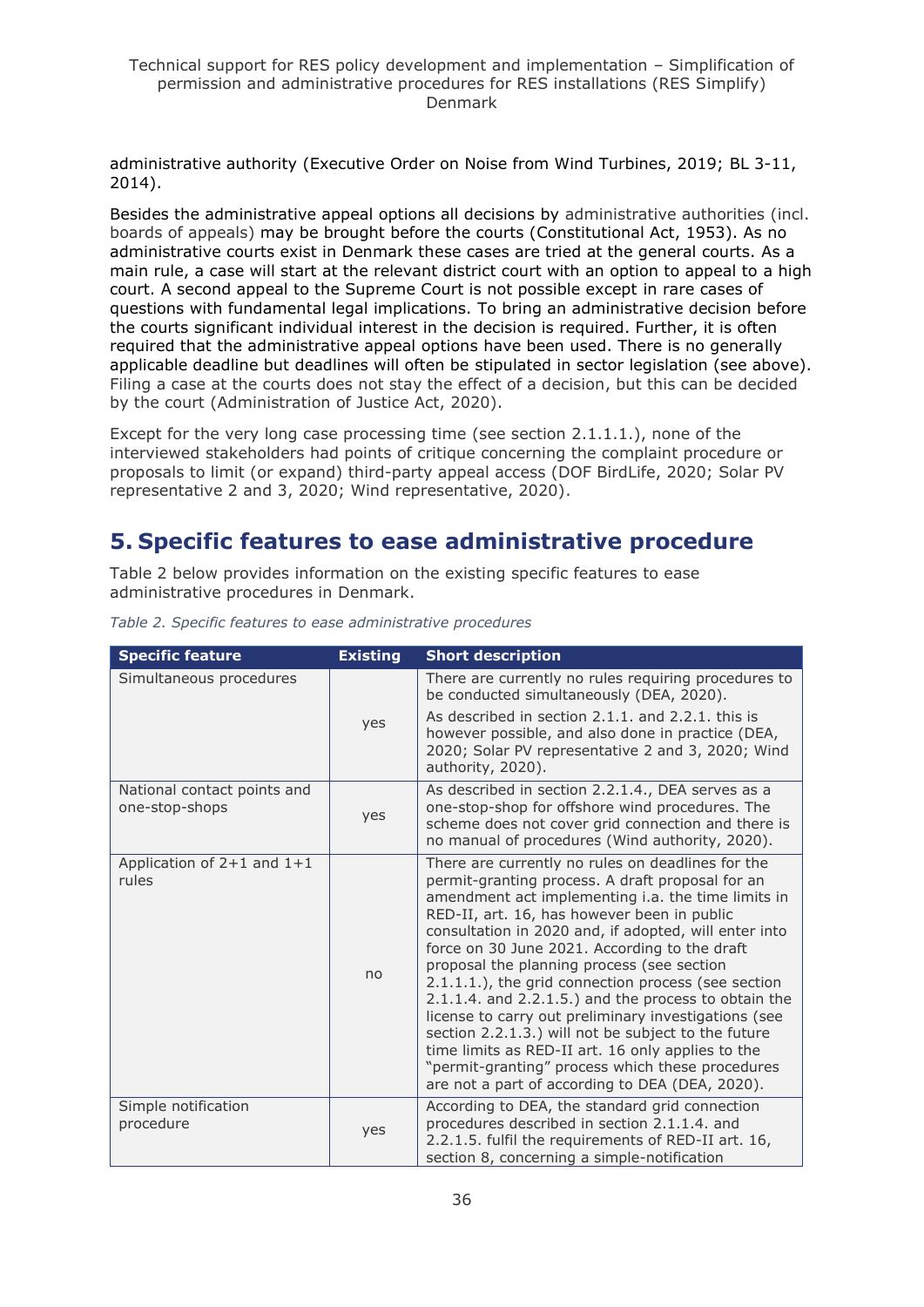|                                                       |     | procedure for grid connection of repowering<br>projects (DEA, 2020; DEA, 2019b).                                                                                                                                                                                                                                                                                                                                            |
|-------------------------------------------------------|-----|-----------------------------------------------------------------------------------------------------------------------------------------------------------------------------------------------------------------------------------------------------------------------------------------------------------------------------------------------------------------------------------------------------------------------------|
| Pre-planning                                          |     | For onshore installations, municipalities must<br>designate areas for technical plants, including<br>renewable energy installations, in the municipal<br>plan. This is however often no longer done (see<br>section 2.1.1.1.).                                                                                                                                                                                              |
|                                                       | yes | For offshore wind turbines, area screenings of<br>Danish waters are done by or on behalf of DEA (see<br>section 2.2.1.1.). These provide the basis for the<br>political decision on where to locate national<br>tenders, but by contrast limit other project<br>developers' choice of location, as the located areas<br>will often be reserved for state tenders.                                                           |
| Pre-application consultation                          | no  |                                                                                                                                                                                                                                                                                                                                                                                                                             |
| Project acceptance<br>measures                        | yes | Four schemes are currently in place to enhance<br>project acceptance (see section 2.1.1.1.). The<br>public is informed about these measures at public<br>meetings hosted by the project developer (see<br>section 2.1.1.3.).                                                                                                                                                                                                |
| Measures to streamline<br>litigation by third parties | yes | As described in section 4, a deadline of four weeks,<br>restrictions on who is entitled to appeal a decision,<br>limitation (in some areas) to questions concerning<br>legality and the fact that the decisions of the boards<br>of appeals are final, generally limit third-party<br>appeals. These rules are however general and do<br>not relate specifically to decisions concerning<br>renewable energy installations. |
| Other                                                 | no  |                                                                                                                                                                                                                                                                                                                                                                                                                             |

## <span id="page-36-0"></span>**6. Indicators to measure the performance of the overall process**

Table 3 below provides information on the indicators to measure the performance of the overall administrative and grid connection process in Denmark.

*Table 3. Performance indicators to assess administrative and grid connection processes*

| <b>Performance indicator</b>                                                                           | <b>Description</b>                                                                     |
|--------------------------------------------------------------------------------------------------------|----------------------------------------------------------------------------------------|
| Average response time by<br>the competent authorities<br>and TSO/DSO for grid<br>connection procedures | N.A.                                                                                   |
| Process duration                                                                                       | Rooftop solar PV (for a 200 kW installation)                                           |
|                                                                                                        | Building permit: from 1 week up to 6 months.<br>$\bullet$                              |
|                                                                                                        | Installation and procurement: 1.5 months.<br>$\bullet$                                 |
|                                                                                                        | Grid connection: from a few days to several months.<br>$\bullet$<br>Worst case 1 year. |
|                                                                                                        | Net-settlement: 1 week up to 6-8 months.<br>$\bullet$                                  |
|                                                                                                        | (Solar PV representative 2, 2020)                                                      |
|                                                                                                        | Ground-mounted solar PV (for a utility size plant)                                     |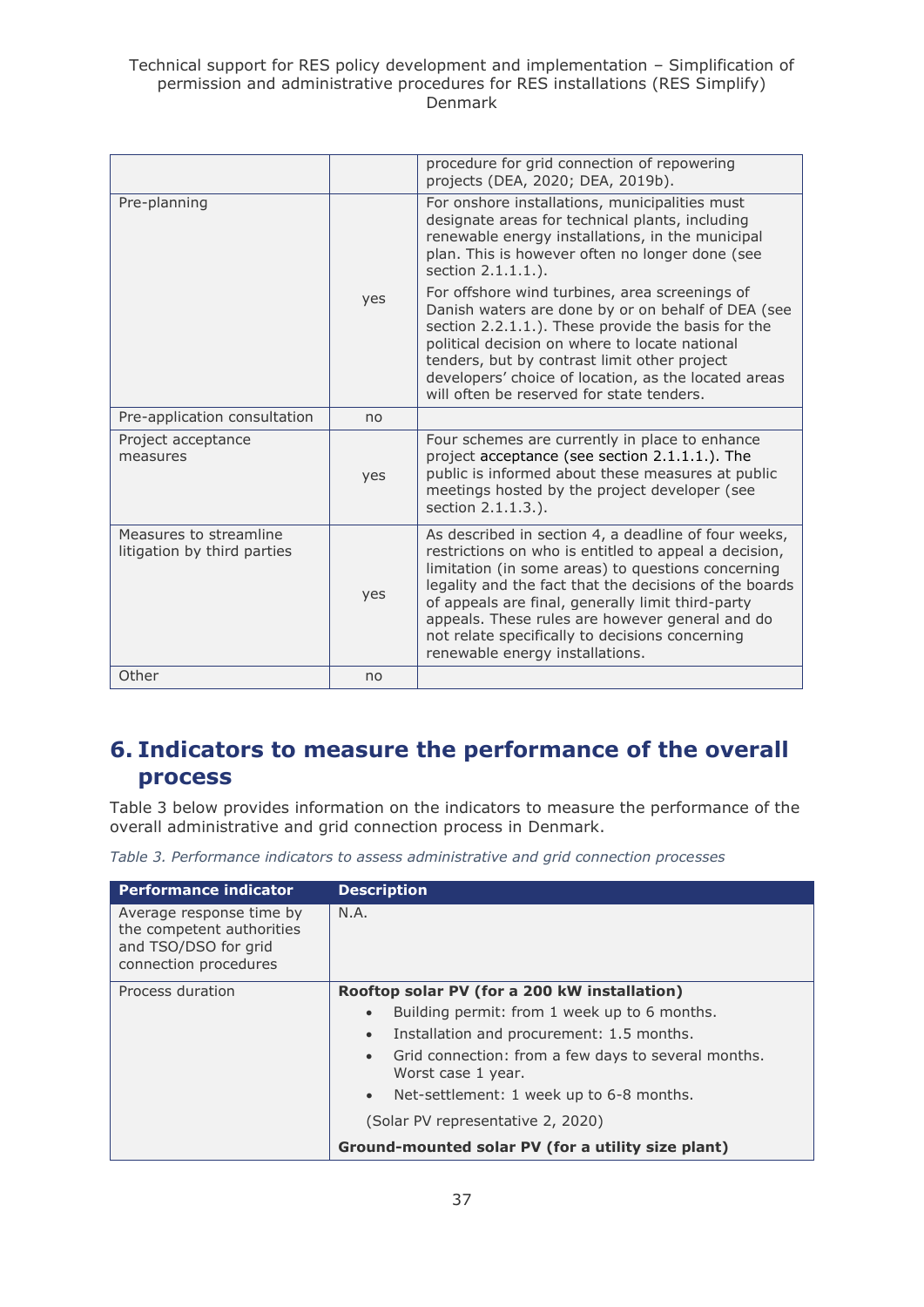|                        | Spatial planning and EIA: 1 year or more (3-4 years if<br>$\bullet$<br>counting waiting for process to start).                                                                                                                                                                                                                                                       |
|------------------------|----------------------------------------------------------------------------------------------------------------------------------------------------------------------------------------------------------------------------------------------------------------------------------------------------------------------------------------------------------------------|
|                        | Other permits: a few months.<br>$\bullet$                                                                                                                                                                                                                                                                                                                            |
|                        | Grid Connection: up to 3 years (of which 1-2 years<br>$\bullet$<br>construction).                                                                                                                                                                                                                                                                                    |
|                        | In total from first application to commissioning: 4 years.<br>$\bullet$                                                                                                                                                                                                                                                                                              |
|                        | (Solar PV representative 3, 2020)                                                                                                                                                                                                                                                                                                                                    |
|                        | <b>Onshore wind turbines</b>                                                                                                                                                                                                                                                                                                                                         |
|                        | In total from first application to commissioning: up to 5-7 years<br>(Danish Energy, 2019).                                                                                                                                                                                                                                                                          |
|                        | <b>Offshore wind turbines</b>                                                                                                                                                                                                                                                                                                                                        |
|                        | Tendering procedure                                                                                                                                                                                                                                                                                                                                                  |
|                        | Duration will of course depend on the size and location. The<br>timeframe for the upcoming wind farm Thor (1GW) is as follows:                                                                                                                                                                                                                                       |
|                        | Preliminary investigations by DEA/TSO: 1.5 -2 years.<br>$\bullet$<br>Preliminary investigations and EIA: 1.5 -2 years.<br>$\bullet$<br>Project design and procurement: 1-1.5 years.<br>$\bullet$<br>Construction and grid connections: 2 years.<br>$\bullet$<br>In total: 7-8 years.<br>$\bullet$<br>In total from tender: 5 years.<br>$\bullet$                     |
|                        |                                                                                                                                                                                                                                                                                                                                                                      |
|                        | (Wind authority, 2020; DEA, 2020h)                                                                                                                                                                                                                                                                                                                                   |
|                        | Open-door procedure                                                                                                                                                                                                                                                                                                                                                  |
|                        | Should in principle be as above, except that the preliminary<br>investigations by DEA/TSO are not relevant, thus 5 years (Wind<br>authority, 2020).                                                                                                                                                                                                                  |
|                        | No open-door projects have been finalised the last ten years to<br>validate this. The last one installed, the small 21 MW wind farm<br>Sprogø in 2009, was granted a licence to carry out preliminary<br>investigations in July 2008, a licence to establish offshore wind<br>turbines in December 2008 and was fully commissioned in<br>December 2009 (DEA, 2020l). |
|                        | As described in section 2.2.1.4., for two of the ongoing open-door<br>projects, Jammerland Bugt and Omø Syd, it has by contrast<br>taken eight years from the application for a licence to carry out<br>preliminary investigations until the EIA studies were approved.                                                                                              |
|                        | <b>Case processing time</b>                                                                                                                                                                                                                                                                                                                                          |
|                        | As described in section 2.1.1.1., the average case processing<br>time concerning larger wind turbine and solar PV projects at the<br>three relevant boards has been between 6.8 and 17.7 months for<br>cases settled over the last five years. For unsettled cases, the<br>average case processing time in 2019 was 21.6 months.                                     |
|                        | In 2021-2024 a six months case processing time limit will be<br>established for appeals concerning renewable energy projects.                                                                                                                                                                                                                                        |
| Project approval rates | <b>Rooftop solar PV</b>                                                                                                                                                                                                                                                                                                                                              |
|                        | Rejections of approvals are rare (Solar PV representative 2,<br>$2020$ ).                                                                                                                                                                                                                                                                                            |
|                        | <b>Ground-mounted solar PV</b>                                                                                                                                                                                                                                                                                                                                       |
|                        | 60% (Solar PV representative 3, 2020).                                                                                                                                                                                                                                                                                                                               |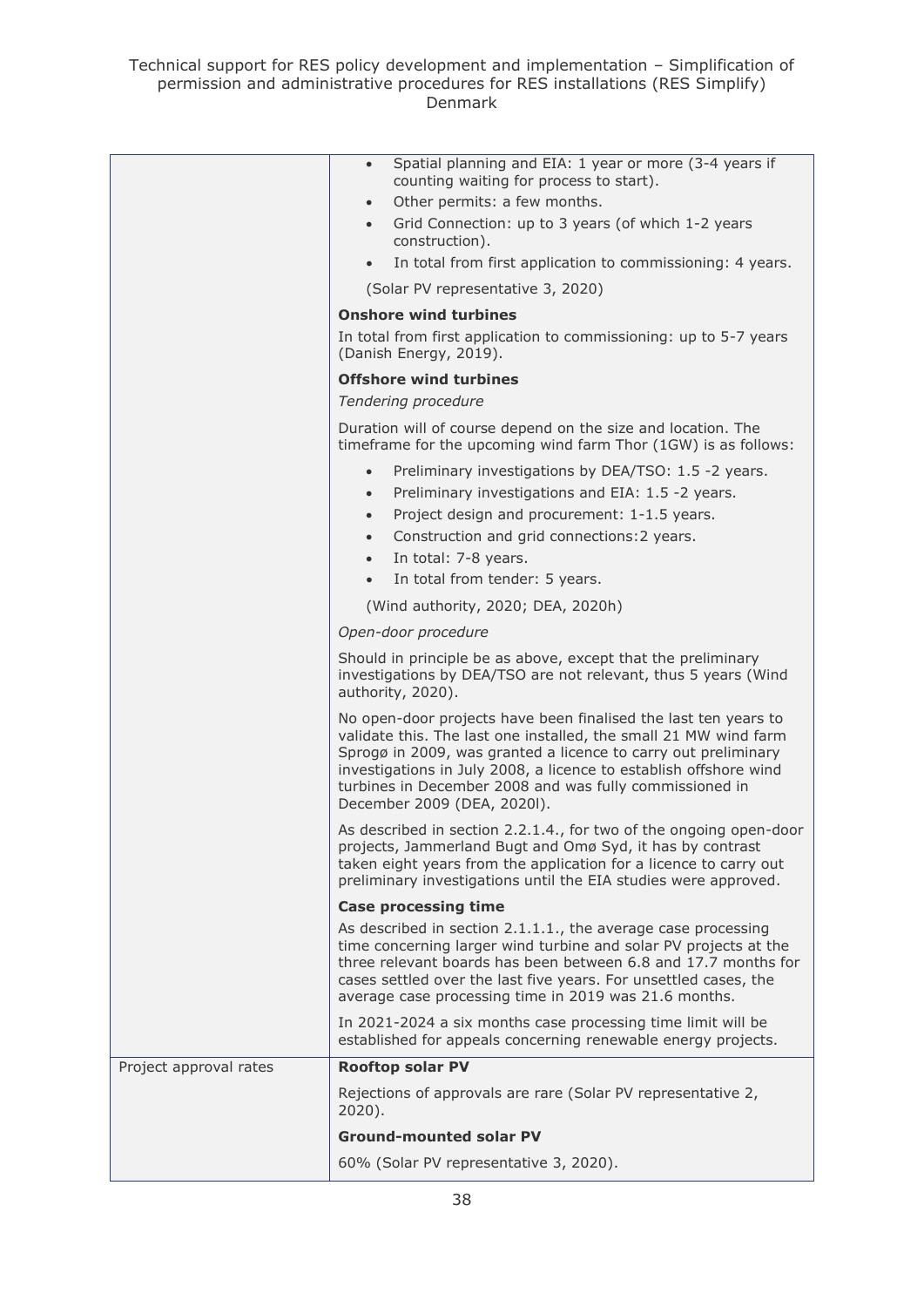|                                                 | <b>Onshore and offshore wind turbines</b>                                                                                                                                                                                                                                                                                                                                                                                                                                                                                                                                                                                                         |  |  |
|-------------------------------------------------|---------------------------------------------------------------------------------------------------------------------------------------------------------------------------------------------------------------------------------------------------------------------------------------------------------------------------------------------------------------------------------------------------------------------------------------------------------------------------------------------------------------------------------------------------------------------------------------------------------------------------------------------------|--|--|
|                                                 | N.A.                                                                                                                                                                                                                                                                                                                                                                                                                                                                                                                                                                                                                                              |  |  |
| Costs of administrative<br>processes            | <b>Rooftop solar PV</b><br>If building permit is not required: 2-4% of total project<br>$\bullet$<br>costs.<br>If building permit is required: 15% of total project costs.<br>$\bullet$<br>Building permit: up to EUR 13,440 (DKK 100,000).<br>$\bullet$                                                                                                                                                                                                                                                                                                                                                                                          |  |  |
|                                                 | (Solar PV representative 2, 2020)                                                                                                                                                                                                                                                                                                                                                                                                                                                                                                                                                                                                                 |  |  |
|                                                 | Ground-mounted solar PV (for a utility size plant)<br>Administrative process: EUR 20,160-26,880 (DKK<br>$\bullet$<br>150,00-200,000).<br>Grid connection: EUR 13,440-67,200 (DKK 100,000-<br>$500,000$ ).<br>(Solar PV representative 3, 2020)                                                                                                                                                                                                                                                                                                                                                                                                    |  |  |
|                                                 | <b>Onshore and offshore wind turbines: N.A.</b>                                                                                                                                                                                                                                                                                                                                                                                                                                                                                                                                                                                                   |  |  |
| Share of permits that are<br>legally challenged | N.A.                                                                                                                                                                                                                                                                                                                                                                                                                                                                                                                                                                                                                                              |  |  |
| Share of legal challenges<br>that are overruled | N.A.                                                                                                                                                                                                                                                                                                                                                                                                                                                                                                                                                                                                                                              |  |  |
| Stakeholder interests                           | Stakeholder engagement is the responsibility of the authority. As<br>described in section 2.1.1.1. and other sections above,<br>engagement primarily consists of public consultations, but may<br>also include invitations to submit general ideas and proposals and<br>public hearings prior to municipal pre-selection of areas for<br>renewable energy installations. The developer is in some cases<br>obligated to host a public meeting on the available project<br>acceptance measures (see section 2.1.1.3.).                                                                                                                             |  |  |
|                                                 | According to DOF BirdLife, the practice described in section<br>2.1.1.1. where the planning process is initiated by project<br>developers and not by municipal pre-designation, is problematic<br>for stakeholder engagement. Often when a municipality has<br>already taken interest in a specific project - that might bring jobs<br>to the municipality etc. $-$ it is very difficult to influence the<br>process. By contrast, when the municipalities pre-designated<br>areas in the municipal plan, they were more likely to take nature<br>protection interests into account and also listen to advocates of<br>such (DOF BirdLife, 2020). |  |  |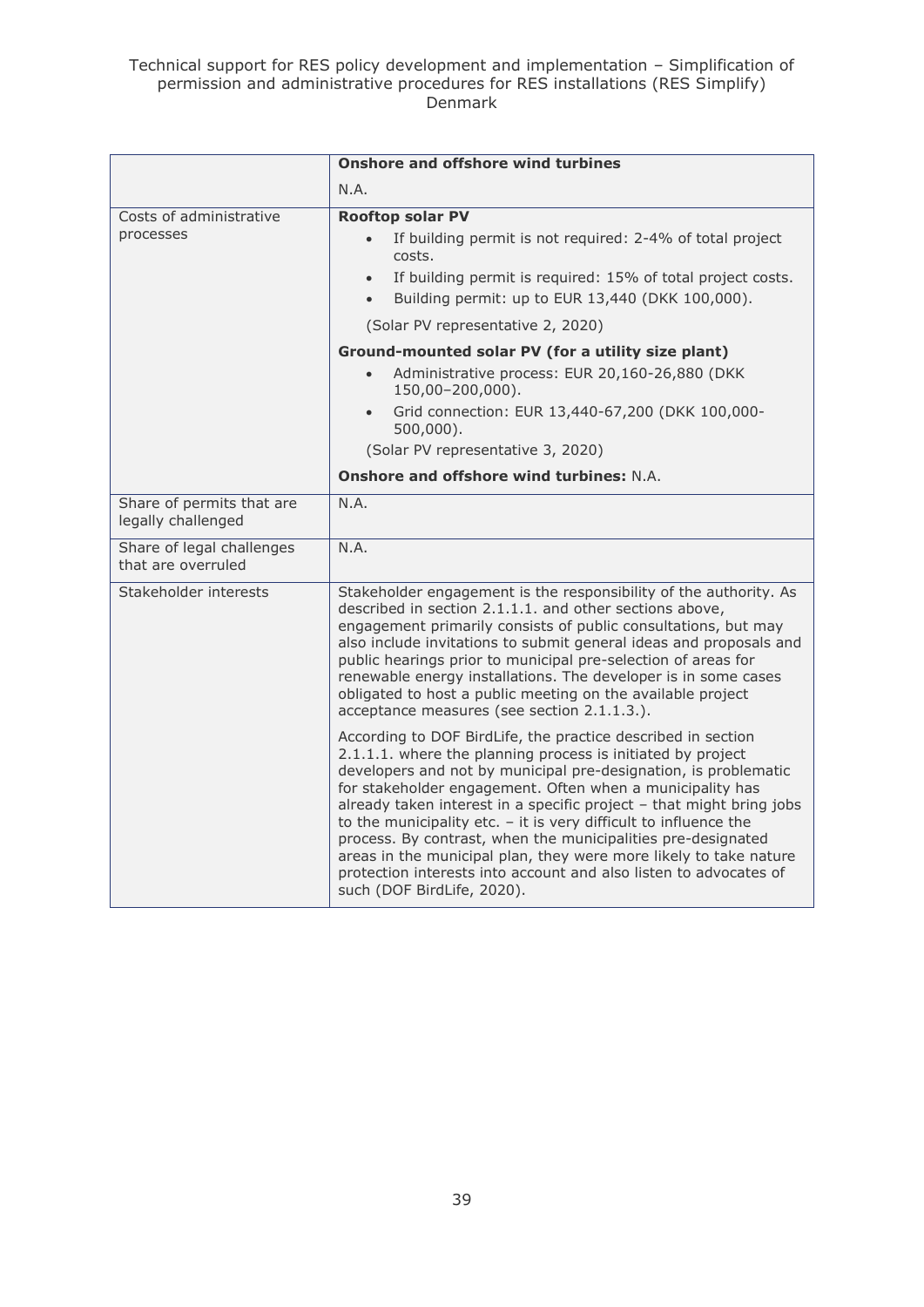## <span id="page-39-0"></span>**References**

- Climate Agreement, 2020. Klimaaftale for energi og industri mv. 2020 af 22. juni 2020. Available at: [<https://kefm.dk/Media/4/2/aftaletekst-klimaaftale-energi-og](https://kefm.dk/Media/4/2/aftaletekst-klimaaftale-energi-og-industri.22.06.2020pdf.pdf)[industri.22.06.2020pdf.pdf>](https://kefm.dk/Media/4/2/aftaletekst-klimaaftale-energi-og-industri.22.06.2020pdf.pdf) [Accessed 14 January 2021].
- Climate Partnership on Energy and Utilities, 2020. I mål med den grønne omstilling 2030. Available at: [<https://kefm.dk/media/6650/i\\_maal\\_med\\_den\\_gronne\\_omstilling\\_2030\\_klimap](https://kefm.dk/media/6650/i_maal_med_den_gronne_omstilling_2030_klimapartnerskab_energi_forsyning_sektor.pdf)

[artnerskab\\_energi\\_forsyning\\_sektor.pdf>](https://kefm.dk/media/6650/i_maal_med_den_gronne_omstilling_2030_klimapartnerskab_energi_forsyning_sektor.pdf) [Accessed 14 January 2021].

- Danish Agency for Digitisation, 2016. 15 års fælles digitaliseringsstrategier. Available at: [<https://digst.dk/strategier/digitaliseringsstrategien/15-aars-faelles](https://digst.dk/strategier/digitaliseringsstrategien/15-aars-faelles-digitaliseringsstrategier/)[digitaliseringsstrategier/>](https://digst.dk/strategier/digitaliseringsstrategien/15-aars-faelles-digitaliseringsstrategier/) [Accessed 17 January 2021].
- Danish Energy, 2020. Positivlister. Available at: [<https://www.danskenergi.dk/vejledning/nettilslutning/positivlister>](https://www.danskenergi.dk/vejledning/nettilslutning/positivlister) [Accessed 16 January 2021].
- Danish Energy, 2019. VE outlook 2019. Available at: [<https://www.danskenergi.dk/udgivelser/ve-outlook-2019-perspektiver](https://www.danskenergi.dk/udgivelser/ve-outlook-2019-perspektiver-vedvarende-energi-mod-2035)[vedvarende-energi-mod-2035>](https://www.danskenergi.dk/udgivelser/ve-outlook-2019-perspektiver-vedvarende-energi-mod-2035) [Accessed 14 January 2021].
- Danish Energy, 2019b. Nye ordninger skal bekæmpe "ikke i min baghave". Available at: [https://www.danskenergi.dk/nyheder/nye-ordninger-skal-bekaempe-ikke-min](https://www.danskenergi.dk/nyheder/nye-ordninger-skal-bekaempe-ikke-min-baghave)[baghave>](https://www.danskenergi.dk/nyheder/nye-ordninger-skal-bekaempe-ikke-min-baghave) [Accessed 14 January 2021].
- Danish Energy, 2019c. Ny dansk havvind-model bedre end nulstøtte. Available at: [<https://www.danskenergi.dk/nyheder/ny-dansk-havvind-model-bedre-nulstotte>](https://www.danskenergi.dk/nyheder/ny-dansk-havvind-model-bedre-nulstotte) [Accessed 17 January 2021].
- DEA, 2020. Danish Energy Agency: Forslag til lov om ændring af lov om fremme af vedvarende energi, lov om elforsyning, biobrændstofloven og forskellige andre love (delvis implementering af direktiv om fremme af anvendelse af energi fra vedvarende energikilder). Available at: [<https://hoeringsportalen.dk/Hearing/Details/64455>](https://hoeringsportalen.dk/Hearing/Details/64455) [Accessed 14 January 2021].
- DEA, 2020b. Danish Energy Agency: Ansøgningsproces. Available at: [<https://ens.dk/ansvarsomraader/stoette-til-vedvarende-energi/husstands](https://ens.dk/ansvarsomraader/stoette-til-vedvarende-energi/husstands-vindmoeller/ansoegningsproces)[vindmoeller/ansoegningsproces>](https://ens.dk/ansvarsomraader/stoette-til-vedvarende-energi/husstands-vindmoeller/ansoegningsproces) [Accessed 16 January 2021].
- DEA, 2020c. Danish Energy Agency: Ændring af anlæg. Available at: [<https://ens.dk/ansvarsomraader/stoette-til-vedvarende-energi/solceller/aendring](https://ens.dk/ansvarsomraader/stoette-til-vedvarende-energi/solceller/aendring-af-anlaeg)[af-anlaeg>](https://ens.dk/ansvarsomraader/stoette-til-vedvarende-energi/solceller/aendring-af-anlaeg) [Accessed 16 January 2021].
- DEA, 2020d. Danish Energy Agency: Fakta om vindenergi. Available at: [<https://ens.dk/ansvarsomraader/vindenergi/fakta-om-vindenergi>](https://ens.dk/ansvarsomraader/vindenergi/fakta-om-vindenergi) [Accessed 17 January 2021].
- DEA, 2020e. Danish Energy Agency: Bilag 2: Projektbeskrivelse for Thor Havvindmøllepark. Available at: [<https://www.ethics.dk/ethics/eo#/bfb4d610](https://www.ethics.dk/ethics/eo#/bfb4d610-bfa1-4bfe-8808-6deb212e27cb/publicMaterial) [bfa1-4bfe-8808-6deb212e27cb/publicMaterial>](https://www.ethics.dk/ethics/eo#/bfb4d610-bfa1-4bfe-8808-6deb212e27cb/publicMaterial) [Accessed 17 January 2021].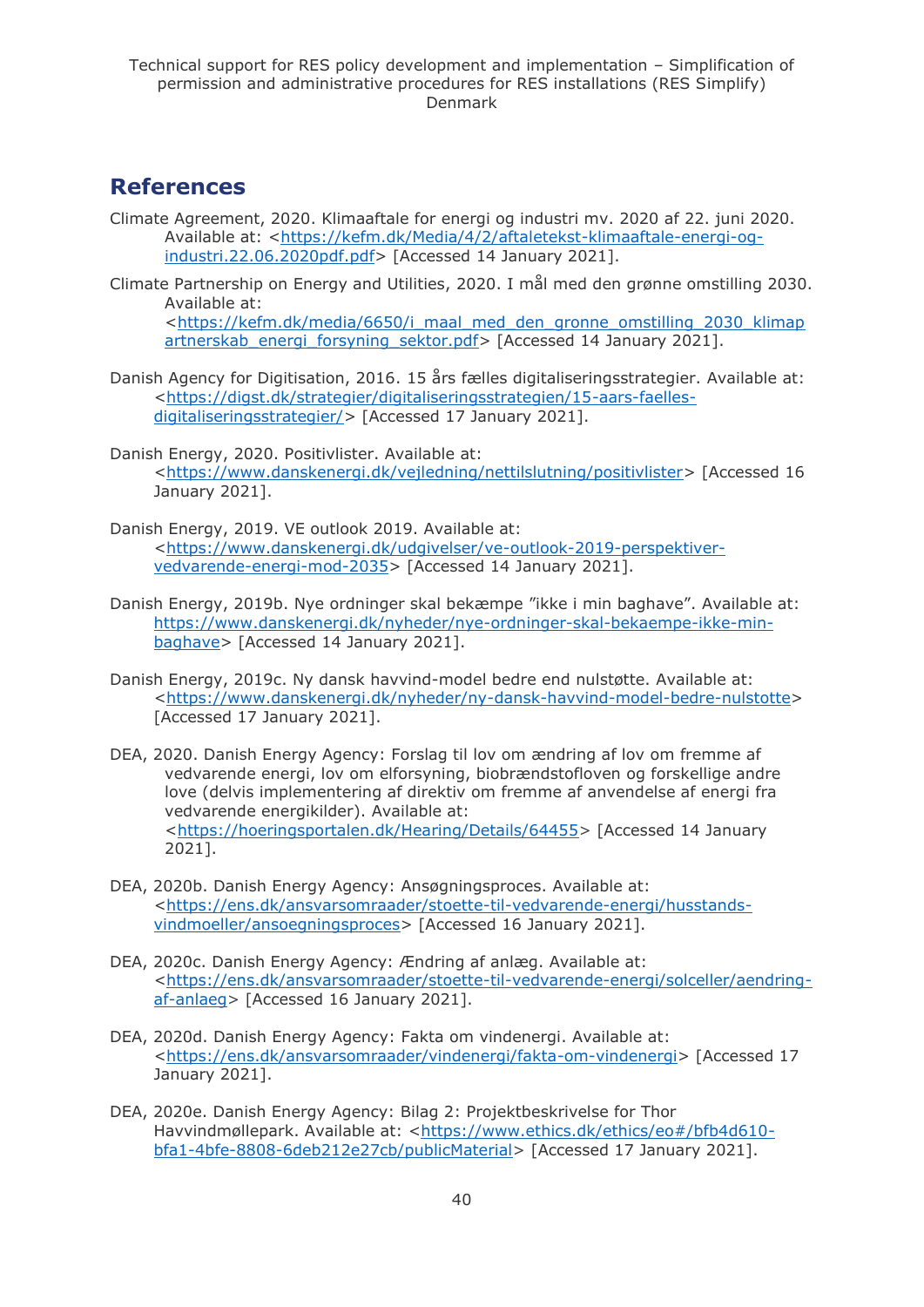- DEA, 2020f. Danish Energy Agency: Bilag 3.4: Udkast til Bevilling til elproduktion til koncessionshaver, Thor Havvindmøllepark. Available at: [<https://www.ethics.dk/ethics/eo#/bfb4d610-bfa1-4bfe-8808-](https://www.ethics.dk/ethics/eo#/bfb4d610-bfa1-4bfe-8808-6deb212e27cb/publicMaterial) [6deb212e27cb/publicMaterial>](https://www.ethics.dk/ethics/eo#/bfb4d610-bfa1-4bfe-8808-6deb212e27cb/publicMaterial) [Accessed 17 January 2021].
- DEA, 2020g. Danish Energy Agency: Bilag 3.3: Modeltilladelse til at udnytte energien fra Thor Havvindmøllepark. Available at: [<https://www.ethics.dk/ethics/eo#/bfb4d610-bfa1-4bfe-8808-](https://www.ethics.dk/ethics/eo#/bfb4d610-bfa1-4bfe-8808-6deb212e27cb/publicMaterial) [6deb212e27cb/publicMaterial>](https://www.ethics.dk/ethics/eo#/bfb4d610-bfa1-4bfe-8808-6deb212e27cb/publicMaterial) [Accessed 17 January 2021].
- DEA, 2020h. Danish Energy Agency: Bilag 9: Tilladelses- og miljøvurderingsproces for Thor Havvindmøllepark. Available at: [<https://www.ethics.dk/ethics/eo#/bfb4d610-bfa1-4bfe-8808-](https://www.ethics.dk/ethics/eo#/bfb4d610-bfa1-4bfe-8808-6deb212e27cb/publicMaterial) [6deb212e27cb/publicMaterial>](https://www.ethics.dk/ethics/eo#/bfb4d610-bfa1-4bfe-8808-6deb212e27cb/publicMaterial) [Accessed 17 January 2021].
- DEA, 2020i. Danish Energy Agency: Miljøkonsekvensvurderinger, proces og høringer. Available at: [<https://ens.dk/ansvarsomraader/vindenergi/udbud-paa](https://ens.dk/ansvarsomraader/vindenergi/udbud-paa-havvindmoelleomraadet/thor-havvindmoellepark-0)[havvindmoelleomraadet/thor-havvindmoellepark-0>](https://ens.dk/ansvarsomraader/vindenergi/udbud-paa-havvindmoelleomraadet/thor-havvindmoellepark-0) [Accessed 17 January 2021].
- DEA, 2020j. Danish Energy Agency: Information for projektudviklere om åben-dør-ordningen. Available at: [<https://ens.dk/ansvarsomraader/vindenergi/aaben-doer](https://ens.dk/ansvarsomraader/vindenergi/aaben-doer-ordningen-havvindmoeller/information-projektudviklere-om-aaben)[ordningen-havvindmoeller/information-projektudviklere-om-aaben>](https://ens.dk/ansvarsomraader/vindenergi/aaben-doer-ordningen-havvindmoeller/information-projektudviklere-om-aaben) [Accessed 17 January 2021].
- DEA, 2020k. Danish Energy Agency: Bilag 3.2: Modeltilladelse til etablering af Thor Havvindmøllepark. Available at: [<https://www.ethics.dk/ethics/eo#/bfb4d610](https://www.ethics.dk/ethics/eo#/bfb4d610-bfa1-4bfe-8808-6deb212e27cb/publicMaterial) [bfa1-4bfe-8808-6deb212e27cb/publicMaterial>](https://www.ethics.dk/ethics/eo#/bfb4d610-bfa1-4bfe-8808-6deb212e27cb/publicMaterial) [Accessed 17 January 2021].
- DEA, 2020l. Danish Energy Agency: Havvindmøller og projekter i pipeline. Available at: [<https://ens.dk/ansvarsomraader/vindenergi/havvindmoeller-og-projekter-i](https://ens.dk/ansvarsomraader/vindenergi/havvindmoeller-og-projekter-i-pipeline)[pipeline>](https://ens.dk/ansvarsomraader/vindenergi/havvindmoeller-og-projekter-i-pipeline) [Accessed 17 January 2021].
- DEA, 2020m. Danish Energy Agency: Vattenfall får tilladelse til at etablere Vesterhav Syd og Vesterhav Nord. Available at: [<https://presse.ens.dk/news/vattenfall-faar](https://presse.ens.dk/news/vattenfall-faar-tilladelse-til-at-etablere-vesterhav-syd-og-vesterhav-nord-417293)[tilladelse-til-at-etablere-vesterhav-syd-og-vesterhav-nord-417293>](https://presse.ens.dk/news/vattenfall-faar-tilladelse-til-at-etablere-vesterhav-syd-og-vesterhav-nord-417293) [Accessed 17 January 2021].
- DEA, 2020n. Danish Energy Agency: Bilag 3: Udkast til aftale om forpligtelse til at etablere og nettilslutte Thor Havvindmøllepark. Available at: [<https://www.ethics.dk/ethics/eo#/bfb4d610-bfa1-4bfe-8808-](https://www.ethics.dk/ethics/eo#/bfb4d610-bfa1-4bfe-8808-6deb212e27cb/publicMaterial) [6deb212e27cb/publicMaterial>](https://www.ethics.dk/ethics/eo#/bfb4d610-bfa1-4bfe-8808-6deb212e27cb/publicMaterial) [Accessed 17 January 2021].
- DEA, 2019. Danish Energy Agency: Basisfremskrivning 2019. Available at: <https://ens.dk/sites/ens.dk/files/Analyser/bf19.pdf> [Accessed 14 January 2021].
- DEA, 2019b. Danish Energy Agency: Vejledning til regler om nettilslutning af vindmøller og solceller. Available at: [<https://ens.dk/sites/ens.dk/files/Udbud\\_aktuelle/vejledning\\_til\\_nye\\_regler\\_om\\_n](https://ens.dk/sites/ens.dk/files/Udbud_aktuelle/vejledning_til_nye_regler_om_nettilslutning_af_vind_og_sol.pdf) ettilslutning af vind og sol.pdf> [Accessed 16 January 2021].
- DEA, 2019c. Danish Energy Agency: Ny tilgang til miljøvurderinger tages i brug til Thor havmølleprojekt. Available at: [<https://presse.ens.dk/news/ny-tilgang-til](https://presse.ens.dk/news/ny-tilgang-til-miljoevurderinger-tages-i-brug-til-thor-havmoelleprojekt-382367)[miljoevurderinger-tages-i-brug-til-thor-havmoelleprojekt-382367>](https://presse.ens.dk/news/ny-tilgang-til-miljoevurderinger-tages-i-brug-til-thor-havmoelleprojekt-382367) [Accessed 17 January 2021].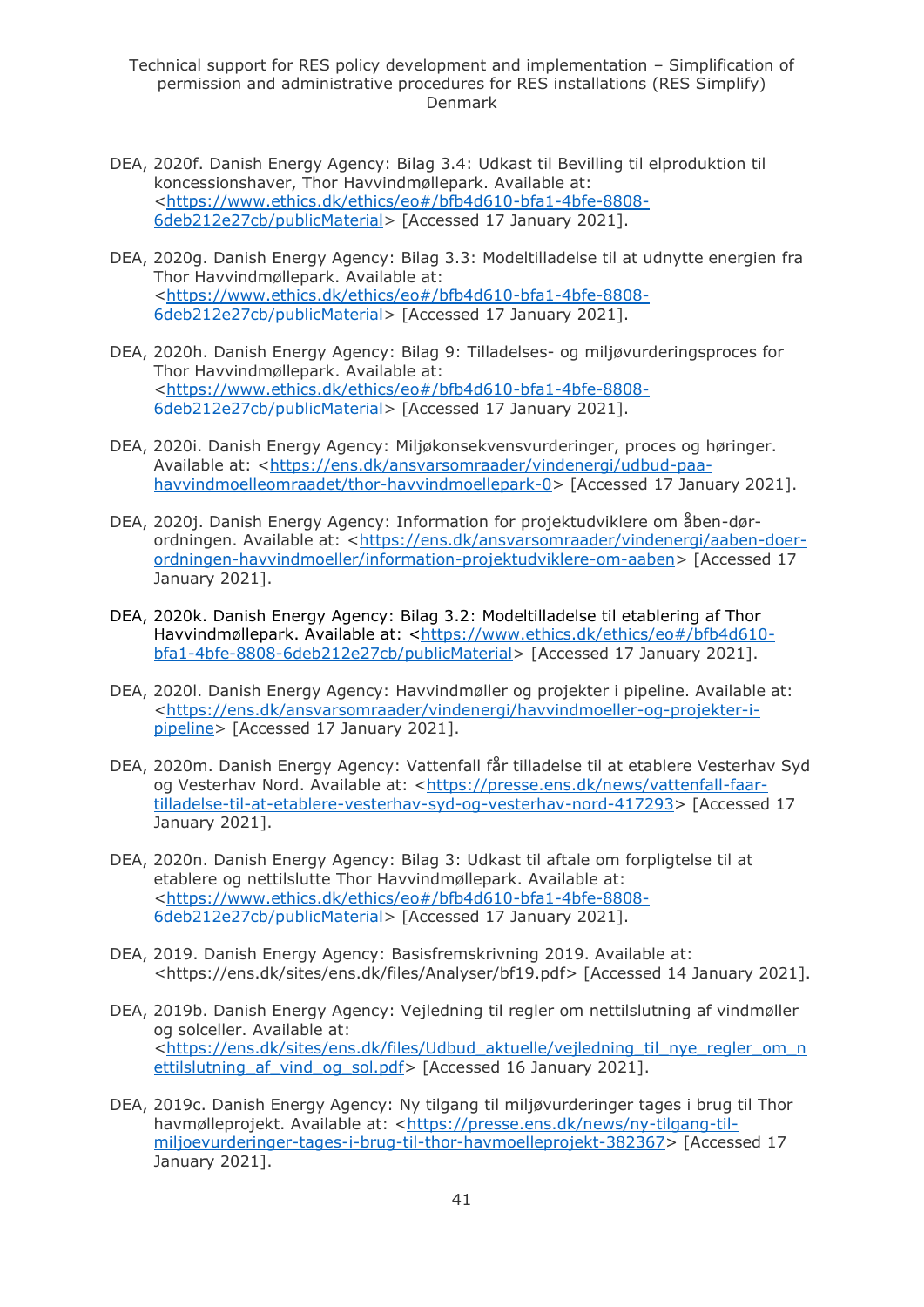- DEA, 2019d. Danish Energy Agency: Energistyrelsen justerer proces for åben-dør havvindmølleparker. Available at: [<https://presse.ens.dk/pressreleases/energistyrelsen-justerer-proces-for-aaben](https://presse.ens.dk/pressreleases/energistyrelsen-justerer-proces-for-aaben-doer-havvindmoelleparker-2930357)[doer-havvindmoelleparker-2930357>](https://presse.ens.dk/pressreleases/energistyrelsen-justerer-proces-for-aaben-doer-havvindmoelleparker-2930357) [Accessed 17 January 2021].
- DEA, 2015. Danish Energy Agency: Energy Policy Toolkit on Physical Planning of Wind Power Experiences from Denmark. Available at: [<https://ens.dk/sites/ens.dk/files/Globalcooperation/physical\\_planning\\_of\\_wind\\_](https://ens.dk/sites/ens.dk/files/Globalcooperation/physical_planning_of_wind_power.pdf) [power.pdf>](https://ens.dk/sites/ens.dk/files/Globalcooperation/physical_planning_of_wind_power.pdf) [Accessed 14 January 2021].
- DEA, 2012. Danish Energy Agency: Juridisk vejledning om solceller og solfangere. Available at: [<https://historisk.bygningsreglementet.dk/file/258539/solceller\\_juridisk\\_vejledning](https://historisk.bygningsreglementet.dk/file/258539/solceller_juridisk_vejledning.pdf) [.pdf>](https://historisk.bygningsreglementet.dk/file/258539/solceller_juridisk_vejledning.pdf) [Accessed 16 January 2021].
- DEA, 2012b. Danish Energy Agency: Kystnære havmøller i Danmark. Available at: [<https://ens.dk/sites/ens.dk/files/Vindenergi/screening\\_af\\_kystnaere\\_havmoeller\\_](https://ens.dk/sites/ens.dk/files/Vindenergi/screening_af_kystnaere_havmoeller_oktober_2012.pdf) [oktober\\_2012.pdf>](https://ens.dk/sites/ens.dk/files/Vindenergi/screening_af_kystnaere_havmoeller_oktober_2012.pdf) [Accessed 17 January 2021].
- DEPA, 2020. Danish Environmental Protection Agency: Støj fra vindmøller, Vejledning fra Miljøstyrelsen. Available at: [<https://hoeringsportalen.dk/Hearing/Details/64360>](https://hoeringsportalen.dk/Hearing/Details/64360) [Accessed 16 January 2021].
- DMA, 2020. Danish Maritime Authority: Afmærkning af farvande. Available at: [<https://www.soefartsstyrelsen.dk/sikkerhed-til](https://www.soefartsstyrelsen.dk/sikkerhed-til-soes/sejladssikkerhed/afmaerkning-af-farvande)[soes/sejladssikkerhed/afmaerkning-af-farvande>](https://www.soefartsstyrelsen.dk/sikkerhed-til-soes/sejladssikkerhed/afmaerkning-af-farvande) [Accessed 17 January 2021].
- DNA, 2015. Danish Nature Agency: Vejledning om planlægning for og tilladelse til opstilling af vindmøller. Available at: [<https://naturstyrelsen.dk/media/131731/vejledning\\_06012015\\_web.pdf>](https://naturstyrelsen.dk/media/131731/vejledning_06012015_web.pdf) [Accessed 14 January 2021].
- DNA, 2013. Danish Nature Agency: Naturstyrelsens vejledende udtalelse om opsætning af solenergianlæg. Available at: [<https://naturstyrelsen.dk/media/176129/naturstyrelsensvejledendeudtalelseomo](https://naturstyrelsen.dk/media/176129/naturstyrelsensvejledendeudtalelseomopstningafsole.pdf) [pstningafsole.pdf>](https://naturstyrelsen.dk/media/176129/naturstyrelsensvejledendeudtalelseomopstningafsole.pdf) [Accessed 14 January 2021].
- DNA, 2012. Danish Nature Agency: Vejledningsnotat om planlovens regler ved opstilling af husstandsmøller. Available at: [<https://naturstyrelsen.dk/media/nst/Attachments/Vejledningsnotat\\_husstandsvi](https://naturstyrelsen.dk/media/nst/Attachments/Vejledningsnotat_husstandsvindmller130412.pdf) [ndmller130412.pdf>](https://naturstyrelsen.dk/media/nst/Attachments/Vejledningsnotat_husstandsvindmller130412.pdf) [Accessed 14 January 2021].
- Danish Parliamentary Ombudsman, 2020. Ophobning af gamle sager giver uacceptabelt lange svartider i nævn. Available at: <https://www.ombudsmanden.dk/find/nyheder/alle/lange\_svartider\_i\_naevn/> [Accessed 14 January 2021].
- Energinet, 2020. Bilag 3.7: Udkast til nettilslutningsaftale Thor Havvindmøllepark. Available at: [<https://www.ethics.dk/ethics/eo#/bfb4d610-bfa1-4bfe-8808-](https://www.ethics.dk/ethics/eo#/bfb4d610-bfa1-4bfe-8808-6deb212e27cb/publicMaterial) [6deb212e27cb/publicMaterial>](https://www.ethics.dk/ethics/eo#/bfb4d610-bfa1-4bfe-8808-6deb212e27cb/publicMaterial) [Accessed 17 January 2021].
- Energinet, 2019. Nettilslutningsproces, Requirements for Generators (RfG-forordningen) Tilslutning af produktionsanlæg i transmissions- nettet (type D). Available at: [<https://energinet.dk/El/Nettilslutning-og-drift/Regler-for-nye](https://energinet.dk/El/Nettilslutning-og-drift/Regler-for-nye-anlaeg#Nyeproduktionsanlaeg)[anlaeg#Nyeproduktionsanlaeg>](https://energinet.dk/El/Nettilslutning-og-drift/Regler-for-nye-anlaeg#Nyeproduktionsanlaeg) [Accessed 14 January 2021].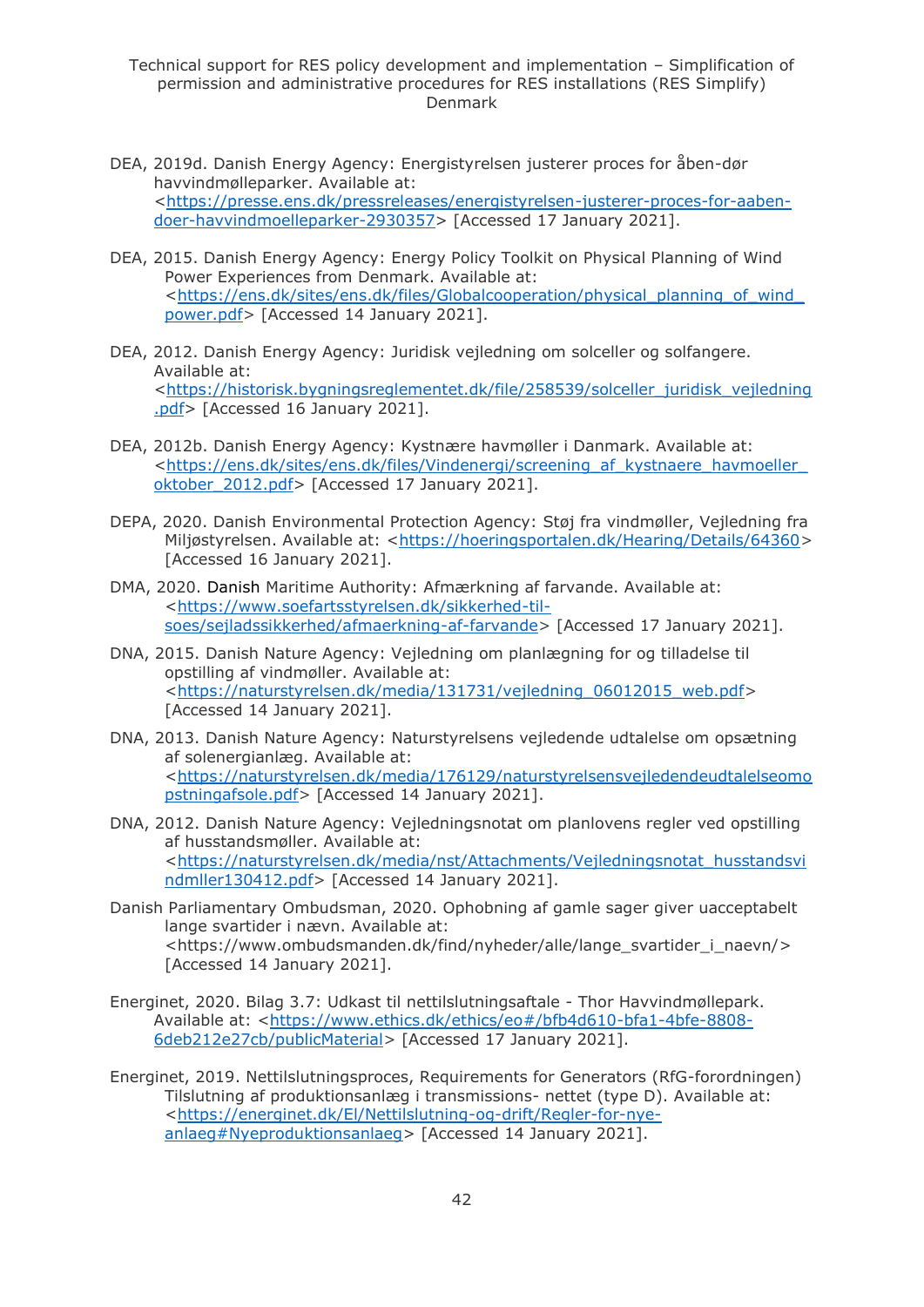- Energy Agreement, 2018. Energiaftale af 29. juni 2018. Available at: https://kefm.dk/media/6646/energiaftale2018.pdf> [Accessed 14 January 2021].
- House of Boards of Appeals, 2020. Nævnenes Hus. Available at: [<https://naevneneshus.dk>](https://naevneneshus.dk/) [Accessed 17 January 2021].
- House of Boards of Appeals, 2019. Besvarelse af spørgsmål 24 alm. del stillet af udvalget den 25. oktoberefter ønske fra Ida Auken (RV). Available at: [<https://www.ft.dk/samling/20191/almdel/kef/spm/24/svar/1610410/2110398/in](https://www.ft.dk/samling/20191/almdel/kef/spm/24/svar/1610410/2110398/index.htm) [dex.htm>](https://www.ft.dk/samling/20191/almdel/kef/spm/24/svar/1610410/2110398/index.htm) [Accessed 14 January 2021].
- Jyllands-Posten, 2019. Naboer til vindmøller vil have støjgrænser ikke penge. Available at: [<https://jyllands-posten.dk/indland/ECE11767122/naboer-til-vindmoeller-vil](https://jyllands-posten.dk/indland/ECE11767122/naboer-til-vindmoeller-vil-have-stoejgraenser-ikke-penge/)[have-stoejgraenser-ikke-penge/>](https://jyllands-posten.dk/indland/ECE11767122/naboer-til-vindmoeller-vil-have-stoejgraenser-ikke-penge/) [Accessed 14 January 2021].
- KL, 2020. KL Local Government Denmark: Kommunale tage kan rumme tusindvis af solcelleanlæg, men særregler bremser dem. Available at: [<https://www.kl.dk/nyheder/momentum/2020/nr-8/kommunale-tage-kan](https://www.kl.dk/nyheder/momentum/2020/nr-8/kommunale-tage-kan-rumme-tusindvis-af-solcelleanlaeg-men-saerregler-bremser-dem/)[rumme-tusindvis-af-solcelleanlaeg-men-saerregler-bremser-dem/>](https://www.kl.dk/nyheder/momentum/2020/nr-8/kommunale-tage-kan-rumme-tusindvis-af-solcelleanlaeg-men-saerregler-bremser-dem/) [Accessed 14 January 2021].
- KL, 2019. KL Local Government Denmark: Ny aftale om opsætning af landvindmøller og solceller er et skridt i den rigtige retning. Available at: <https://www.kl.dk/forsidenyheder/2019/november/ny-aftale-om-opsaetning-aflandvindmoeller-og-solceller-er-et-skridt-i-den-rigtige-retning/> [Accessed 14 January 2021].
- KOMBIT A/S, 2020. Om Byg og Miljø. Available at: [<https://kombit.dk/indhold/hvad](https://kombit.dk/indhold/hvad-indeholder-byg-og-miljo)[indeholder-byg-og-miljo>](https://kombit.dk/indhold/hvad-indeholder-byg-og-miljo) [Accessed 17 January 2021].
- Minister for Climate, Energy and Utilities, 2020. L 67 svar på spm. 18 om, hvilke konsekvenser det vil kunne få for alle øvrige elforbrugeres nettarif og samfundsøkonomien, hvis matrikelkravet ophæves, fra klima-, energi- og forsyningsministeren. Available at: [<https://www.ft.dk/samling/20201/lovforslag/l67/spm/18/svar/1717809/228767](https://www.ft.dk/samling/20201/lovforslag/l67/spm/18/svar/1717809/2287670.pdf) [0.pdf>](https://www.ft.dk/samling/20201/lovforslag/l67/spm/18/svar/1717809/2287670.pdf) [Accessed 16 January 2021].
- DMoCEU, 2019. Danish Ministry of Climate, Energy and Utilities: Denmark's Integrated National Energy and Climate Plan. Available at: [<https://ec.europa.eu/energy/sites/ener/files/documents/dk\\_final\\_necp\\_main\\_en](https://ec.europa.eu/energy/sites/ener/files/documents/dk_final_necp_main_en.pdf) [.pdf>](https://ec.europa.eu/energy/sites/ener/files/documents/dk_final_necp_main_en.pdf) [Accessed 14 January 2021].
- DMoCEU, 2018. Danish Ministry of Climate, Energy and Utilities: Danmark sikrer det grønne nordsøeventyr. Available at: [<https://kefm.dk/aktuelt/nyheder/2018/nov/danmark-sikrer-det-groenne](https://kefm.dk/aktuelt/nyheder/2018/nov/danmark-sikrer-det-groenne-nordsoeeventyr)[nordsoeeventyr>](https://kefm.dk/aktuelt/nyheder/2018/nov/danmark-sikrer-det-groenne-nordsoeeventyr) [Accessed 17 January 2021].
- DMoCEU, 2015. Danish Ministry of Climate, Energy and Utilities: Lilleholt: Nye regler for kystnære vindmøller vil styrke kommuners indflydelse. Available at: [<https://kefm.dk/aktuelt/nyheder/2015/nov/lilleholt-nye-regler-for-kystnaere](https://kefm.dk/aktuelt/nyheder/2015/nov/lilleholt-nye-regler-for-kystnaere-vindmoeller-vil-styrke-kommuners-indflydelse)[vindmoeller-vil-styrke-kommuners-indflydelse>](https://kefm.dk/aktuelt/nyheder/2015/nov/lilleholt-nye-regler-for-kystnaere-vindmoeller-vil-styrke-kommuners-indflydelse) [Accessed 17 January 2021].
- Trefor, 2020. El-producerende anlæg Procedure for tilmelding af solcelleanlæg, vindmøller, batterier og lignende. Available at: [<https://trefor.dk/elnet/el](https://trefor.dk/elnet/el-installatoer/tilslutning/el-producerende-anlaeg)[installatoer/tilslutning/el-producerende-anlaeg>](https://trefor.dk/elnet/el-installatoer/tilslutning/el-producerende-anlaeg) [Accessed 16 January 2021].
- Wind Denmark, 2020. Folketinget vedtager VE-bonus og salgsoptioner. Available at: [<https://winddenmark.dk/nyheder/folketinget-vedtager-ve-bonus-salgsoptioner>](https://winddenmark.dk/nyheder/folketinget-vedtager-ve-bonus-salgsoptioner) [Accessed 14 January 2021].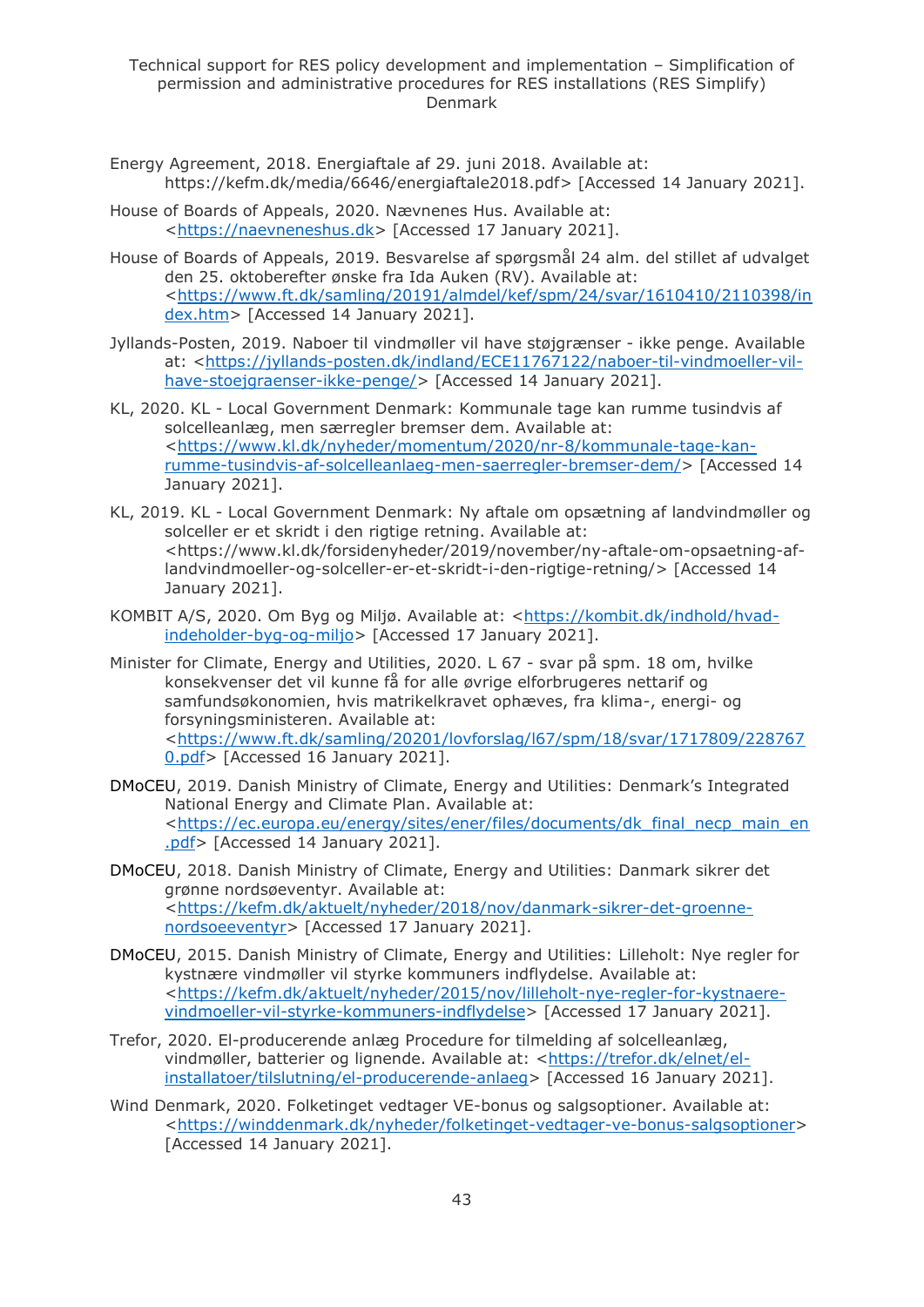- Wind Denmark, 2020b. Ny tarifstruktur er et samfundsmæssigt problem. Available at: [<https://winddenmark.dk/nyheder/ny-tarifstruktur-er-samfundsmaessigt](https://winddenmark.dk/nyheder/ny-tarifstruktur-er-samfundsmaessigt-problem)[problem>](https://winddenmark.dk/nyheder/ny-tarifstruktur-er-samfundsmaessigt-problem) [Accessed 16 January 2021].
- Wind Denmark, 2020c. Energistyrelsen lader Omø Syd og Jammerland Bugt gå videre. Available at: [<https://winddenmark.dk/nyheder/energistyrelsen-lader-omoe-syd](https://winddenmark.dk/nyheder/energistyrelsen-lader-omoe-syd-jammerland-bugt-gaa-videre)[jammerland-bugt-gaa-videre>](https://winddenmark.dk/nyheder/energistyrelsen-lader-omoe-syd-jammerland-bugt-gaa-videre) [Accessed 17 January 2021].
- Wind Denmark, 2020d. Omø Havvindmøllepark udsættes sammen med grønne jobs. Available at: [<https://winddenmark.dk/nyheder/omoe-havvindmoellepark](https://winddenmark.dk/nyheder/omoe-havvindmoellepark-udsaettes-sammen-med-groenne-jobs)[udsaettes-sammen-med-groenne-jobs>](https://winddenmark.dk/nyheder/omoe-havvindmoellepark-udsaettes-sammen-med-groenne-jobs) [Accessed 17 January 2021].
- Wind Denmark, 2019. Nye procedurer for havvindudbud kræver hurtigere klagebehandling. Available at: [<https://winddenmark.dk/nyheder/nye](https://winddenmark.dk/nyheder/nye-procedurer-havvindudbud-kraever-hurtigere-klagebehandling)[procedurer-havvindudbud-kraever-hurtigere-klagebehandling>](https://winddenmark.dk/nyheder/nye-procedurer-havvindudbud-kraever-hurtigere-klagebehandling) [Accessed 17 January 2021].

#### **Interviews**

DOF BirdLife, 2020. Interviewed on 11 December 2020

Solar PV representative 1, 2020. Interviewed on 20 March 2020

Solar PV representative 2, 2020. Interviewed on 1 December 2020

Solar PV representative 3, 2020. Interviewed on 3 December 2020

Wind authority, 2020. Email exchange on 9 December 2020

Wind representative, 2020. Interviewed on 17 November 2020

#### **Legislation**

- Act on Administration of Justice (Administration of Justice Act) (2020): Lovbekendtgørelse nr. 1445 af 29/09/2020 om rettens pleje
- Act on Building (Building Act) (2016): Lovbekendtgørelse nr. 1178 af 23/09/2016 af byggeloven
- Act on Electricity Supply (Electricity Supply Act) (2020): Lovbekendtgørelse nr. 119 af 06/02/2020 om elforsyning
- Act on Environmental Assessment of Plans and Programmes and of Specific Projects (SEA and EIA Act) (2020): Lovbekendtgørelse nr. 973 af 25/06/2020 om miljøvurdering af planer og programmer og af konkrete projekter (VVM)
- Act on Maritime Safety (Maritime Safety Act) (2018): Lovbekendtgørelse nr 1629 af 17/12/2018 om sikkerhed til søs
- Act on Nature Protection (Nature Protection Act) (2019): Lovbekendtgørelse nr. 240 af 13/03/2019 om naturbeskyttelse
- Act on Planning (Planning Act) (2020): Lovbekendtgørelse nr. 1157 af 01/07/2020 om planlægning
- Act on Promotion of Renewable Energy (RE Act) (2020): Lovbekendtgørelse nr. 125 af 07/02/2020 om fremme af vedvarende energi, samt de ændringer der følger af lov nr. 738 af 30/05/2020 om ændring af lov om fremme af vedvarende energi, lov om elforsyning, ligningsloven og personskatteloven
- Act on Public Administration (Public Administration Act) (2014): Lovbekendtgørelse nr. 433 af 22/04/2014 af forvaltningsloven
- Constitutional Act of the Realm of Denmark (Constitutional Act) (1953): Danmarks Riges Grundlov, lov nr. 169 af 05/06/1953